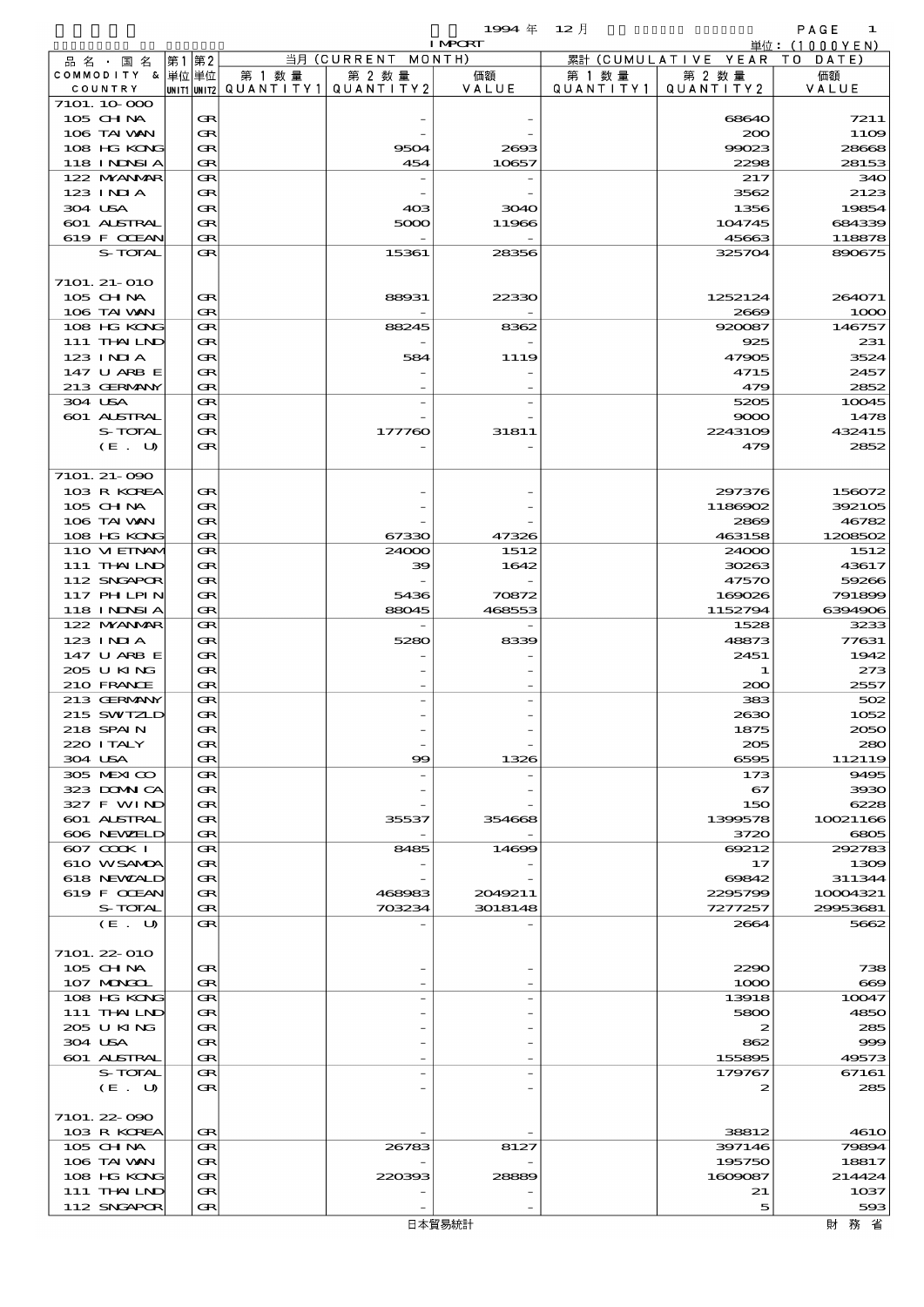|                            |                                                            |                          |                          | 1994 $#$                          | $12$ 月    |                              | PAGE<br>$\boldsymbol{z}$ |
|----------------------------|------------------------------------------------------------|--------------------------|--------------------------|-----------------------------------|-----------|------------------------------|--------------------------|
|                            | 第1第2                                                       |                          | 当月 (CURRENT MONTH)       | <b>I MPCRT</b>                    |           | 累計 (CUMULATIVE YEAR TO DATE) | 単位: (1000YEN)            |
| 品名・国名<br>COMMODITY & 単位単位  |                                                            | 第 1 数量                   | 第 2 数量                   | 価額                                | 第 1 数 量   | 第 2 数量                       | 価額                       |
| COUNTRY                    |                                                            | unit1 unit2  Q∪ANT   TY1 | QUANTITY 2               | VALUE                             | QUANTITY1 | QUANTITY2                    | VALUE                    |
| 7101.22-090                |                                                            |                          |                          |                                   |           |                              |                          |
| 117 PHLPIN                 | Œ                                                          |                          | 21                       | 378                               |           | 1198                         | 12767                    |
| 118 INNSI A                | Œ                                                          |                          | 150                      | 1147                              |           | 120268                       | 474746                   |
| $123$ INIA                 | Œ                                                          |                          | 477                      | 782                               |           | 8543                         | 4649                     |
| 205 U KING<br>210 FRANCE   | Œ                                                          |                          |                          |                                   |           | 1                            | 317                      |
| 213 GERMANY                | Œ<br>Œ                                                     |                          |                          |                                   |           | 3000<br>24261                | 317<br>$\infty$          |
| 215 SWIZLD                 | Œ                                                          |                          |                          |                                   |           | 92                           | 75C                      |
| 304 USA                    | Œ                                                          |                          |                          |                                   |           | 18177                        | 17385                    |
| 601 ALSTRAL                | Œ                                                          |                          |                          |                                   |           | 11419                        | 168218                   |
| 619 F CCEAN                | Œ                                                          |                          | 15191                    | 109225                            |           | 15191                        | 109225                   |
| S-TOTAL                    | Œ                                                          |                          | 263015                   | 148548                            |           | 2442971                      | 111750E                  |
| (E. U)                     | Œ                                                          |                          |                          |                                   |           | 27262                        | 10390                    |
|                            |                                                            |                          |                          |                                   |           |                              |                          |
| 7102 10 000                |                                                            |                          |                          |                                   |           |                              |                          |
| 208 BELGI UM<br>304 USA    | $\mathbf{C}\mathbf{\Gamma}$<br>$\mathbf{C}\mathbf{\Gamma}$ |                          |                          |                                   |           | $\boldsymbol{z}$<br>4224     | 1155<br>34335            |
| S-TOTAL                    | $\mathbf{C}\mathbf{\Gamma}$                                |                          |                          |                                   |           | 4226                         | 35490                    |
| (E. U)                     | $\mathbf{C}\mathbf{\Gamma}$                                |                          |                          |                                   |           | 2                            | 1155                     |
|                            |                                                            |                          |                          |                                   |           |                              |                          |
| 7102. 21-000               |                                                            |                          |                          |                                   |           |                              |                          |
| 105 CH NA                  | $\mathbf{C}\mathbf{\Gamma}$                                |                          |                          |                                   |           | 79                           | 580                      |
| 108 HG KONG                | $\mathbf{C}\mathbf{\Gamma}$                                |                          |                          |                                   |           | 648                          | 8216                     |
| 111 THAILND                | $\mathbf{C}\mathbf{\Gamma}$                                |                          |                          |                                   |           | 174                          | 475                      |
| 123 INIA                   | $\mathbf{C}\mathbf{\Gamma}$                                |                          |                          |                                   |           | 129                          | 2018                     |
| 205 U KING<br>206 IRELAND  | $\mathbf{C}\mathbf{\Gamma}$<br>$\mathbf{C}\mathbf{\Gamma}$ |                          | 1557                     | 12122                             |           | 21920                        | 131127                   |
| 207 NETHLIS                | $\mathbf{C}\mathbf{\Gamma}$                                |                          | 3000                     | 901                               |           | $\infty$<br>6589             | 14183<br>38011           |
| 208 BELGI UM               | $\mathbf{C}\mathbf{\Gamma}$                                |                          | 6912                     | 15483                             |           | 42526                        | 90250                    |
| 215 SWIZLD                 | $\mathbf{C}\mathbf{\Gamma}$                                |                          |                          |                                   |           | 634                          | 1691                     |
| 304 USA                    | $\mathbf{C}\mathbf{\Gamma}$                                |                          | 10955                    | 5581O                             |           | 149423                       | 547464                   |
| 514 SIERLEO                | $\mathbf{C}\mathbf{\Gamma}$                                |                          |                          |                                   |           | 98                           | 1952                     |
| 517 GHANA                  | $\mathbf{C}\mathbf{\Gamma}$                                |                          | 4475                     | 31806                             |           | 86467                        | 463351                   |
| 533 ZAIRE                  | $\mathbf{C}\mathbf{\Gamma}$                                |                          | 141                      | 1938                              |           | 1311                         | 8997                     |
| 551 S AFRCA                | $\mathbf{C}\mathbf{\Gamma}$                                |                          |                          |                                   |           | 528                          | 7742                     |
| 601 ALSTRAL<br>S-TOTAL     | $\mathbf{C}\mathbf{\Gamma}$<br>$\mathbf{C}\mathbf{\Gamma}$ |                          | 27040                    |                                   |           | 370<br>379896                | 2700<br>1318765          |
| (E. U)                     | $\mathbf{C}\mathbf{\Gamma}$                                |                          | 11469                    | 118060<br>28506                   |           | 140035                       | 273571                   |
|                            |                                                            |                          |                          |                                   |           |                              |                          |
| 7102 29 000                |                                                            |                          |                          |                                   |           |                              |                          |
| 106 TAI VAN                | $\mathbf{C}\mathbf{\Gamma}$                                |                          | 2500                     | 4669                              |           | 29120                        | 61181                    |
| 108 HG KONG                | $\mathbf{C}\mathbf{\Gamma}$                                |                          | 113                      | 4066                              |           | 3388                         | 105651                   |
| 111 THAILND                | $\mathbf{C}\mathbf{\Gamma}$                                |                          | 22                       | 1738                              |           | 22                           | 1738                     |
| 123 INIA                   | $\mathbf{C}\mathbf{\Gamma}$                                |                          | 396                      | 12208                             |           | 1484                         | 48096                    |
| 143 ISRAEL                 | $\mathbf{C}\mathbf{\Gamma}$                                |                          | $\overline{\phantom{a}}$ |                                   |           | 37                           | 2825                     |
| 205 U KING                 | $\mathbf{C}\mathbf{\Gamma}$<br>$\mathbf{C}\mathbf{\Gamma}$ |                          | 55                       | 2332                              |           | 1759                         | 24748                    |
| 206 IRELAND<br>207 NETHLIS | $\mathbf{C}\mathbf{\Gamma}$                                |                          |                          |                                   |           | 5737<br>27                   | 1000<br>14418            |
| 208 BELGI UM               | $\mathbf{C}\mathbf{\Gamma}$                                |                          | 2265                     | 4464                              |           | 20167                        | 108167                   |
| 215 SWIZLD                 | $\mathbf{C}\mathbf{\Gamma}$                                |                          |                          |                                   |           | 2700                         | 45<                      |
| 230 GREECE                 | $\mathbf{C}\mathbf{\Gamma}$                                |                          |                          |                                   |           | 16                           | 234                      |
| 304 USA                    | $\mathbf{C}\mathbf{\Gamma}$                                |                          | 2352                     | 10299                             |           | 54616                        | 210192                   |
| 514 SIERLEO                | $\mathbf{C}\mathbf{\Gamma}$                                |                          | 43                       | 639                               |           | 136                          | 2300                     |
| 517 GHANA                  | $\mathbf{C}\mathbf{\Gamma}$                                |                          | 250                      | 615                               |           | 1870                         | 11580                    |
| 551 S AFRCA<br>S-TOTAL     | $\mathbf{C}\mathbf{\Gamma}$                                |                          | 7996                     | $\overline{\phantom{a}}$<br>41030 |           | 1<br>121080                  | 261<br>592945            |
| (E. U)                     | $\mathbf{C}\mathbf{\Gamma}$<br>$\mathbf{C}\mathbf{\Gamma}$ |                          | 2320                     | 6796                              |           | 27706                        | 148660                   |
|                            |                                                            |                          |                          |                                   |           |                              |                          |
| 7102 31 000                |                                                            |                          |                          |                                   |           |                              |                          |
| 108 HG KONG                | $\mathbf{C}\mathbf{\Gamma}$                                |                          |                          |                                   |           | 195                          | 11664                    |
| 111 THAILND                | $\mathbf{C}\mathbf{\Gamma}$                                |                          | 12                       | 255                               |           | 12                           | 255                      |
| 143 ISRAEL                 | $\mathbf{C}\mathbf{\Gamma}$                                |                          |                          |                                   |           | 9118                         | 1008246                  |
| 206 IRELAND                | $\mathbf{C}\mathbf{\Gamma}$                                |                          |                          |                                   |           | 1                            | 500                      |
| 208 BELGI UM               | $\mathbf{C}\mathbf{\Gamma}$                                |                          |                          |                                   |           | 29                           | 6295                     |
| 304 USA                    | $\mathbf{C}\mathbf{\Gamma}$                                |                          | 1143                     | 4546                              |           | 5487<br>74                   | 21633<br>345             |
| 551 S AFRCA<br>555 BOISVAN | $\mathbf{C}\mathbf{\Gamma}$<br>$\mathbf{C}\mathbf{\Gamma}$ |                          | 2690                     | 90631                             |           | 26794                        | 979446                   |
| 601 ALSTRAL                | $\mathbf{C}\mathbf{\Gamma}$                                |                          |                          |                                   |           | 224                          | 6596                     |
| S-TOTAL                    | $\mathbf{C}\mathbf{\Gamma}$                                |                          | 3845                     | 95432                             |           | 41934                        | 2034982                  |
| (E. U)                     | $\mathbf{C}\mathbf{\Gamma}$                                |                          |                          |                                   |           | 30                           | 6795                     |
|                            |                                                            |                          |                          |                                   |           |                              |                          |
| 710239000                  |                                                            |                          |                          |                                   |           |                              |                          |
| 105 CHNA                   | $\mathbf{C}\mathbf{\Gamma}$                                |                          | 248                      | 6698                              |           | 1705                         | 91443                    |
| 108 HG KONG                | $\mathbf{C}\mathbf{\Gamma}$                                |                          | 18525                    | 473501                            |           | 118550                       | 3900385                  |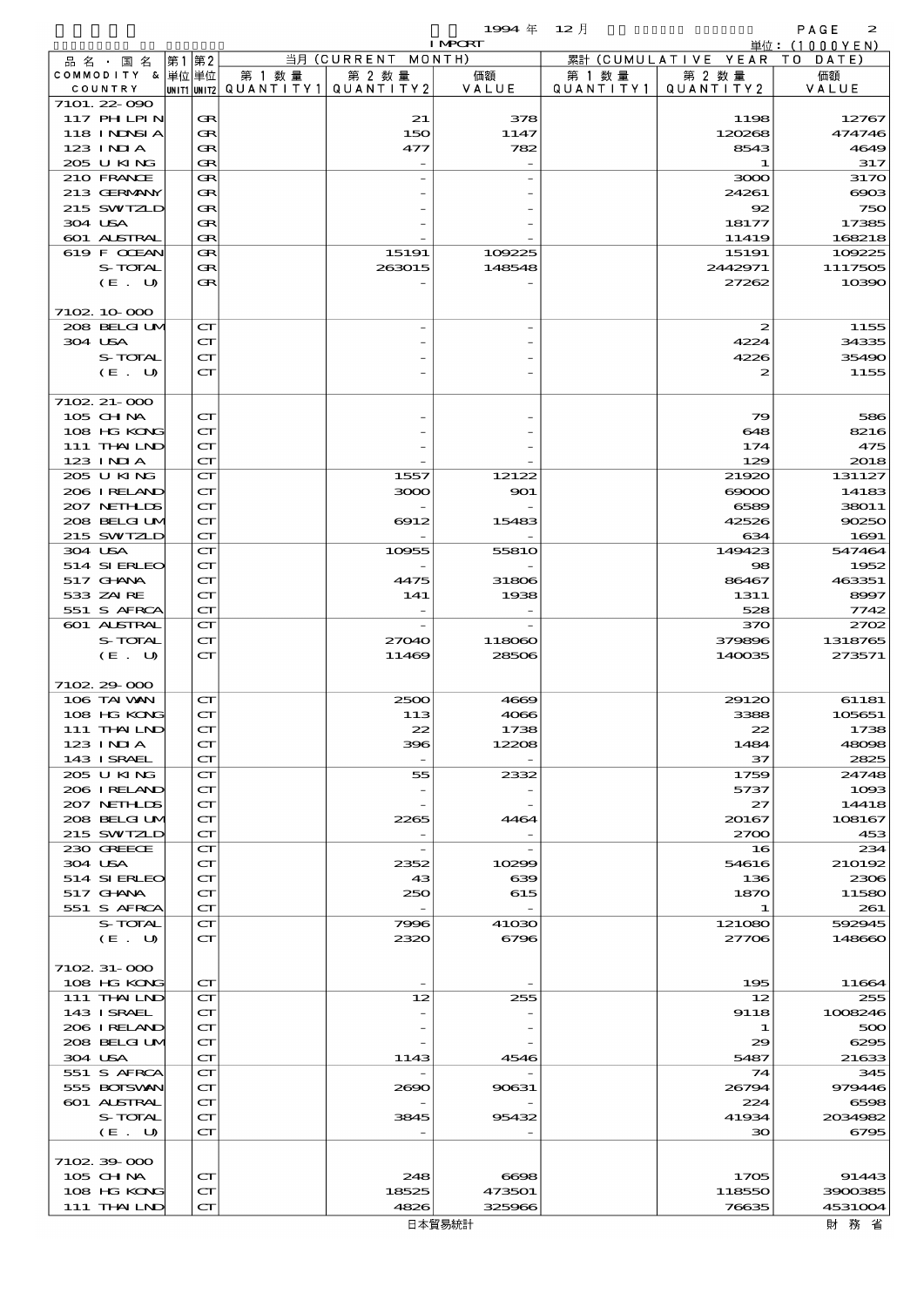|                        |                               |      |                                                            |                          |                    | 1994 $#$           | 12月       |                      | PAGE<br>з            |
|------------------------|-------------------------------|------|------------------------------------------------------------|--------------------------|--------------------|--------------------|-----------|----------------------|----------------------|
|                        |                               |      |                                                            |                          |                    | <b>I MPORT</b>     |           |                      | 単位:(1000YEN)         |
|                        | 品 名 ・ 国 名                     | 第1第2 |                                                            |                          | 当月 (CURRENT MONTH) |                    |           | 累計 (CUMULATIVE YEAR) | T O<br>DATE          |
|                        | COMMODITY & 単位単位              |      |                                                            | 第 1 数 量                  | 第 2 数量             | 価額                 | 第 1 数 量   | 第 2 数量               | 価額                   |
| COUNTRY<br>7102 39 000 |                               |      |                                                            | unit1 unit2  Q∪ANT   TY1 | QUANTITY 2         | VALUE              | QUANTITY1 | QUANTITY 2           | VALUE                |
|                        | 112 SNGAPOR                   |      | $\mathbf{C}\mathbf{\Gamma}$                                |                          | $\mathbf o$        | 290                |           | 1078                 | 83813                |
|                        | <b>118 INNSIA</b>             |      | $\mathbf{C}\mathbf{\Gamma}$                                |                          |                    |                    |           | 5232                 | 89701                |
| 123 INIA               |                               |      | $\mathbf{C}\mathbf{\Gamma}$                                |                          | 148572             | 4046434            |           | 2453824              | 72138823             |
|                        | 125 SRILANK                   |      | $\mathbf{C}\mathbf{\Gamma}$                                |                          | 436                | 18833              |           | 9588                 | 503801               |
|                        | 137 SU ARAB                   |      | $\mathbf{C}\mathbf{\Gamma}$                                |                          |                    |                    |           | 2                    | 384                  |
|                        | 143 I SRAEL                   |      | $\mathbf{C}\mathbf{\Gamma}$                                |                          | 33554              | 4788614            |           | 455415               | 67729194             |
|                        | 205 U KING                    |      | $\mathbf{C}\mathbf{\Gamma}$                                |                          | $\bf{8}$           | 14031              |           | 2915                 | 405643               |
|                        | 206 IRELAND                   |      | ${\bf C}\Gamma$                                            |                          |                    |                    |           | 25                   | 8241                 |
|                        | 207 NETH IDS                  |      | $\mathbf{C}\mathbf{\Gamma}$                                |                          | 325                | 78121              |           | 2898                 | 748324               |
|                        | 208 BELGI UM<br>210 FRANCE    |      | $\mathbf{C}\mathbf{\Gamma}$<br>$\mathbf{C}\mathbf{\Gamma}$ |                          | 31507              | 4234367            |           | 428008<br>33         | 55531370<br>47020    |
|                        | 213 GERMANY                   |      | $\mathbf{C}\mathbf{\Gamma}$                                |                          | <b>11O</b>         | 4929               |           | 6758                 | 178737               |
|                        | 215 SWIZLD                    |      | $\mathbf{C}\mathbf{\Gamma}$                                |                          | 14                 | 20865              |           | 296                  | 309031               |
| 220 I TALY             |                               |      | $\mathbf{C}\mathbf{\Gamma}$                                |                          | 5                  | 2655               |           | 5                    | 2655                 |
|                        | 222 FINAND                    |      | $\mathbf{C}\mathbf{\Gamma}$                                |                          |                    |                    |           | 2                    | 411                  |
|                        | 224 RUSSI AN                  |      | $\mathbf{C}\mathbf{\Gamma}$                                |                          | 1320               | 134662             |           | 24079                | 3810926              |
| 304 USA                |                               |      | $\mathbf{C}\mathbf{\Gamma}$                                |                          | 4574               | 793692             |           | 79319                | 11380100             |
|                        | 410 BRAZIL                    |      | ${\bf C}\Gamma$                                            |                          | 9                  | 1477               |           | 30                   | 6869                 |
| 517 GHNA               |                               |      | $\mathbf{C}\mathbf{\Gamma}$                                |                          |                    |                    |           | 224                  | 3181                 |
| 533 ZAIRE              |                               |      | $\mathbf{C}\mathbf{\Gamma}$                                |                          |                    |                    |           | 258                  | 222                  |
|                        | 551 S AFRCA                   |      | $\mathbf{C}\mathbf{\Gamma}$                                |                          | 22                 | 9351               |           | 1772                 | 436943               |
|                        | 555 BOISVAN                   |      | $\mathbf{C}\mathbf{\Gamma}$                                |                          |                    |                    |           | 100                  | 51 <sub>10</sub>     |
|                        | 601 ALSTRAL<br><b>S-TOTAL</b> |      | ${\bf C}\Gamma$<br>$\mathbf{C}\mathbf{\Gamma}$             |                          | 183<br>244326      | 145025<br>15099511 |           | 3770<br>3672521      | 1187528<br>223130859 |
|                        | (E. U)                        |      | $\mathbf{C}\mathbf{\Gamma}$                                |                          | 32043              | 4334103            |           | 440642               | 56921990             |
|                        |                               |      |                                                            |                          |                    |                    |           |                      |                      |
| 7103 10 000            |                               |      |                                                            |                          |                    |                    |           |                      |                      |
|                        | 103 R KOREA                   |      | KG                                                         |                          |                    |                    |           | 665                  | 2320                 |
| 105 CH NA              |                               |      | KG                                                         |                          |                    |                    |           | 4434                 | 7883                 |
|                        | 106 TAI VAN                   |      | KG                                                         |                          |                    |                    |           | 675                  | 7535                 |
|                        | 108 HG KONG                   |      | KG                                                         |                          | 559                | 1022               |           | 8095                 | 23245                |
|                        | 110 VI EINAM                  |      | KG                                                         |                          |                    |                    |           | 1241                 | 6390                 |
|                        | 111 THAILND                   |      | KG                                                         |                          | 206                | 1206               |           | 247                  | 2805                 |
|                        | 118 I NDSI A                  |      | KG                                                         |                          |                    |                    |           | 518000               | 6325                 |
|                        | 122 NYANAR                    |      | KG                                                         |                          |                    |                    |           | 79                   | 2023                 |
| 123 INIA               | 124 PAKISTN                   |      | KG<br>KG                                                   |                          | 2007               | 1060               |           | 4579<br>75252        | 3192<br>6886         |
|                        | 125 SRILANK                   |      | KG                                                         |                          |                    |                    |           | 7                    | 2441                 |
|                        | 130 AFGNSTN                   |      | KG                                                         |                          |                    |                    |           | 275                  | 239                  |
|                        | 210 FRANCE                    |      | KG                                                         |                          |                    |                    |           | 516                  | 3147                 |
|                        | 213 GERMANY                   |      | KG                                                         |                          |                    |                    |           | 1923                 | 9842                 |
|                        | 215 SWIZLD                    |      | KG                                                         |                          |                    |                    |           | -1                   | 483                  |
| 220 I TALY             |                               |      | KG                                                         |                          |                    |                    |           | 3512                 | 3709                 |
|                        | 224 RUSSI AN                  |      | KG                                                         |                          |                    |                    |           | $\infty$             | 228                  |
|                        | 302 CANADA                    |      | KG                                                         |                          |                    |                    |           | $\boldsymbol{z}$     | 451                  |
| 304 USA                |                               |      | KG                                                         |                          | 571                | 3243               |           | 48322                | 72447                |
|                        | 401 COLMBIA                   |      | KG                                                         |                          |                    |                    |           | 17                   | 591<br>23691         |
| 407 PERU               | 410 BRAZIL                    |      | KG<br>KG                                                   |                          | 23<br>6565         | 364<br>11900       |           | 26551<br>323858      | 192118               |
|                        | 412 URUCLAY                   |      | KG                                                         |                          |                    |                    |           | 1750                 | 2029                 |
|                        | 413 ARGENT                    |      | KG                                                         |                          |                    |                    |           | 151                  | 1540                 |
|                        | 501 MRODO                     |      | KG                                                         |                          |                    |                    |           | 337                  | 226                  |
| 533 ZAIRE              |                               |      | KG                                                         |                          |                    |                    |           | 130                  | 1073                 |
|                        | 545 MDZANBQ                   |      | KG                                                         |                          |                    |                    |           | з                    | 4481                 |
|                        | 546 MADAGAS                   |      | KG                                                         |                          |                    |                    |           | 14538                | 9583                 |
|                        | 551 S AFRCA                   |      | КG                                                         |                          |                    |                    |           | 25055                | 10072                |
|                        | <b>601 ALSTRAL</b>            |      | KG                                                         |                          | 897                | 803                |           | 1321                 | 23171                |
|                        | S-TOTAL                       |      | KG                                                         |                          | 10833              | 19855              |           | 1061566              | 430166               |
|                        | (E. U)                        |      | KG                                                         |                          | 5                  | 257                |           | 5951                 | 16698                |
| 7103 91-000            |                               |      |                                                            |                          |                    |                    |           |                      |                      |
|                        | 103 R KOREA                   |      | $\mathbf{C}\mathbf{\Gamma}$                                |                          |                    |                    |           | 21                   | 1459                 |
| 105 CHNA               |                               |      | $\mathbf{C}\mathbf{\Gamma}$                                |                          |                    |                    |           | 78                   | 651                  |
|                        | 106 TAI VAN                   |      | $\mathbf{C}\mathbf{\Gamma}$                                |                          |                    |                    |           | 13869                | 1044                 |
|                        | 108 HG KONG                   |      | $\mathbf{C}\mathbf{\Gamma}$                                |                          | 34126              | 145544             |           | 285855               | 2675629              |
|                        | 110 VIEINAM                   |      | $\mathbf{C}\mathbf{\Gamma}$                                |                          |                    |                    |           | 5                    | 388                  |
|                        | 111 THAILND                   |      | $\mathbf{C}\mathbf{\Gamma}$                                |                          | 134736             | 884351             |           | 1886503              | 15396004             |
|                        | 112 SNGAPOR                   |      | ${\bf C}\Gamma$                                            |                          |                    |                    |           | 139                  | 5375                 |
|                        | 120 CAMBOD                    |      | $\mathbf{C}\mathbf{\Gamma}$                                |                          |                    |                    |           | 2246                 | 7571                 |
|                        | 122 MYANMAR                   |      | $\mathbf{C}\mathbf{\Gamma}$                                |                          | 438                | 22869              |           | 2942                 | 376191               |
| $123$ INIA             | 124 PAKISTN                   |      | ${\bf C}\Gamma$<br>$\mathbf{C}\mathbf{\Gamma}$             |                          | 30226              | 92640              |           | 664583<br>6750       | 1832425<br>1346      |
|                        | 125 SRILANK                   |      | ${\bf C}\Gamma$                                            |                          | 14920              | 183033             |           | 176550               | 2478766              |
|                        | 143 I SRAEL                   |      | ${\bf C}\Gamma$                                            |                          | 1                  | 270                |           | 3116                 | 146559               |
|                        |                               |      |                                                            |                          |                    |                    |           |                      |                      |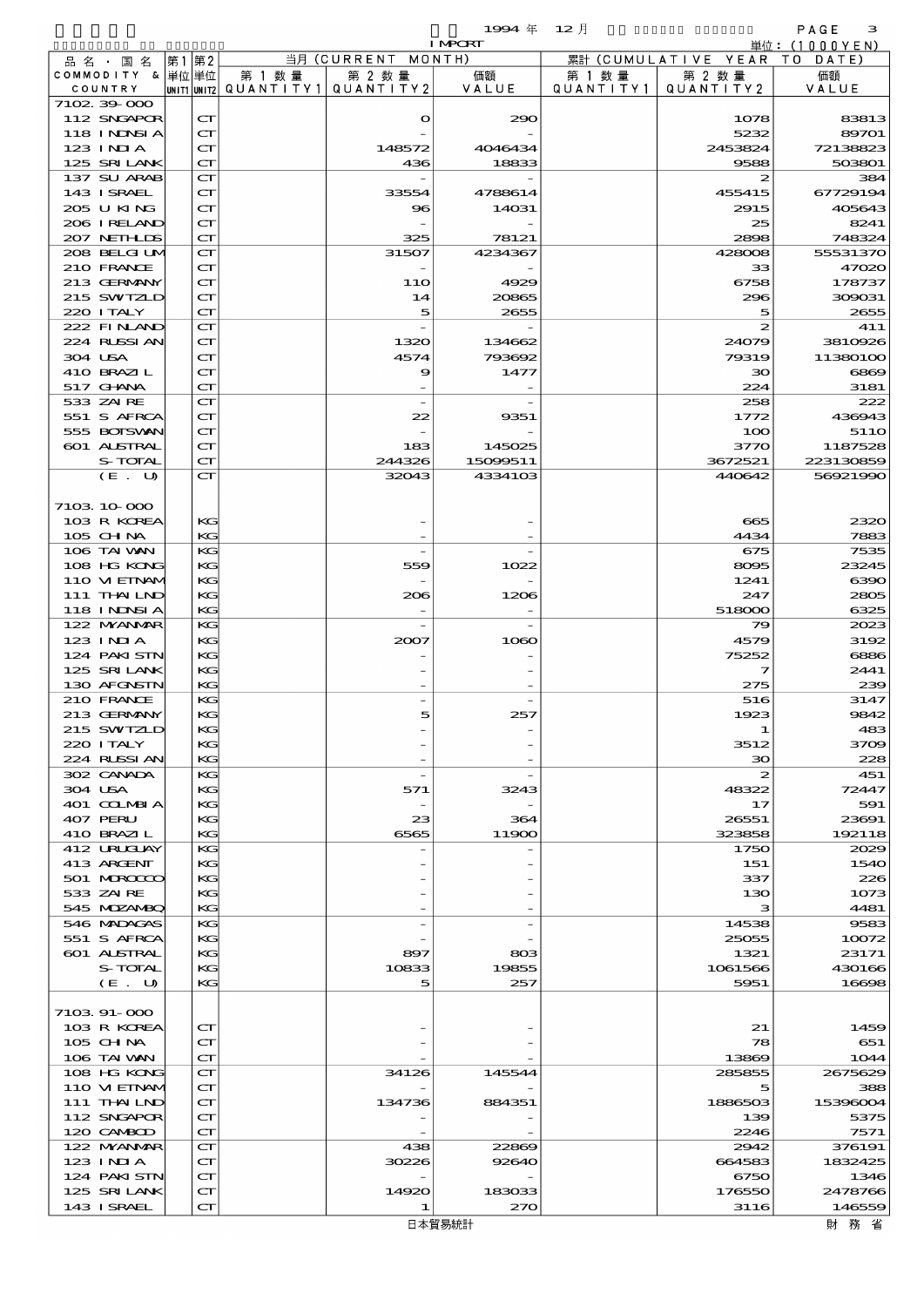|                            |                                                            |        |                                       | 1994 $#$         | - 12 月    |                                        | PAGE<br>$\boldsymbol{4}$ |
|----------------------------|------------------------------------------------------------|--------|---------------------------------------|------------------|-----------|----------------------------------------|--------------------------|
|                            |                                                            |        | 当月 (CURRENT MONTH)                    | <b>I MPORT</b>   |           |                                        | 単位:(1000YEN)             |
| 品名・国名<br>COMMODITY & 単位単位  | 第1 第2                                                      | 第 1 数量 | 第 2 数量                                | 価額               | 第 1 数 量   | 累計 (CUMULATIVE YEAR TO DATE)<br>第 2 数量 | 価額                       |
| COUNTRY                    |                                                            |        | unit1 unit2  Q∪ANT   TY1  Q∪ANT   TY2 | VALUE            | QUANTITY1 | QUANTITY 2                             | VALUE                    |
| 7103 91-000                |                                                            |        |                                       |                  |           |                                        |                          |
| 205 U KING<br>208 BELGI UM | $\mathbf{C}\mathbf{\Gamma}$<br>$\mathbf{C}\mathbf{\Gamma}$ |        | 17<br>1                               | 5000<br>501      |           | 108<br>1                               | 37066<br>501             |
| 210 FRANCE                 | $\mathbf{C}\mathbf{\Gamma}$                                |        | $\boldsymbol{4}$                      | 5704             |           | 4                                      | 5704                     |
| 213 GERMANY                | CT                                                         |        | 560                                   | 563              |           | 13785                                  | 51056                    |
| 215 SWIZLD                 | $\mathbf{C}\mathbf{\Gamma}$                                |        | 17                                    | 85532            |           | 72271                                  | 216588                   |
| 220 I TALY                 | $\mathbf{C}\mathbf{\Gamma}$                                |        |                                       |                  |           | 19                                     | 1161                     |
| 302 CANADA<br>304 USA      | $\mathbf{C}\mathbf{\Gamma}$<br>$\mathbf{C}\mathbf{\Gamma}$ |        | 22<br>646                             | 598<br>11383     |           | 20857<br>292355                        | 4305<br>158814           |
| 311 CST RCA                | $\mathbf{C}\mathbf{\Gamma}$                                |        |                                       |                  |           | 116                                    | 6220                     |
| 401 COLMBIA                | $\mathbf{C}\mathbf{\Gamma}$                                |        | 43475                                 | 894517           |           | 517678                                 | 11050126                 |
| 404 SURINAMI               | $\mathbf{C}\mathbf{\Gamma}$                                |        |                                       |                  |           | <b>1810</b>                            | 297C                     |
| 410 BRAZIL<br>541 KENYA    | $\mathbf{C}\mathbf{\Gamma}$                                |        | 668                                   | 15714            |           | 12477<br>1404                          | 155551                   |
| 543 TANZN A                | $\mathbf{C}\mathbf{\Gamma}$<br>$\mathbf{C}\mathbf{\Gamma}$ |        |                                       |                  |           | 78                                     | 7179<br>1462             |
| 549 ZMBABMZ                | $\mathbf{C}\mathbf{\Gamma}$                                |        |                                       |                  |           | 7                                      | 552                      |
| 554 ZAMBI A                | $\mathbf{C}\mathbf{\Gamma}$                                |        |                                       |                  |           | 20062                                  | 232593                   |
| 601 ALSTRAL                | $\mathbf{C}\mathbf{\Gamma}$                                |        |                                       |                  |           | 3197                                   | 20860                    |
| S-TOTAL<br>(E. U)          | $\mathbf{C}\mathbf{\Gamma}$<br>$\mathbf{C}\mathbf{\Gamma}$ |        | 259857<br>582                         | 2348219<br>11768 |           | 3998886<br>13917                       | 34876116<br>95488        |
|                            |                                                            |        |                                       |                  |           |                                        |                          |
| 710399000                  |                                                            |        |                                       |                  |           |                                        |                          |
| 103 R KOREA                | $\mathbf{C}\mathbf{\Gamma}$                                |        | 733500                                | 8052             |           | 19328093                               | 174683                   |
| $105$ CHNA                 | $\mathbf{C}\mathbf{\Gamma}$                                |        | 8074152                               | 24462            |           | 64255330                               | 90937                    |
| 106 TAI VAN<br>108 HG KONG | CT<br>$\mathbf{C}\mathbf{\Gamma}$                          |        | 4694550<br>20850193                   | 30690<br>510085  |           | 39929123<br>55596263                   | 248753<br>5450291        |
| 111 THAILND                | $\mathbf{C}\mathbf{\Gamma}$                                |        | 143849                                | 85255            |           | 3795183                                | 1831672                  |
| 112 SNGAPOR                | $\mathbf{C}\mathbf{\Gamma}$                                |        |                                       |                  |           | 66790                                  | 8179                     |
| 117 PHLPIN                 | $\mathbf{C}\mathbf{\Gamma}$                                |        | 157500                                | 241              |           | 157500                                 | 241                      |
| 118 INNSI A<br>122 MYANAR  | $\mathbf{C}\mathbf{\Gamma}$<br>$\mathbf{C}\mathbf{\Gamma}$ |        | 1824                                  | 12918            |           | 99085<br>15196                         | 2914<br>295566           |
| 123 INIA                   | $\mathbf{C}\mathbf{\Gamma}$                                |        | 5436633                               | 135241           |           | 52045021                               | 820929                   |
| 124 PAKISTN                | $\mathbf{C}\mathbf{\Gamma}$                                |        |                                       |                  |           | 795776                                 | 1647                     |
| 125 SRILANK                | $\mathbf{C}\mathbf{\Gamma}$                                |        | 20966                                 | 86046            |           | 380679                                 | 1178141                  |
| 130 AFGNSTN                | $\mathbf{C}\mathbf{\Gamma}$                                |        | 1309                                  | 435              |           | 1309                                   | 435                      |
| 131 NEPAL<br>143 I SRAEL   | $\mathbf{C}\mathbf{\Gamma}$<br>$\mathbf{C}\mathbf{\Gamma}$ |        | 71                                    | 1475             |           | 218000<br>15465                        | 851<br>12080             |
| 203 SWIDEN                 | $\mathbf{C}\mathbf{\Gamma}$                                |        |                                       |                  |           | 17143                                  | $_{\rm \bf 93C}$         |
| 205 U KING                 | $\mathbf{C}\mathbf{\Gamma}$                                |        |                                       |                  |           | 351811                                 | 14142                    |
| 208 BELGI UM               | $\mathbf{C}\mathbf{\Gamma}$                                |        |                                       |                  |           | 2                                      | 992                      |
| 210 FRANCE<br>213 GERMANY  | $\mathbf{C}\mathbf{\Gamma}$<br>$\mathbf{C}\mathbf{\Gamma}$ |        | 114504                                |                  |           | 26703<br>1786616                       | 21629<br>1001633         |
| 215 SWTZLD                 | $\mathbf{C}\mathbf{\Gamma}$                                |        |                                       |                  |           | 77109                                  | 4567                     |
| 220 I TALY                 | $\mathbf{C}\mathbf{\Gamma}$                                |        | 1 <sub>O</sub>                        | 553              |           | 28183                                  | 10654                    |
| 223 POLAND                 | $\mathbf{C}\mathbf{\Gamma}$                                |        |                                       |                  |           | 190000                                 | 2557                     |
| 224 RUSSI AN               | $\mathbf{C}\mathbf{\Gamma}$                                |        |                                       |                  |           | 5                                      | 2357                     |
| 225 ALSTRIA<br>304 USA     | $\mathbf{C}\mathbf{\Gamma}$<br>$\mathbf{C}\mathbf{\Gamma}$ |        | 6250<br>16204                         | 510<br>70232     |           | 43634<br>27407034                      | <b>7676</b><br>386844    |
| 305 MEXICO                 | $\mathbf{C}\mathbf{\Gamma}$                                |        | 1802                                  | 24875            |           | 31608                                  | 340877                   |
| 311 CST RCA                | $\mathbf{C}\mathbf{\Gamma}$                                |        |                                       |                  |           | 40                                     | 2998                     |
| 401 COLMBIA                | $\mathbf{C}\mathbf{\Gamma}$                                |        |                                       |                  |           | 36579                                  | 52328                    |
| 404 SURINAMI<br>407 PERU   | $\mathbf{C}\mathbf{\Gamma}$<br>$\mathbf{C}\mathbf{\Gamma}$ |        |                                       |                  |           | 134<br>50000                           | 6700<br>367              |
| 409 CH LE                  | $\mathbf{C}\mathbf{\Gamma}$                                |        |                                       |                  |           | 200000                                 | 225                      |
| 410 BRAZIL                 | $\mathbf{C}\mathbf{\Gamma}$                                |        | 43913164                              | 97329            |           | 544450805                              | 1622590                  |
| 412 URUCLAY                | $\mathbf{C}\mathbf{\Gamma}$                                |        |                                       |                  |           | 3249250                                | 755                      |
| 413 ARCENT                 | $\mathbf{C}\mathbf{\Gamma}$                                |        |                                       |                  |           | 200000                                 | 459                      |
| 506 EGYPT<br>515 LIBERIA   | $\mathbf{C}\mathbf{\Gamma}$<br>$\mathbf{C}\mathbf{\Gamma}$ |        |                                       |                  |           | 273795<br>142                          | 496<br>4175              |
| 517 GHNA                   | $\mathbf{C}\mathbf{\Gamma}$                                |        |                                       |                  |           | 36000                                  | 538                      |
| 524 N GERIA                | $\mathbf{C}\mathbf{\Gamma}$                                |        | 785                                   | 618              |           | 785                                    | 618                      |
| 541 KENYA                  | $\mathbf{C}\mathbf{\Gamma}$                                |        |                                       |                  |           | 1542                                   | 3993                     |
| 543 TANZN A<br>546 MADAGAS | $\mathbf{C}\mathbf{\Gamma}$<br>$\mathbf{C}\mathbf{\Gamma}$ |        | 289                                   | 2309             |           | 1231961<br>388875                      | 31533<br>893             |
| 551 S AFRCA                | $\mathbf{C}\mathbf{\Gamma}$                                |        | 178575                                | 234              |           | 313949442                              | 20145                    |
| <b>601 ALSTRAL</b>         | $\mathbf{C}\mathbf{\Gamma}$                                |        | 33462                                 | 305810           |           | 380005                                 | 434151C                  |
| 606 NEWELD                 | $\mathbf{C}\mathbf{\Gamma}$                                |        |                                       |                  |           | 1769                                   | 13603                    |
| S-TOTAL<br>(E. U)          | $\mathbf{C}\mathbf{\Gamma}$<br>$\mathbf{C}\mathbf{\Gamma}$ |        | 84379592<br>114514                    | 1474597<br>77780 |           | 1131109785<br>2193315                  | 18016103<br>1049050      |
|                            |                                                            |        |                                       |                  |           |                                        |                          |
| 7104 10 000                |                                                            |        |                                       |                  |           |                                        |                          |
| 103 R KOREA                | Œ                                                          |        | 3197800                               | 21111            |           | 16010300                               | 123844                   |
| 105 CH NA                  | Œ                                                          |        | 2291400                               | 12728            |           | 8564960                                | 51478                    |
| 106 TAI VAN<br>108 HG KONG | Œ<br>Œ                                                     |        |                                       |                  |           | 492480<br>500                          | 4200<br>25C              |
|                            |                                                            |        |                                       |                  |           |                                        |                          |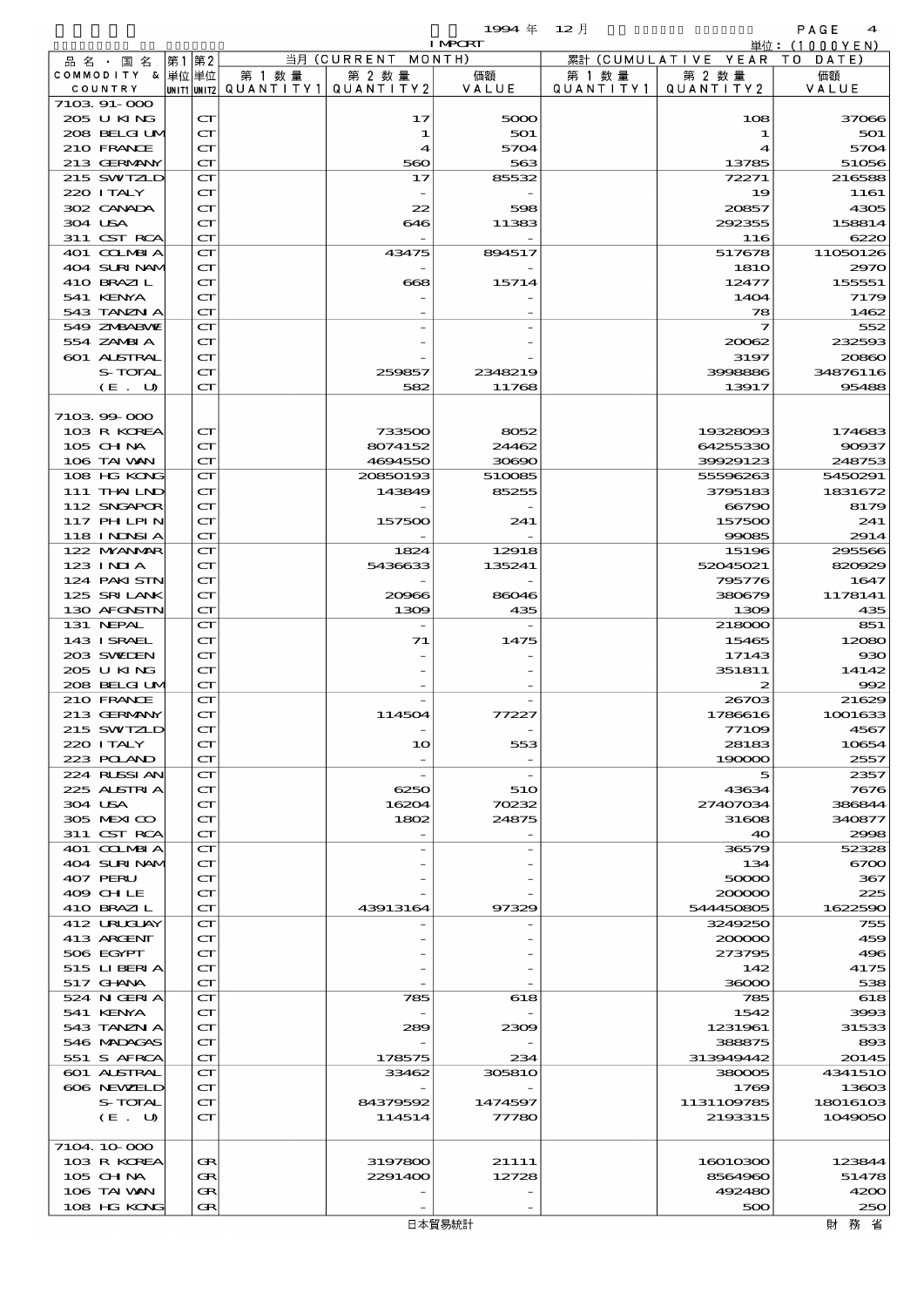品別国別表 輸 入 1994 12 確定 (Fixed Annual) 5

| $\cdots$<br>-- | $   -$ |  |
|----------------|--------|--|
|                |        |  |
|                |        |  |

|                    |    |                             |                                 |                    | <b>I MPCRT</b>    |           |                              | 単位: (1000YEN) |
|--------------------|----|-----------------------------|---------------------------------|--------------------|-------------------|-----------|------------------------------|---------------|
| 品名・国名              | 第1 | 第2                          |                                 | 当月 (CURRENT MONTH) |                   |           | 累計 (CUMULATIVE YEAR TO DATE) |               |
| COMMODITY & 単位単位   |    |                             | 第 1 数量                          | 第 2 数量             | 価額                | 第 1 数 量   | 第 2 数量                       | 価額            |
| COUNTRY            |    |                             | UNIT1 UNIT2 QUANTITY1 QUANTITY2 |                    | VALUE             | QUANTITY1 | QUANTITY2                    | VALUE         |
| 7104 10 000        |    |                             |                                 |                    |                   |           |                              |               |
| 111 THAILND        |    | Œ                           |                                 | 1774000            | 50777             |           | 3170618                      | 187401        |
| 112 SNGAPOR        |    | Œ                           |                                 |                    |                   |           | 11000                        | 1290          |
| 113 MALYSIA        |    | Œ                           |                                 | 150700             | 36002             |           | 1374050                      | 322650        |
| <b>118 INNSIA</b>  |    | Œ                           |                                 | 103200             | 36107             |           | 802720                       | 338034        |
| 205 U KING         |    | Œ                           |                                 |                    |                   |           | 1200                         | 564           |
| 210 FRANCE         |    | œ                           |                                 |                    |                   |           | 850                          | 2294          |
| 213 GERMANY        |    | Œ                           |                                 |                    |                   |           | 500                          | 367           |
| 215 SWIZLD         |    | Œ                           |                                 |                    |                   |           | 300                          | 321           |
| 224 RUSSIAN        |    | Œ                           |                                 |                    |                   |           | 11513000                     | 14334         |
| 232 BULGAR         |    | Œ                           |                                 | 340000             | 1622              |           | 401000                       | 2382          |
| 304 USA            |    | Œ                           |                                 | 30000              | 326               |           | 10170352                     | 25091         |
| 402 VENEZLA        |    | Œ                           |                                 |                    |                   |           | 1531200                      | 14675         |
| 410 BRAZIL         |    | Œ                           |                                 |                    |                   |           | 31300                        | 363           |
| S-TOTAL            |    | Œ                           |                                 | 7887100            | 158673            |           | 54076330                     | 1089538       |
| (E. U)             |    | Œ                           |                                 |                    |                   |           | 2550                         | 3225          |
|                    |    |                             |                                 |                    |                   |           |                              |               |
| 7104 20 000        |    |                             |                                 |                    |                   |           |                              |               |
| 103 R KOREA        |    | œ                           |                                 |                    |                   |           | 5650000                      | 6204          |
| $105$ CHNA         |    | Œ                           |                                 |                    |                   |           | 700000                       | 1098          |
| 106 TAI VAN        |    | Œ                           |                                 |                    |                   |           | 327356                       | 3804          |
| 108 HG KONG        |    | Œ                           |                                 |                    |                   |           | 116                          | 1324          |
| 111 THAILND        |    | Œ                           |                                 |                    |                   |           | 31480                        | 318           |
| 125 SRILANK        |    | Œ                           |                                 |                    |                   |           | 3575                         | 2488          |
| 205 U KING         |    | Œ                           |                                 |                    |                   |           | 2200                         | 1942          |
| 206 IRELAND        |    | Œ                           |                                 | 842                | 2190              |           | 6302                         | 14171         |
| 215 SWIZLD         |    | Œ                           |                                 | 120600             | 4034              |           | 4148414                      | 56338         |
| 224 RUSSIAN        |    | Œ                           |                                 |                    |                   |           | 504750                       | 2518          |
| 302 CANADA         |    | Œ                           |                                 |                    |                   |           | 897                          | 256           |
| 304 USA            |    | Œ                           |                                 | 6762500            | 78769             |           | 43023532                     | 183849        |
| 401 COLMBIA        |    | Œ                           |                                 |                    |                   |           | 402                          | 297           |
| S-TOTAL            |    | Œ                           |                                 | 6883942            | 84993             |           | 54399024                     | 274607        |
| (E. U)             |    | Œ                           |                                 | 842                | 2190              |           | 8502                         | 16113         |
|                    |    |                             |                                 |                    |                   |           |                              |               |
| 7104.90-000        |    |                             |                                 |                    |                   |           |                              |               |
| 103 R KOREA        |    | Œ                           |                                 |                    |                   |           | 102720                       | 3900          |
| 105 CH NA          |    | Œ                           |                                 |                    |                   |           | 43000                        | 1778          |
| 106 TAI VAN        |    | Œ                           |                                 |                    |                   |           | 96500                        | 2273          |
| 108 HG KONG        |    | Œ                           |                                 |                    |                   |           | 159651                       | <b>7710</b>   |
| 111 THAILND        |    | Œ                           |                                 | 17520              | 1590              |           | 131063                       | 78447         |
| <b>118 INNSI A</b> |    | Œ                           |                                 |                    |                   |           | 870000                       | 1073          |
| 125 SRILANK        |    | Œ                           |                                 |                    |                   |           | 478494                       | 122981        |
| 205 U KING         |    | Œ                           |                                 |                    |                   |           |                              | 627           |
| 208 BELGI UM       |    | Œ                           |                                 |                    |                   |           | 9550                         | 3489          |
| 210 FRANCE         |    | Œ                           |                                 |                    |                   |           | 7546                         | 3530          |
| 215 SWIZLD         |    | Œ                           |                                 | 7338               | 5783              |           | 157408                       | 29055         |
| 220 I TALY         |    | Œ                           |                                 |                    |                   |           | 133                          | 204           |
| 224 RUSSI AN       |    | Œ                           |                                 | 4000               | $_{\rm \alpha z}$ |           | 363600                       | 5614          |
| 225 ALSTRIA        |    | Œ                           |                                 | 1400               | 418               |           | 94640                        | 17413         |
| 232 BULGAR         |    | Œ                           |                                 |                    |                   |           | 100000                       | 494           |
| 304 USA            |    | Œ                           |                                 | 72850              | 23191             |           | 1158919                      | 181651        |
| 601 ALSTRAL        |    | Œ                           |                                 |                    |                   |           | 656                          | 10479         |
| S-TOTAL            |    | Œ                           |                                 | 103108             | 31584             |           | 3773885                      | 470718        |
| (E. U)             |    | Œ                           |                                 |                    |                   |           | 17234                        | 7850          |
|                    |    |                             |                                 |                    |                   |           |                              |               |
| 7105 10 010        |    |                             |                                 |                    |                   |           |                              |               |
| 111 THAILND        |    | $\mathbf{C}\mathbf{\Gamma}$ |                                 |                    |                   |           | 34                           | 1655          |
| 205 U KING         |    | $\mathbf{C}\mathbf{\Gamma}$ |                                 |                    |                   |           | 54000                        | 3022          |
| 206 IRELAND        |    | $\mathbf{C}\mathbf{\Gamma}$ |                                 | 104950             | 6771              |           | 1183388                      | 80063         |
| 207 NETHLIS        |    | $\mathbf{C}\mathbf{\Gamma}$ |                                 |                    |                   |           | 2400                         | 213           |
| 208 BELGI UM       |    | $\mathbf{C}\mathbf{\Gamma}$ |                                 | 9000               | 2342              |           | 120500                       | 28840         |
| 213 GERMANY        |    | $\mathbf{C}\mathbf{\Gamma}$ |                                 |                    |                   |           | 101000                       | 20623         |
| 215 SWIZLD         |    | $\mathbf{C}\mathbf{\Gamma}$ |                                 |                    |                   |           | 63210                        | 9634          |
| 304 USA            |    | ${\bf C}\Gamma$             |                                 | 79900              | 4667              |           | 313495                       | 27409         |
| S-TOTAL            |    | $\mathbf{C}\mathbf{\Gamma}$ |                                 | 193850             | 13780             |           | 1838027                      | 171459        |
| (E. U)             |    | $\mathbf{C}\mathbf{\Gamma}$ |                                 | 113950             | 9113              |           | 1461288                      | 132761        |
|                    |    |                             |                                 |                    |                   |           |                              |               |
| 7105 10 090        |    |                             |                                 |                    |                   |           |                              |               |
| 103 R KOREA        |    | $\mathbf{C}\mathbf{\Gamma}$ |                                 | $\infty$           | 7268              |           | 530000                       | 85912         |
| 105 CH NA          |    | $\mathbf{C}\mathbf{\Gamma}$ |                                 | 1500000            | 7642              |           | 8286500                      | 44663         |
| 108 HG KONG        |    | $\mathbf{C}\mathbf{\Gamma}$ |                                 |                    |                   |           | 20000                        | 1505          |
| 113 MALYSIA        |    | $\mathbf{C}\mathbf{\Gamma}$ |                                 | 345000             | 274               |           | 345000                       | 274           |
| 203 SWIDEN         |    | $\mathbf{C}\mathbf{\Gamma}$ |                                 | 7000               | 824               |           | 7000                         | 824           |
| 205 U KING         |    | $\mathbf{C}\mathbf{\Gamma}$ |                                 | 8000               | 414               |           | 121590                       | 9096          |
| 206 IRELAND        |    | $\mathbf{C}\mathbf{\Gamma}$ |                                 | 3678460            | 776883            |           | 33567560                     | 7484829       |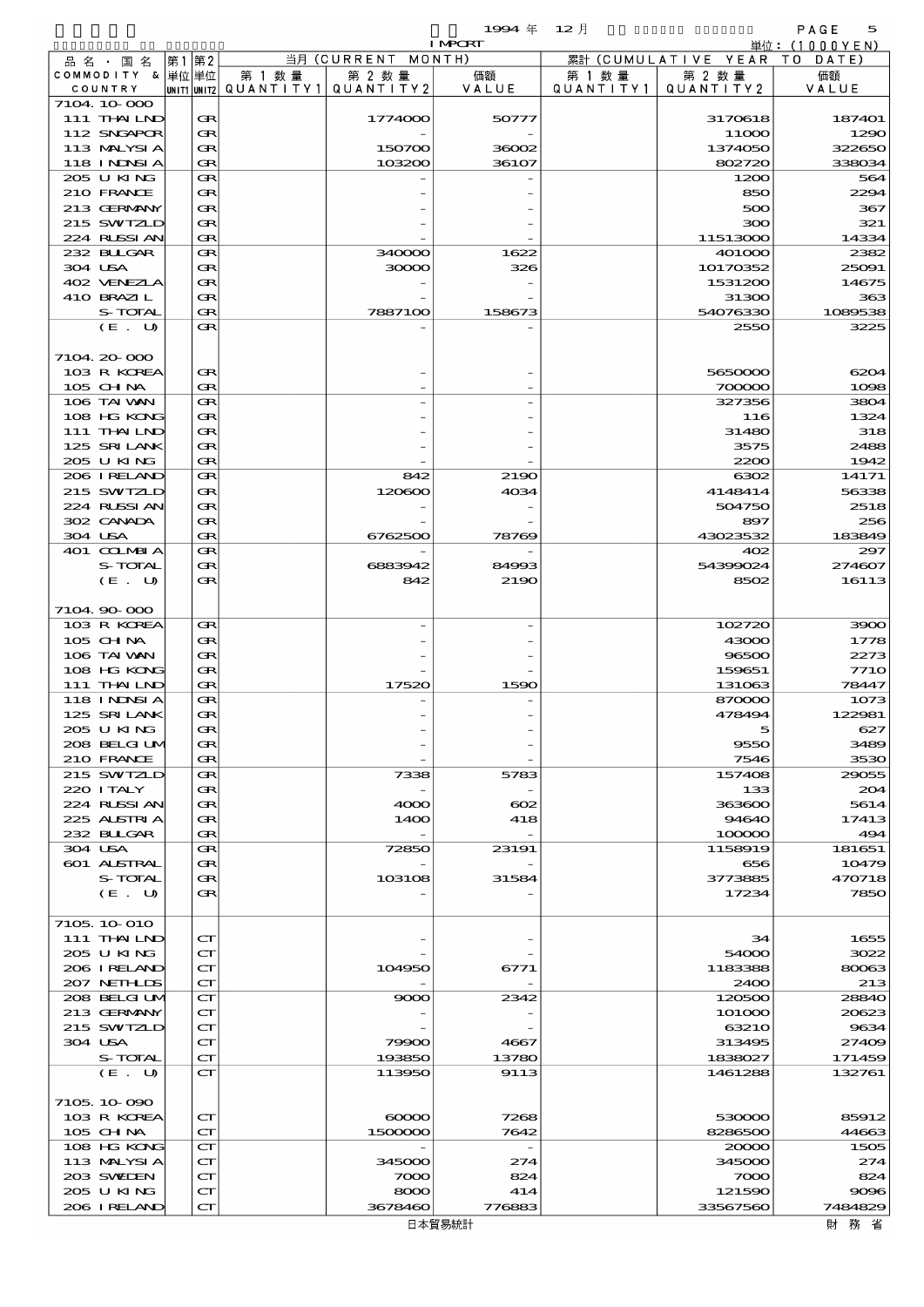$1$ SS4  $\#$  12  $\bar{e}$  and  $\bar{e}$  and  $\bar{e}$  and  $\bar{e}$  and  $\bar{e}$  and  $\bar{e}$  and  $\bar{e}$  and  $\bar{e}$  and  $\bar{e}$  and  $\bar{e}$  and  $\bar{e}$  and  $\bar{e}$  and  $\bar{e}$  and  $\bar{e}$  and  $\bar{e}$  and  $\bar{e}$  and  $\bar{e}$  and  $\$ 

| 1.774 | ⊷ |  |
|-------|---|--|
|       |   |  |

|                            |                                   |        |                                 | <b>I MPORT</b>    |           |                              | 単位: <u>(1000YEN)</u> |
|----------------------------|-----------------------------------|--------|---------------------------------|-------------------|-----------|------------------------------|----------------------|
| 品 名 ・ 国 名                  | 第1 第2                             |        | 当月 (CURRENT MONTH)              |                   |           | 累計 (CUMULATIVE YEAR TO DATE) |                      |
| COMMODITY & 単位 単位          |                                   | 第 1 数量 | 第 2 数量                          | 価額                | 第 1 数 量   | 第 2 数量                       | 価額                   |
| COUNTRY<br>7105 10 090     |                                   |        | UNIT1 UNIT2 QUANTITY1 QUANTITY2 | VALUE             | QUANTITY1 | QUANTITY 2                   | VALUE                |
| 208 BELGI UM               | $\mathbf{C}\mathbf{\Gamma}$       |        |                                 |                   |           | 40850                        | 2782                 |
| 210 FRANCE                 | $\mathbf{C}\mathbf{\Gamma}$       |        |                                 |                   |           | 12500                        | 2002                 |
| 213 GERMANY                | $\mathbf{C}\mathbf{\Gamma}$       |        | 135000                          | 22476             |           | 493500                       | 95130                |
| 215 SWIZLD                 | $\mathbf{C}\mathbf{\Gamma}$       |        | 2200                            | 320               |           | 169203                       | 21151                |
| 224 RUSSI AN               | CT                                |        |                                 |                   |           | 32000                        | 1013                 |
| 238 UKRAINE                | $\mathbf{C}\mathbf{\Gamma}$       |        | 200000                          | 2853              |           | 2080500                      | 34654                |
| 245 CZECH                  | $\mathbf{C}\mathbf{\Gamma}$       |        |                                 |                   |           | 4000                         | 648                  |
| 304 USA<br>S-TOTAL         | $\mathbf{C}\mathbf{\Gamma}$<br>CT |        | 5613909                         | 535720            |           | 36423906                     | 3714175              |
| (E. U)                     | CT                                |        | 11549569<br>3821460             | 1354674<br>799773 |           | 82134109<br>34236000         | 11498748<br>7593929  |
|                            |                                   |        |                                 |                   |           |                              |                      |
| 7105,90,000                |                                   |        |                                 |                   |           |                              |                      |
| 105 CH NA                  | Œ                                 |        | 395050                          | 273               |           | 1533250                      | 5417                 |
| 108 HG KONG                | $\bf G$                           |        |                                 |                   |           | 1000000                      | 4872                 |
| $123$ $1$ NIA              | $\bf G$                           |        |                                 |                   |           | 6782                         | 1033                 |
| 205 U KING                 | Œ                                 |        |                                 |                   |           | 2900                         | 445                  |
| 213 GERMANY                | $\bf G$                           |        | 200000                          | 288               |           | 200300                       | 1022                 |
| 215 SWIZLD<br>304 USA      | Œ<br>$\bf G$                      |        | 47028211                        | 15394             |           | 1024<br>345075477            | 804<br>137459        |
| 410 BRAZIL                 | $\bf G$                           |        |                                 |                   |           | 2280000                      | 12739                |
| S-TOTAL                    | Œ                                 |        | 47623261                        | 15955             |           | 350099733                    | 163791               |
| (E. U)                     | $G_{R}$                           |        | 200000                          | 288               |           | 203200                       | 1467                 |
|                            |                                   |        |                                 |                   |           |                              |                      |
| 7106 10 000                |                                   |        |                                 |                   |           |                              |                      |
| 106 TAI VAN                | Œ                                 |        |                                 |                   |           | 649440                       | 14644                |
| 205 U KING                 | Œ                                 |        | 5000                            | 407               |           | 5000                         | 407                  |
| 210 FRANCE                 | Œ                                 |        | 3000000                         | 52361             |           | 17134678                     | 305330               |
| 213 GERMANY<br>304 USA     | Œ<br>$\bf G$                      |        | 969000<br>2308863               | 24312<br>48267    |           | 10291000<br>14918282         | 267406<br>331446     |
| 324 PRIRICO                | Œ                                 |        | 1030417                         | 20354             |           | 13148200                     | 286140               |
| S-TOTAL                    | Œ                                 |        | 7313280                         | 145701            |           | 56146600                     | 1205373              |
| (E. U)                     | $G_{R}$                           |        | 3974000                         | 77080             |           | 27430678                     | 573143               |
|                            |                                   |        |                                 |                   |           |                              |                      |
| $710691 - 000$             |                                   |        |                                 |                   |           |                              |                      |
| 107 MINGOL                 | Œ                                 |        |                                 |                   |           | 161804                       | 2778                 |
| 112 SNGAPOR                | Œ                                 |        | 18255000                        | 19211             |           | 18255000                     | 19211                |
| 118 I NDSI A<br>205 U KING | $\bf{R}$<br>$\bf G$               |        |                                 |                   |           | 320000                       | 3200<br>847302       |
| 225 ALSTRIA                | $\bf G$                           |        |                                 |                   |           | 50617528<br>996519           | 17315                |
| 302 CANADA                 | $\bf G$                           |        | 1548021                         | 23502             |           | 4280609                      | 314931               |
| 304 USA                    | $G_{R}$                           |        | 77361000                        | 198538            |           | 238838286                    | 2293148              |
| 305 MEXICO                 | <b>GR</b>                         |        | 54470250                        | 931786            |           | 400762571                    | 7019932              |
| 407 PERU                   | Œ                                 |        | 5020263                         | 85596             |           | 116978543                    | 2094065              |
| <b>601 ALSTRAL</b>         | Œ                                 |        | 1497454                         | 24581             |           | 61463138                     | 1068722              |
| S-TOTAL                    | Œ                                 |        | 158151988                       | 1283214           |           | 892673998                    | 13680604             |
| (E. U)                     | Œ                                 |        |                                 |                   |           | 50617528                     | 847302               |
| 7106 92 110                |                                   |        |                                 |                   |           |                              |                      |
| 103 R KOREA                | Œ                                 |        | 2025000                         | 3412              |           | 24179000                     | 58970                |
| 108 HG KONG                | Œ                                 |        |                                 |                   |           | 50081                        | 835                  |
| 112 SNGAPOR                | Œ                                 |        |                                 |                   |           | 1000000                      | 1852                 |
| 113 MALYSIA                | Œ                                 |        |                                 |                   |           | 200000                       | 255                  |
| 117 PHLPIN                 | Œ                                 |        | 41800                           | 536               |           | 181000                       | 1444                 |
| 205 U KING                 | $\bf G$                           |        |                                 |                   |           | 1500000                      | 3288                 |
| 210 FRANCE                 | Œ                                 |        |                                 |                   |           | 21000                        | 813                  |
| 213 GERMANY<br>304 USA     | Œ<br>Œ                            |        | 2970270                         | 6296              |           | 1299603<br>48660196          | 12943<br>73729       |
| 409 CHLE                   | Œ                                 |        |                                 |                   |           | 225000                       | 462                  |
| 410 BRAZIL                 | $\bf G$                           |        |                                 |                   |           | 36015                        | 448                  |
| S-TOTAL                    | Œ                                 |        | 5037070                         | 10244             |           | 77351895                     | 155039               |
| (E. U)                     | Œ                                 |        |                                 |                   |           | 2820603                      | 17044                |
|                            |                                   |        |                                 |                   |           |                              |                      |
| 7106 92 190                |                                   |        |                                 |                   |           |                              |                      |
| 103 R KOREA                | Œ<br>Œ                            |        |                                 |                   |           | 2000000                      | 3308                 |
| 106 TAI WAN<br>111 THAILND | Œ                                 |        |                                 |                   |           | 446<br>938300                | 770<br>7789          |
| 205 U KING                 | Œ                                 |        | 38120027                        | 630848            |           | 74718612                     | 1310469              |
| 213 GERMANY                | Œ                                 |        |                                 |                   |           | 630000                       | 16945                |
| 225 ALSTRIA                | $\bf{R}$                          |        |                                 |                   |           | 1977300                      | 33452                |
| 304 USA                    | Œ                                 |        | 12566                           | 668               |           | 194632                       | 6594                 |
| 305 MEXICO                 | Œ                                 |        |                                 |                   |           | 18664133                     | 317598               |
| 407 PERU                   | Œ                                 |        | 8138093                         | 141565            |           | 8138093                      | 141565               |
| 601 ALSTRAL                | Œ                                 |        |                                 |                   |           | 4464960                      | 80115                |
| S-TOTAL                    | Œ                                 |        | 46270686                        | 773081            |           | 111726476                    | 1918605              |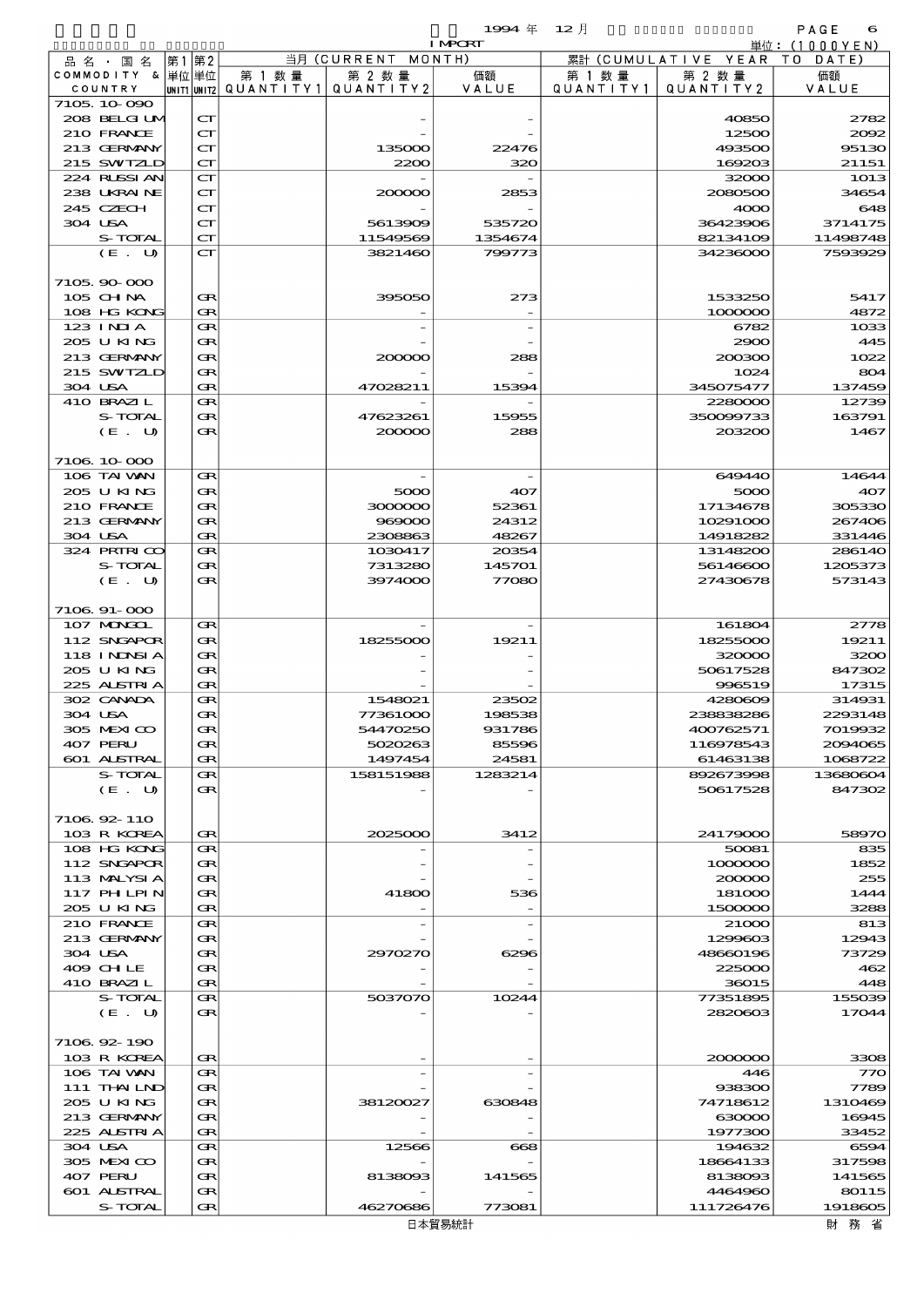$1994 \& 12 \quad \frac{1}{2}$ 

| $-77$ | / ⊶⊥ |
|-------|------|
|       |      |

|                            |       |        |                                       |                    | <b>I MPORT</b> |           |                              | 単位: (1000YEN) |
|----------------------------|-------|--------|---------------------------------------|--------------------|----------------|-----------|------------------------------|---------------|
| 品名・国名                      | 第1 第2 |        |                                       | 当月 (CURRENT MONTH) |                |           | 累計 (CUMULATIVE YEAR TO DATE) |               |
| COMMODITY & 単位 単位          |       |        | 第 1 数量                                | 第 2 数量             | 価額             | 第 1 数 量   | 第 2 数量                       | 価額            |
| COUNTRY                    |       |        | unit1 unit2  QUANT   TY1  QUANT   TY2 |                    | VALUE          | QUANTITY1 | QUANTITY 2                   | VALUE         |
| 7106 92 190                |       |        |                                       |                    |                |           |                              |               |
| (E. U)                     |       | Œ      |                                       | 38120027           | 630848         |           | 75348612                     | 1327414       |
|                            |       |        |                                       |                    |                |           |                              |               |
| 7106 92 200                |       |        |                                       |                    |                |           |                              |               |
| 103 R KOREA                |       | Œ      |                                       | 411470             | 7807           |           | 1792500                      | 31277         |
| 106 TAI VAN<br>112 SNGAPOR |       | Œ      |                                       |                    |                |           | 5000                         | 332<br>9145   |
|                            |       | Œ      |                                       | 300000             | 535            |           | 5150000                      |               |
| 123 INIA<br>203 SWIEN      |       | Œ      |                                       | 15600              |                |           | 32400<br>46800               | 1145<br>2123  |
| 205 UKING                  |       | Œ<br>Œ |                                       |                    | 713            |           | 35242                        | 665           |
| 213 GERMANY                |       | Œ      |                                       | 366726             | 7566           |           | 4722875                      | 105187        |
| 218 SPAIN                  |       | Œ      |                                       |                    |                |           | 5455                         | 443           |
| 220 I TALY                 |       | Œ      |                                       |                    |                |           | 2930                         | 371           |
| 304 USA                    |       | Œ      |                                       | 17500              | 675            |           | 2052563                      | 48224         |
| 410 BRAZIL                 |       | Œ      |                                       |                    |                |           | 1500000                      | 11889         |
| S-TOTAL                    |       | Œ      |                                       | 1111296            | 17296          |           | 15345765                     | 210801        |
| (E. U)                     |       | Œ      |                                       | 366726             | 7566           |           | 4766502                      | 106666        |
|                            |       |        |                                       |                    |                |           |                              |               |
| 7108 11-000                |       |        |                                       |                    |                |           |                              |               |
| 117 PHLPIN                 |       | Œ      |                                       |                    |                |           | 380                          | 439           |
| 205 U KING                 |       | Œ      |                                       |                    |                |           | 20732                        | 25074         |
| 213 GERMANY                |       | Œ      |                                       |                    |                |           | 3800                         | 6360          |
| 304 USA                    |       | Œ      |                                       |                    |                |           | 12254                        | 19902         |
| 324 PRIRICO                |       | Œ      |                                       | 1500               | 2050           |           | 7885                         | 10832         |
| S-TOTAL                    |       | Œ      |                                       | 1500               | 2050           |           | 45051                        | 62607         |
| (E. U)                     |       | Œ      |                                       |                    |                |           |                              |               |
|                            |       |        |                                       |                    |                |           | 24532                        | 31434         |
| 7108 12 000                |       |        |                                       |                    |                |           |                              |               |
| 103 R KOREA                |       | Œ      |                                       | 750000             | 920984         |           | 5505000                      | 6942420       |
| $105$ CHNA                 |       | Œ      |                                       |                    |                |           | 3337                         | 3014          |
|                            |       |        |                                       |                    |                |           |                              |               |
| 107 MONGOL                 |       | Œ      |                                       |                    |                |           | 2001546                      | 2514523       |
| 108 HG KONG                |       | Œ      |                                       |                    |                |           | 80871                        | 7445          |
| 112 SNGAPOR                |       | Œ      |                                       |                    |                |           | 6285                         | 7815          |
| 205 U KING                 |       | Œ      |                                       | 1000000            | 1221490        |           | 38460839                     | 48242822      |
| 207 NETHLIS                |       | Œ      |                                       |                    |                |           | 2000                         | 2533          |
| 208 BELGI UM               |       | Œ      |                                       |                    |                |           | 3905819                      | 5048449       |
| 213 GERMANY                |       | Œ      |                                       | 5585               | 5591           |           | 382349                       | 473833        |
| 215 SWIZLD                 |       | Œ      |                                       | 1351500            | 1624393        |           | 26259154                     | 32501170      |
| 224 RUSSI AN               |       | Œ      |                                       | 1000000            | 1228990        |           | 4700000                      | 6032797       |
| 302 CANADA                 |       | Œ      |                                       | 1940020            | 2168538        |           | 4526528                      | 4750810       |
| 304 USA                    |       | Œ      |                                       | 8177               | 5606           |           | 2530458                      | 3239337       |
| 305 MEXICO                 |       | Œ      |                                       |                    |                |           | 1979080                      | 52053         |
| 410 BRAZIL                 |       | Œ      |                                       |                    |                |           | 2002000                      | 2503998       |
| 551 S AFRCA                |       | Œ      |                                       | 2048132            | 2490844        |           | 18297648                     | 22763374      |
| 601 ALSTRAL                |       | Œ      |                                       | 5598364            | 6825289        |           | 84792049                     | 108427763     |
| S-TOTAL                    |       | Œ      |                                       | 13701778           | 16491725       |           | 195434963                    | 243514156     |
| (E. U)                     |       | Œ      |                                       | 1005585            | 1227081        |           | 42751007                     | 53767637      |
|                            |       |        |                                       |                    |                |           |                              |               |
| 7108 13 010                |       |        |                                       |                    |                |           |                              |               |
| 106 TAI VAN                |       | Œ      |                                       |                    |                |           | 9260                         | 6002          |
| 108 HG KONG                |       | Œ      |                                       |                    |                |           | <b>1910</b>                  | 3190          |
| <b>118 INNSIA</b>          |       | Œ      |                                       | 2005               | 1730           |           | 14415                        | 13000         |
| 205 U KING                 |       | Œ      |                                       | 240                | 468            |           | 15090                        | 28940         |
| 207 NETHLIS                |       | Œ      |                                       | 1000               | 651            |           | 3000                         | 2572          |
| 213 GERMANY                |       | Œ      |                                       | 8489               | 7606           |           | 45465                        | 43796         |
| 215 SWIZLD                 |       | Œ      |                                       | 61874              | 79873          |           | 115952                       | 156225        |
| 225 ALSTRIA                |       | Œ      |                                       |                    |                |           | 500                          | 330           |
| 304 USA                    |       | Œ      |                                       | 14165              | 18795          |           | 159571                       | 205771        |
| 601 ALSTRAL                |       | Œ      |                                       | 500                | 947            |           | 1014457                      | 1267141       |
| S-TOTAL                    |       | Œ      |                                       | 88273              | 110070         |           | 1379620                      | 1727957       |
| (E. U)                     |       | Œ      |                                       | 9729               | 8725           |           | 63555                        | 75308         |
|                            |       |        |                                       |                    |                |           |                              |               |
| 7108 13 090                |       |        |                                       |                    |                |           |                              |               |
| 106 TAI VAN                |       | Œ      |                                       |                    |                |           | 5069                         | 14963         |
| 108 HG KONG                |       | Œ      |                                       |                    |                |           | 300                          | 457           |
| 111 THAILND                |       | Œ      |                                       |                    |                |           | 5522                         | 7474          |
| 112 SNGAPOR                |       | Œ      |                                       | 1015               | 1252           |           | 1485                         | 1944          |
| 113 MALYSIA                |       | Œ      |                                       | 17080              | 4462           |           | 40160                        | 20508         |
| 205 U KING                 |       | Œ      |                                       | 8867               | 4624           |           | 15223                        | 13250         |
| 213 GERMANY                |       | Œ      |                                       | 302                | 394            |           | 25744                        | 14781         |
| 215 SWIZLD                 |       | Œ      |                                       | 42735              | 4281O          |           | 130618                       | 150715        |
| 220 I TALY                 |       | Œ      |                                       |                    |                |           | 118817                       | 121524        |
| 304 USA                    |       | Œ      |                                       | 13541              | 18941          |           | 146541                       | 155973        |
| S-TOTAL                    |       | Œ      |                                       | 83540              | 72483          |           | 489479                       | 501589        |
| (E. U)                     |       | Œ      |                                       | 9169               | 5018           |           | 159784                       | 149555        |
|                            |       |        |                                       |                    |                |           |                              |               |

財務省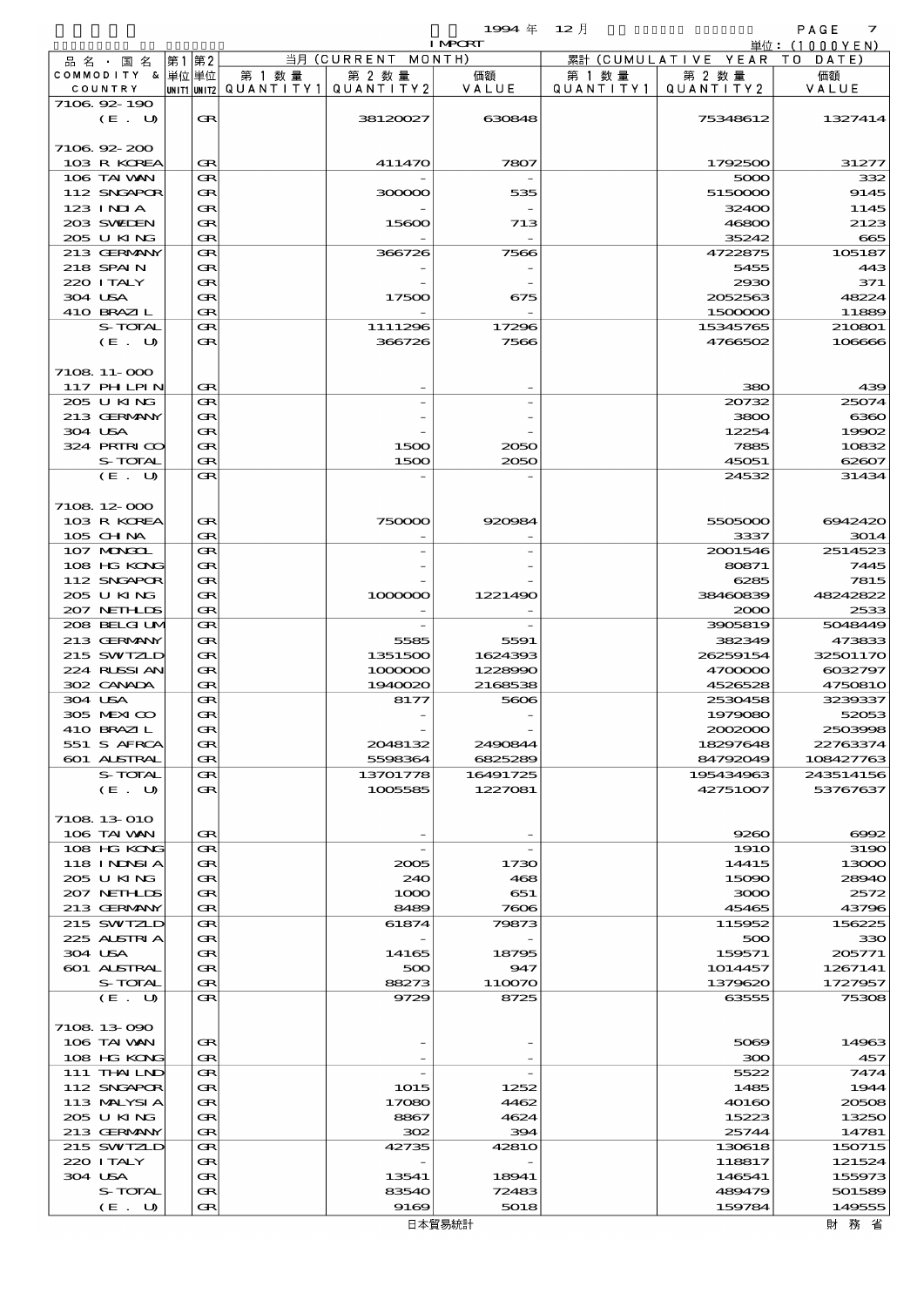|             |                             |      |          |        |                                       | 19994年 12月        |           |                                        | PAGE<br>8            |
|-------------|-----------------------------|------|----------|--------|---------------------------------------|-------------------|-----------|----------------------------------------|----------------------|
|             |                             |      |          |        |                                       | <b>I MPORT</b>    |           |                                        | 単位: (1000YEN)        |
|             | 品名・国名<br>COMMODITY & 単位単位   | 第1第2 |          | 第 1 数量 | 当月 (CURRENT MONTH)<br>第 2 数量          | 価額                | 第 1 数量    | 累計 (CUMULATIVE YEAR TO DATE)<br>第 2 数量 | 価額                   |
| COUNTRY     |                             |      |          |        | unit1 unit2  QUANT   TY1  QUANT   TY2 | VALUE             | QUANTITY1 | QUANTITY 2                             | VALUE                |
|             | 7110 11-000                 |      |          |        |                                       |                   |           |                                        |                      |
|             | $105$ CHNA                  |      | Œ        |        |                                       |                   |           | 840                                    | $\mathbf{p}$         |
|             | 106 TAI VAN                 |      | Œ        |        |                                       |                   |           | 1000                                   | 1301                 |
|             | 108 HG KONG<br>202 NORWAY   |      | Œ<br>Œ   |        |                                       |                   |           | 13317<br>217722                        | 18993<br>291344      |
|             | 205 U KING                  |      | Œ        |        | 383368                                | 508662            |           | 5424196                                | 7367571              |
|             | 207 NEIHLDS                 |      | Œ        |        |                                       |                   |           | 389209                                 | 523226               |
|             | 208 BELGI UM                |      | Œ        |        | 19999                                 | 25702             |           | 19999                                  | 25702                |
|             | 210 FRANCE                  |      | Œ        |        | 165908                                | 217293            |           | 2017513                                | 2667359              |
|             | 213 GERMANY                 |      | Œ        |        | 60031                                 | 77946             |           | 1588102                                | 2116701              |
|             | 215 SWIZLD<br>224 RUSSIAN   |      | Œ<br>Œ   |        | 96830<br>2441558                      | 123426<br>3207005 |           | 2515974<br>23096887                    | 3341215<br>30639606  |
|             | 302 CANADA                  |      | Œ        |        |                                       |                   |           | 86412                                  | 113459               |
| 304 USA     |                             |      | Œ        |        | 536430                                | 706746            |           | 4365309                                | 5607185              |
|             | 324 PRIRICO                 |      | Œ        |        | 1000                                  | 1342              |           | 9000                                   | 12333                |
|             | 551 S AFRCA                 |      | Œ        |        | 2851734                               | 3697843           |           | 29818259                               | 39512231             |
|             | 601 ALSTRAL                 |      | Œ        |        |                                       |                   |           | 93476                                  | 122624               |
|             | S-TOTAL<br>$(E_U U)$        |      | Œ<br>Œ   |        | 6556858<br>629306                     | 8565965<br>829603 |           | 69657215<br>9439019                    | 92361821<br>12700559 |
|             |                             |      |          |        |                                       |                   |           |                                        |                      |
|             | 7110 19 110                 |      |          |        |                                       |                   |           |                                        |                      |
|             | 108 HG KONG                 |      | Œ        |        |                                       |                   |           | 2000                                   | 2618                 |
|             | 118 I NJNSI A               |      | Œ        |        | 1132                                  | 1355              |           | 6673                                   | 7954                 |
|             | 205 U KING                  |      | Œ        |        | 8000                                  | 9839              |           | 9628                                   | 11965                |
|             | 207 NETHLIS<br>208 BELGI UM |      | Œ<br>Œ   |        | 800                                   | 706               |           | 2300<br>100                            | $z\pi$<br>417        |
|             | 213 GERMANY                 |      | Œ        |        | 67240                                 | 93741             |           | 797658                                 | 1107947              |
|             | 215 SWIZLD                  |      | Œ        |        | 59008                                 | 74128             |           | 410926                                 | 535902               |
| 304 USA     |                             |      | Œ        |        | 4600                                  | 7081              |           | 176488                                 | 1311O <sub>3</sub>   |
|             | 551 S AFRCA                 |      | Œ        |        |                                       |                   |           | 490018                                 | 647567               |
|             | S-TOTAL                     |      | Œ        |        | 140780                                | 186850            |           | 1895791                                | 2448173              |
|             | (E. U)                      |      | Œ        |        | 76040                                 | 104286            |           | 809686                                 | 1123029              |
|             | 7110 19 190                 |      |          |        |                                       |                   |           |                                        |                      |
|             | 205 U KING                  |      | Œ        |        |                                       |                   |           | 166763                                 | 234795               |
|             | 207 NETHLIS                 |      | Œ        |        |                                       |                   |           | 202                                    | 37C                  |
|             | 210 FRANCE                  |      | Œ        |        | 323                                   | 542               |           | 323                                    | 542                  |
|             | 213 GERMANY                 |      | Œ        |        | 17886                                 | 28667             |           | 224953                                 | 372531               |
| 304 USA     | 215 SWIZLD                  |      | Œ<br>Œ   |        | 194392                                | 253854            |           | 200115<br>420873                       | 265091<br>557650     |
|             | 551 S AFRCA                 |      | Œ        |        | 248794                                | 320554            |           | 1826356                                | 2414739              |
|             | S-TOTAL                     |      | Œ        |        | 461395                                | 603617            |           | 2839585                                | 3845718              |
|             | (E. U)                      |      | Œ        |        | 18209                                 | 29209             |           | 392241                                 | 608238               |
|             |                             |      |          |        |                                       |                   |           |                                        |                      |
|             | 7110 19 200<br>205 U KING   |      | Œ        |        | 16263                                 | 23732             |           | 212714                                 | 339176               |
|             | 210 FRANCE                  |      | Œ        |        |                                       |                   |           | 12246                                  | 20500                |
|             | 213 GERMANY                 |      | Œ        |        | 7811                                  | 15883             |           | 102607                                 | 158449               |
|             | 215 SWIZLD                  |      | Œ        |        | 15000                                 | 4684              |           | <b>19401</b>                           | 7527                 |
| 304 USA     |                             |      | Œ        |        | 1720                                  | 859               |           | 21654                                  | 2140E                |
|             | 551 S AFRCA                 |      | Œ        |        |                                       |                   |           | 400                                    | 312                  |
|             | S-TOTAL<br>(E. U)           |      | Œ<br>Œ   |        | 40794<br>24074                        | 45158<br>39615    |           | 369022<br>327567                       | 547378<br>518134     |
|             |                             |      |          |        |                                       |                   |           |                                        |                      |
|             | 7110 21-000                 |      |          |        |                                       |                   |           |                                        |                      |
|             | 105 CH NA                   |      | KG       |        | 2                                     | 967               |           | 758                                    | 353034               |
|             | 106 TAI VAN                 |      | KG       |        | 45                                    | 22364             |           | 1914                                   | 857181               |
|             | 108 HG KONG                 |      | KG       |        |                                       |                   |           | 5                                      | 2225                 |
|             | 112 SNGAPOR<br>117 PHLPIN   |      | KG<br>КG |        | $_{\infty}$                           | 1405              |           | 8<br>$\infty$                          | 4067<br>140E         |
|             | 202 NORVAY                  |      | КG       |        |                                       |                   |           | 494                                    | 228930               |
|             | 205 U KING                  |      | KG       |        | 356                                   | 177616            |           | 7109                                   | 3351617              |
|             | 207 NETHLIS                 |      | КG       |        |                                       |                   |           | 186                                    | 84383                |
|             | 210 FRANCE                  |      | KG       |        | 91                                    | 45939             |           | 250                                    | 124195               |
|             | 213 GERMANY<br>215 SWIZLD   |      | КG<br>КG |        | $\infty$<br>з                         | 34024             |           | 737<br>208                             | 338690               |
|             | 224 RUSSI AN                |      | KG       |        | 6255                                  | 1498<br>3100830   |           | 50517                                  | 98272<br>23678829    |
|             | 302 CANADA                  |      | КG       |        |                                       |                   |           | $\mathbf{S}$                           | 44820                |
| 304 USA     |                             |      | KG       |        | 361                                   | 170180            |           | 5170                                   | 2357008              |
|             | 324 PRIRICO                 |      | КG       |        | 45                                    | 25098             |           | 525                                    | 277506               |
|             | 551 S AFRCA                 |      | КG       |        | 922                                   | 464878            |           | 8745                                   | 4091944              |
|             | S-TOTAL<br>(E. U)           |      | KG<br>KG |        | 8170<br>517                           | 4044799<br>257579 |           | 76745<br>8282                          | 35894106<br>3808885  |
|             |                             |      |          |        |                                       |                   |           |                                        |                      |
| 7110 29 100 |                             |      |          |        |                                       |                   |           |                                        |                      |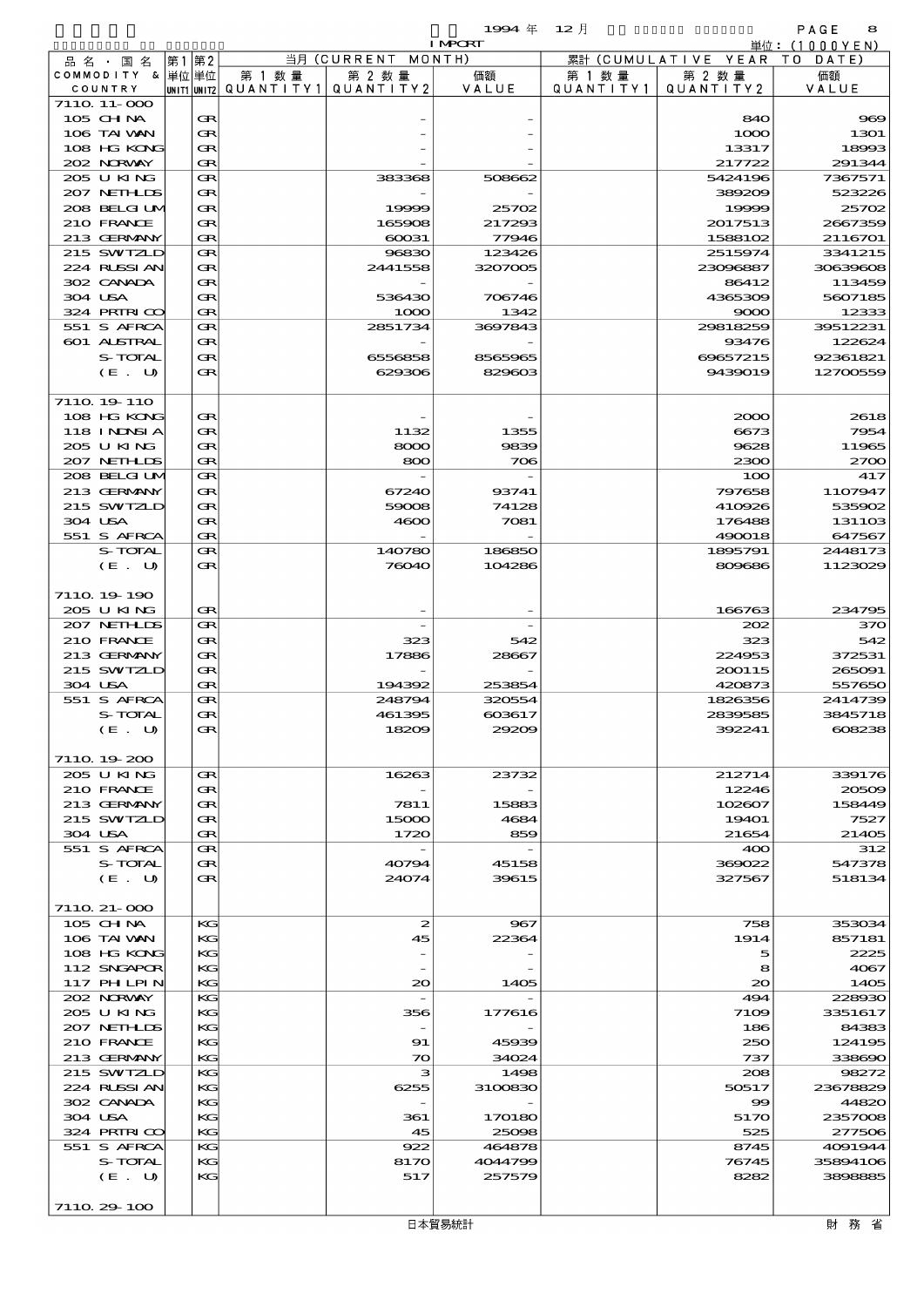品別国別表 輸 入 1994 12 確定 (Fixed Annual) 9

|                            |        |                                 |                    | <b>I MPORT</b> |           |                              | 単位:(1000YEN)      |
|----------------------------|--------|---------------------------------|--------------------|----------------|-----------|------------------------------|-------------------|
| 品名・国名                      | 第1第2   |                                 | 当月 (CURRENT MONTH) |                |           | 累計 (CUMULATIVE YEAR TO DATE) |                   |
| COMMODITY & 単位 単位          |        | 第 1 数量                          | 第 2 数量             | 価額<br>VALUE    | 第 1 数 量   | 第 2 数量                       | 価額<br>VALUE       |
| COUNTRY<br>7110 29 100     |        | UNIT1 UNIT2 QUANTITY1 QUANTITY2 |                    |                | QUANTITY1 | QUANTITY 2                   |                   |
| 205 U KING                 | Œ      |                                 | 2000               | 1657           |           | 8209                         | 9217              |
| 207 NETHLIS                | Œ      |                                 |                    |                |           | 390876                       | 108844            |
| 210 FRANCE                 | Œ      |                                 |                    |                |           | 2400                         | 558               |
| 213 GERMANY                | Œ      |                                 | 63498              | 48165          |           | 742873                       | 592136            |
| 215 SWIZLD                 | Œ      |                                 | 113356             | 98753          |           | 760486                       | 665491            |
| 304 USA<br>551 S AFRCA     | Œ<br>Œ |                                 | 318034             | 158070         |           | 1390870<br>15000             | 803481<br>7525    |
| S-TOTAL                    | Œ      |                                 | 496888             | 306645         |           | 3310714                      | 2187252           |
| (E. U)                     | Œ      |                                 | 65498              | 49822          |           | 1144358                      | <b>710755</b>     |
|                            |        |                                 |                    |                |           |                              |                   |
| 7110 29 200                |        |                                 |                    |                |           |                              |                   |
| 103 R KOREA                | Œ      |                                 |                    |                |           | 8000                         | 828               |
| $105$ CHNA                 | Œ      |                                 |                    |                |           | 5000                         | 2291              |
| 205 U KING<br>210 FRANCE   | Œ<br>Œ |                                 |                    |                |           | 19095<br>1600                | 11106<br>871      |
| 213 GERMANY                | Œ      |                                 |                    |                |           | 2751                         | 2415              |
| 215 SWIZLD                 | Œ      |                                 |                    |                |           | 2000                         | 2421              |
| 304 USA                    | Œ      |                                 | 88308              | 35454          |           | 763472                       | 358076            |
| S-TOTAL                    | Œ      |                                 | 88308              | 35454          |           | 801918                       | 378011            |
| (E. U)                     | Œ      |                                 |                    |                |           | 23446                        | 14395             |
|                            |        |                                 |                    |                |           |                              |                   |
| 711Q 31-010                |        |                                 |                    |                |           |                              |                   |
| 108 HG KONG                | Œ      |                                 |                    | 6400           |           | 700                          | 2159              |
| 205 U KING<br>208 BELGI UM | Œ<br>Œ |                                 | 3000               |                |           | 53199<br>5000                | 138721<br>13544   |
| 210 FRANCE                 | Œ      |                                 |                    |                |           | 5153                         | 15545             |
| 224 RUSSIAN                | Œ      |                                 | 26447              | 55700          |           | 347756                       | 851277            |
| 304 USA                    | Œ      |                                 | 7000               | 14826          |           | 229192                       | 574429            |
| 551 S AFRCA                | Œ      |                                 | 10886              | 23511          |           | 120454                       | 33400E            |
| S-TOTAL                    | Œ      |                                 | 47333              | 100437         |           | 761454                       | 1929684           |
| (E. U)                     | Œ      |                                 | 3000               | 6400           |           | 63352                        | 167810            |
|                            |        |                                 |                    |                |           |                              |                   |
| 7110 31-090<br>202 NORWAY  | Œ      |                                 |                    |                |           | 5994                         | 15727             |
| 205 U KING                 | Œ      |                                 |                    |                |           | 57896                        | 163644            |
| 208 BELGI UM               | Œ      |                                 |                    |                |           | 4000                         | 8533              |
| 210 FRANCE                 | Œ      |                                 | 2000               | 4182           |           | 47000                        | 120029            |
| 213 GERMANY                | Œ      |                                 | 6263               | 13959          |           | 6263                         | 13959             |
| 224 RUSSI AN               | Œ      |                                 | 38478              | 74994          |           | 66271                        | 141024            |
| 304 USA                    | Œ      |                                 |                    |                |           | 108043                       | 280412            |
| 551 S AFRCA                | Œ      |                                 | 33866              | 71768          |           | 405823                       | 1004168           |
| S-TOTAL                    | Œ<br>Œ |                                 | 80607<br>8263      | 164903         |           | 701290                       | 1747496<br>306165 |
| (E. U)                     |        |                                 |                    | 18141          |           | 115159                       |                   |
| 711039-100                 |        |                                 |                    |                |           |                              |                   |
| 205 U KING                 | Œ      |                                 |                    |                |           | 407                          | 892               |
| 213 GERMANY                | Œ      |                                 |                    |                |           | 43                           | 494               |
| 304 USA                    | Œ      |                                 | 26189              | 55888          |           | 70769                        | 163747            |
| S-TOTAL                    | Œ      |                                 | 26189              | 55888          |           | 71219                        | 165133            |
| (E. U)                     | Œ      |                                 |                    |                |           | 450                          | 1386              |
| 7110 39 200                |        |                                 |                    |                |           |                              |                   |
| 205 U KING                 | Œ      |                                 |                    |                |           | $\boldsymbol{\infty}$        | 262               |
| 213 GERMANY                | Œ      |                                 |                    |                |           | 4322                         | 3837              |
| S-TOTAL                    | Œ      |                                 |                    |                |           | 4382                         | 4000              |
| (E. U)                     | Œ      |                                 |                    |                |           | 4382                         | 4000              |
|                            |        |                                 |                    |                |           |                              |                   |
| 7110 41-000                |        |                                 |                    |                |           |                              |                   |
| 205 U KING                 | Œ      |                                 | 68100              | 5544           |           | 690218                       | 47653             |
| 213 GERMANY                | Œ      |                                 |                    |                |           | 6629                         | 1586              |
| 304 USA<br>551 S AFRCA     | Œ<br>Œ |                                 | 194373             | 18988          |           | 114560<br>2558122            | 6655<br>166577    |
| S-TOTAL                    | Œ      |                                 | 262473             | 24532          |           | 3369529                      | 222471            |
| (E. U)                     | Œ      |                                 | 68100              | 5544           |           | 696847                       | 49239             |
|                            |        |                                 |                    |                |           |                              |                   |
| 711049400                  |        |                                 |                    |                |           |                              |                   |
| 205 U KING                 | Œ      |                                 |                    |                |           | 1700                         | 534               |
| 213 GERMANY                | Œ      |                                 | 26795              | 14794          |           | 147445                       | 84849             |
| 304 USA                    | Œ      |                                 |                    |                |           | 10838                        | 4042              |
| S-TOTAL                    | Œ<br>Œ |                                 | 26795              | 14794<br>14794 |           | 159983<br>149145             | 89425<br>85383    |
| (E U)                      |        |                                 | 26795              |                |           |                              |                   |
| 7110 49 200                |        |                                 |                    |                |           |                              |                   |
|                            |        |                                 |                    |                |           |                              |                   |

205 U KING  $\left| \mathbf{R} \right|$  -  $\left| \begin{array}{ccc} - & - & - \end{array} \right|$  4352 9701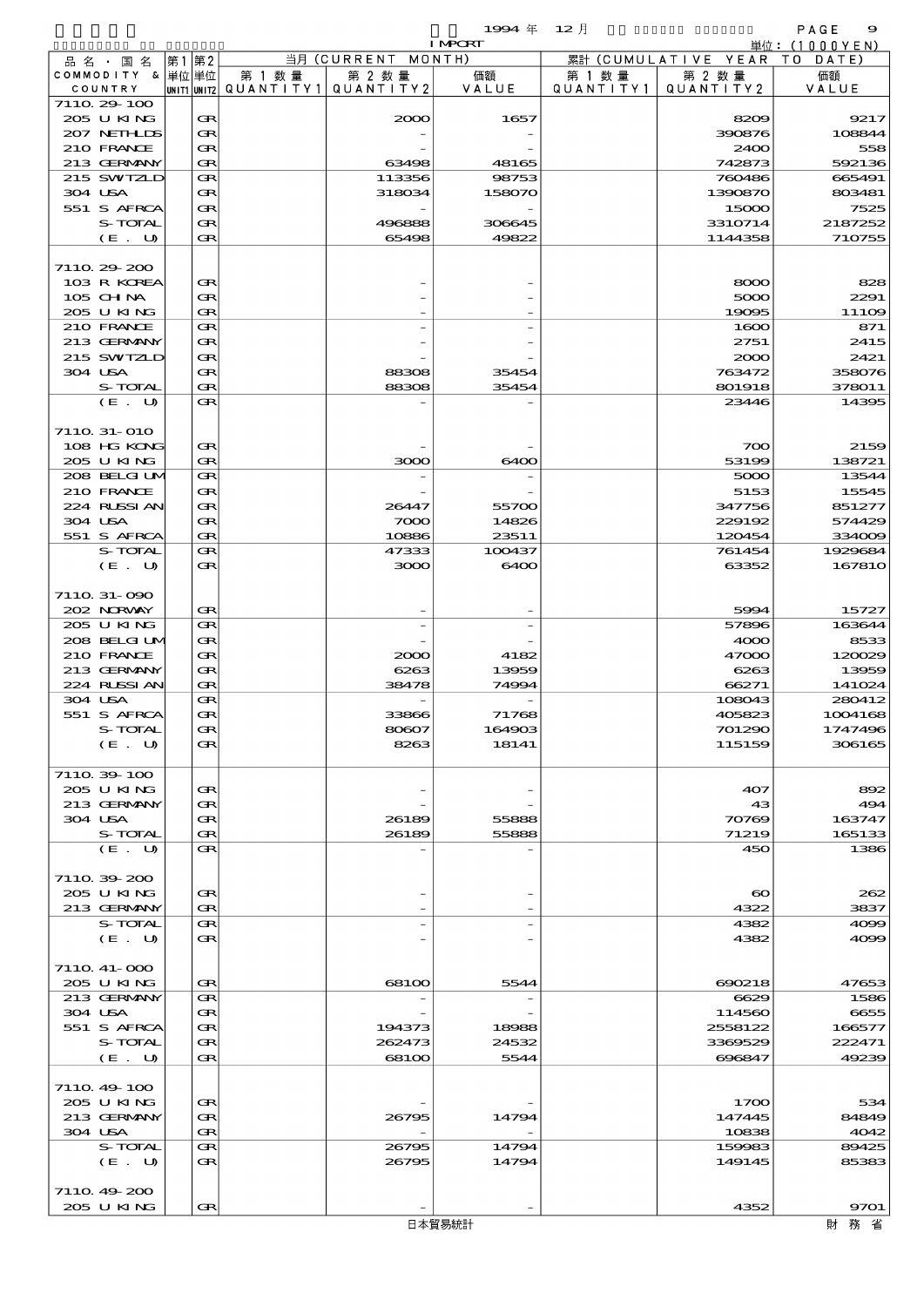|         |                             |       |          |                                      |                      | 1994 年           | $12$ 月               |                        | PAGE<br>10       |
|---------|-----------------------------|-------|----------|--------------------------------------|----------------------|------------------|----------------------|------------------------|------------------|
|         |                             |       |          |                                      |                      | <b>I MPORT</b>   |                      |                        | 単位: (1000YEN)    |
|         | 品 名 ・ 国 名                   | 第1 第2 |          |                                      | 当月 (CURRENT MONTH)   |                  |                      | 累計 (CUMULATIVE YEAR TO | DATE             |
|         | COMMODITY & 単位単位<br>COUNTRY |       |          | 第 1 数 量<br> unit1 unit2  Q∪ANT   TY1 | 第 2 数量<br>QUANTITY 2 | 価額<br>VALUE      | 第 1 数 量<br>QUANTITY1 | 第 2 数量<br>QUANTITY2    | 価額<br>VALUE      |
|         | 7110 49 200                 |       |          |                                      |                      |                  |                      |                        |                  |
|         | 213 GERMANY                 |       | Œ        |                                      |                      |                  |                      | 1085                   | 2229             |
|         | 230 GREECE                  |       | Œ        |                                      |                      |                  |                      | 341                    | 883              |
| 304 USA |                             |       | Œ        |                                      | 32                   | 14O1             |                      | $\cos z$               | 2023             |
|         | S-TOTAL                     |       | Œ        |                                      | 32                   | <b>14O1</b>      |                      | <b>11810</b>           | 14836            |
|         | (E. U)                      |       | Œ        |                                      |                      |                  |                      | 5778                   | 12813            |
|         |                             |       |          |                                      |                      |                  |                      |                        |                  |
|         | 7111.00000                  |       |          |                                      |                      |                  |                      |                        |                  |
| 304 USA | S-TOTAL                     |       | Œ<br>Œ   |                                      | 5470<br>5470         | 4303<br>4303     |                      | 47290<br>47290         | 38360<br>38360   |
|         |                             |       |          |                                      |                      |                  |                      |                        |                  |
|         | 7112 10 000                 |       |          |                                      |                      |                  |                      |                        |                  |
|         | $105$ CHNA                  |       | œ        |                                      | 5309                 | 4796             |                      | 5649                   | 5071             |
|         | 108 HG KONG                 |       | Œ        |                                      |                      |                  |                      | 85490                  | 4569             |
|         | 111 THAILND                 |       | Œ        |                                      | 61840                | 3883             |                      | 1234890                | 45607            |
|         | 112 SNGAPOR                 |       | Œ        |                                      | 166259               | 204598           |                      | 2441600                | 3124328          |
|         | 118 I NDSI A                |       | Œ        |                                      | 651                  | 617              |                      | 9789                   | 9281             |
|         | 125 SRILANK                 |       | Œ        |                                      |                      |                  |                      | 37320                  | 553              |
| 304 USA |                             |       | Œ        |                                      |                      |                  |                      | 200                    | 326              |
|         | S-TOTAL                     |       | Œ        |                                      | 234059               | 213894           |                      | 3814938                | 3189735          |
|         |                             |       |          |                                      |                      |                  |                      |                        |                  |
|         | 7112.20-000<br>$105$ CHNA   |       | œ        |                                      | 3245                 | 3594             |                      | 3245                   | 3594             |
|         | 106 TAI VAN                 |       | Œ        |                                      |                      |                  |                      | 73560                  | 219014           |
|         | 108 HG KONG                 |       | Œ        |                                      |                      |                  |                      | 1960                   | $\infty$         |
|         | 111 THAILND                 |       | Œ        |                                      | 473980               | 21000            |                      | 2186500                | 69146            |
|         | 112 SNGAPOR                 |       | Œ        |                                      |                      |                  |                      | 473000                 | 2343             |
|         | <b>118 INDSIA</b>           |       | Œ        |                                      | 208                  | 249              |                      | 2037                   | 2422             |
|         | 125 SRILANK                 |       | Œ        |                                      |                      |                  |                      | 149280                 | 2396             |
|         | S-TOTAL                     |       | Œ        |                                      | 477433               | 24843            |                      | 2889582                | 299611           |
|         |                             |       |          |                                      |                      |                  |                      |                        |                  |
|         | 711290000                   |       |          |                                      |                      |                  |                      |                        |                  |
|         | 106 TAI WAN                 |       | KG       |                                      | 4252                 | 21362            |                      | 93874                  | 253799           |
|         | 108 HG KONG                 |       | KG       |                                      |                      |                  |                      | 87539                  | 70450            |
|         | 111 THAILND<br>112 SNGAPOR  |       | KG<br>KG |                                      | 115<br>9499          | 1717<br>1024     |                      | 4146<br>216019         | 7861<br>71720    |
|         | 113 MALYSIA                 |       | KG       |                                      |                      |                  |                      | 4900                   | 1364             |
|         | <b>118 INDSIA</b>           |       | KG       |                                      |                      |                  |                      | 35962                  | 4448             |
| 304 USA |                             |       | KG       |                                      |                      |                  |                      | 242817                 | 301438           |
|         | S-TOTAL                     |       | KG       |                                      | 13866                | 24103            |                      | 685257                 | 711080           |
|         |                             |       |          |                                      |                      |                  |                      |                        |                  |
|         | 7113 11-000                 |       |          |                                      |                      |                  |                      |                        |                  |
|         | 103 R KOREA                 |       | КG       |                                      | 32                   | 1898             |                      | 1392                   | 48350            |
|         | 104 N KOREA                 |       | KG       |                                      |                      |                  |                      | 28                     | 1382             |
|         | 105 CH NA                   |       | КG<br>KG |                                      | 23                   | $\infty$<br>1000 |                      | 881                    | 29620            |
|         | 106 TAI VAN<br>108 HG KONG  |       | KG       |                                      | з<br>138             | 17907            |                      | 1845<br>1858           | 123950<br>224228 |
|         | 111 THAILND                 |       | KС       |                                      | 779                  | 70156            |                      | 11775                  | 1185717          |
|         | 112 SNGAPOR                 |       | KG       |                                      | $\mathbf o$          | 2042             |                      | 79                     | 30291            |
|         | 113 MALYSIA                 |       | KG       |                                      |                      |                  |                      | 1                      | 236              |
|         | 117 PH LPIN                 |       | KG       |                                      | 150                  | 6779             |                      | 3867                   | 153362           |
|         | 118 I NJNSI A               |       | KG       |                                      |                      |                  |                      | 1017                   | 24642            |
|         | 123 INIA                    |       | KС       |                                      | 147                  | 5484             |                      | 2073                   | 89852            |
|         | 125 SRILANK                 |       | KG       |                                      | з                    | 967              |                      | 33                     | 8483             |
|         | 131 NEPAL                   |       | KG       |                                      | 23                   | $\infty$         |                      | 643                    | 4291             |
|         | 135 BAHRAIN                 |       | KG       |                                      |                      |                  |                      | 11                     | 635              |
|         | 143 ISRAEL<br>202 NORVAY    |       | KG<br>KС |                                      |                      |                  |                      | 83<br>18               | 8130             |
|         | 203 SWIJEN                  |       | KG       |                                      |                      |                  |                      | 1                      | 2163<br>948      |
|         | 204 DENMARK                 |       | КG       |                                      | 80                   | 26937            |                      | ങ                      | 281279           |
|         | 205 U KING                  |       | KG       |                                      | 50                   | 13103            |                      | 999                    | 162768           |
|         | 206 I RELAND                |       | KG       |                                      |                      |                  |                      | 10                     | 615              |
|         | 207 NETHLIS                 |       | KG       |                                      |                      |                  |                      | 65                     | 1624             |
|         | 210 FRANCE                  |       | KG       |                                      | 107                  | 13545            |                      | 581                    | 163502           |
|         | 213 GERMANY                 |       | KG       |                                      | 28                   | 5607             |                      | 760                    | 107498           |
|         | 215 SWIZLD                  |       | KG       |                                      | 24                   | 5920             |                      | 391                    | 106399           |
|         | 217 PORTUGL                 |       | KG       |                                      | з                    | 468              |                      | 22                     | 3486             |
|         | 218 SPAIN                   |       | KG       |                                      | 222                  | 59689            |                      | 1572                   | 279679           |
|         | 220 I TALY                  |       | KG       |                                      | 385                  | 30356            |                      | 2257                   | 224664           |
|         | 222 FINAND<br>223 POLAND    |       | KG<br>KG |                                      | $\overline{a}$<br>1  | 554              |                      | 1<br>53                | 1247<br>1391O    |
|         | 224 RUSSI AN                |       | KG       |                                      | 13                   | 818              |                      | 13                     | 818              |
|         | 225 ALSTRIA                 |       | KG       |                                      |                      |                  |                      | 64                     | 12329            |
|         | 230 GREECE                  |       | KG       |                                      | 22                   | 6266             |                      | 158                    | 37350            |
|         |                             |       |          |                                      |                      |                  |                      |                        |                  |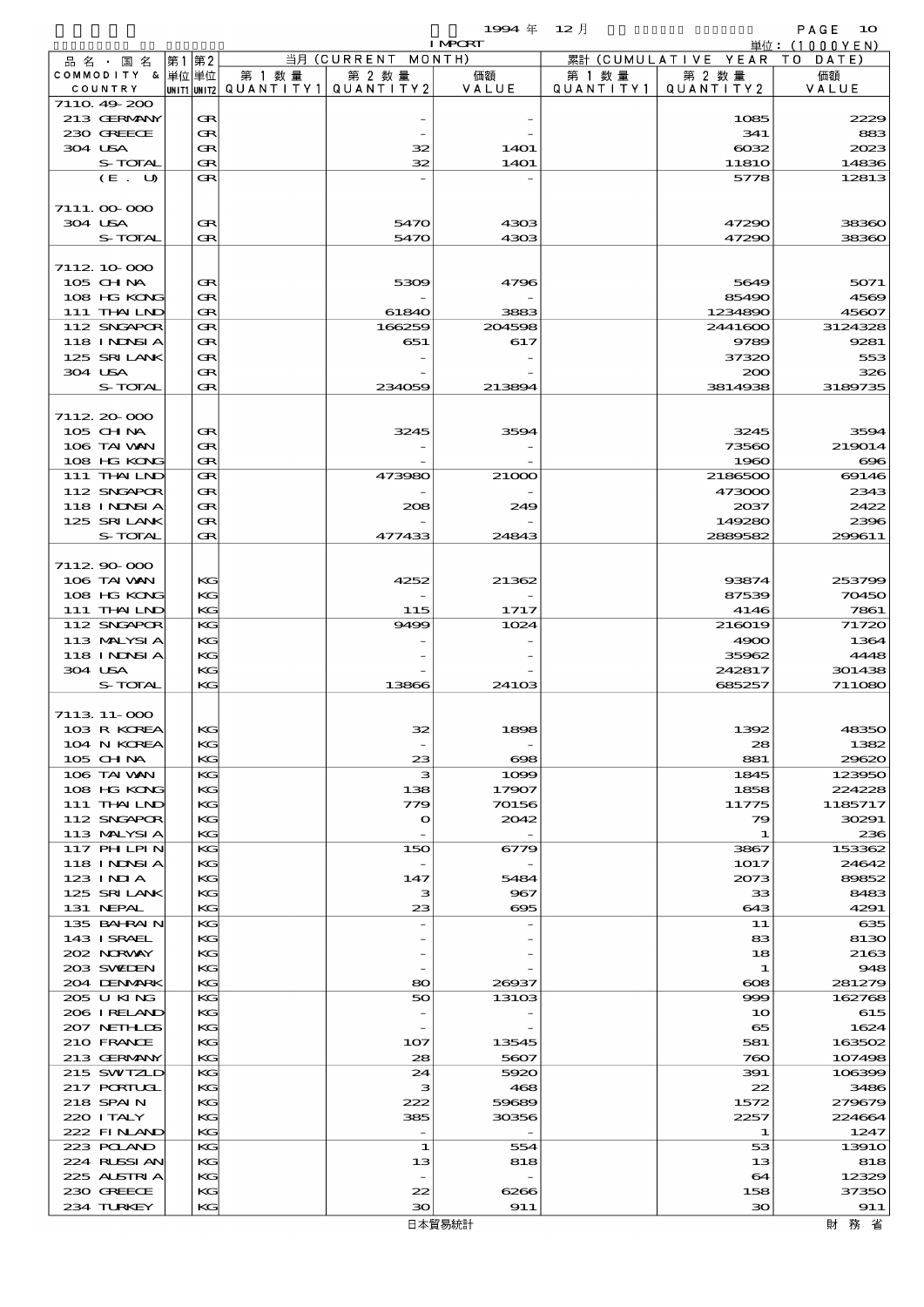$1994 \& 12 \quad \frac{1}{2}$ 

|         |                           |    |          |                                         |                    | <b>I MPORT</b> |           |                              | 単位: (1000YEN)   |
|---------|---------------------------|----|----------|-----------------------------------------|--------------------|----------------|-----------|------------------------------|-----------------|
|         | 品 名 ・ 国 名                 | 第1 | 第2       |                                         | 当月 (CURRENT MONTH) |                |           | 累計 (CUMULATIVE YEAR TO DATE) |                 |
|         | COMMODITY & 単位単位          |    |          | 第 1 数 量                                 | 第 2 数量             | 価額             | 第 1 数 量   | 第 2 数量                       | 価額              |
|         | COUNTRY                   |    |          | UNIT1 UNIT2   QUANT   TY1   QUANT   TY2 |                    | VALUE          | QUANTITY1 | QUANTITY2                    | VALUE           |
|         | 7113 11-000               |    |          |                                         |                    |                |           |                              |                 |
|         | 245 CZECH                 |    | KG<br>KG |                                         |                    |                |           | 5                            | 3026            |
|         | 302 CANADA<br>304 USA     |    | KG       |                                         | 9<br>780           | 1339<br>277282 |           | $\infty$<br>8917             | 9100<br>2075275 |
|         | 305 MEXICO                |    | KG       |                                         | 56                 | 2490           |           | 1409                         | 60890           |
|         | 506 EGYPT                 |    | KG       |                                         |                    |                |           | 17                           | 837             |
|         | 601 ALSTRAL               |    | KG       |                                         |                    |                |           | 28                           | 2738            |
|         | 606 NEWELD                |    | KG       |                                         |                    |                |           | $\overline{\mathbf{z}}$      | 1688            |
|         | S-TOTAL                   |    | KG       |                                         | 3108               | 553010         |           | 43638                        | 5496913         |
|         | (E. U)                    |    | KG       |                                         | 897                | 155971         |           | 7032                         | 1262465         |
|         |                           |    |          |                                         |                    |                |           |                              |                 |
|         | 7113 19 010               |    |          |                                         |                    |                |           |                              |                 |
|         | 103 R KOREA               |    | Œ        |                                         |                    |                |           | 8426                         | 16940           |
|         | 104 N KOREA               |    | Œ        |                                         | 57                 | 254            |           | 57                           | 254             |
|         | 105 CH NA                 |    | Œ        |                                         | 11578              | 16457          |           | 71606                        | 110521          |
|         | 106 TAI VAN               |    | Œ        |                                         | 257                | 632            |           | 6044                         | 18793           |
|         | 108 HG KONG               |    | Œ        |                                         | 42027              | 291166         |           | 517868                       | 3524379         |
|         | 111 THAILND               |    | Œ        |                                         | 65809              | 241147         |           | 1129995                      | 3873928         |
|         | 112 SNGAPOR               |    | Œ        |                                         | 1308               | 7466           |           | 15885                        | 162743          |
|         | 113 MALYSIA               |    | Œ        |                                         |                    |                |           | 344                          | 1821            |
|         | 118 I NJNSI A             |    | Œ        |                                         | 7084               | 10521          |           | 45773                        | 69290           |
|         | $123$ INIA                |    | Œ        |                                         | 779                | 3522           |           | 9453                         | 46001           |
|         | 125 SRILANK               |    | Œ        |                                         | 556                | 967            |           | 18118                        | 31267           |
|         | 137 SU ARAB               |    | Œ        |                                         |                    |                |           | 3111                         | 19693           |
|         | 143 ISRAEL<br>204 DENMARK |    | Œ<br>Œ   |                                         |                    |                |           | 45                           | 1016            |
|         | 205 U KING                |    | Œ        |                                         | 206                | 13800          |           | 5863<br>9113                 | 3754<br>229259  |
|         | 207 NETHLIS               |    | Œ        |                                         |                    |                |           | 31                           | 591             |
|         | 208 BELGI UM              |    | Œ        |                                         |                    |                |           | 24                           | 2115            |
|         | 210 FRANCE                |    | Œ        |                                         | 4499               | 101750         |           | 101651                       | 3008987         |
|         | 213 GERMANY               |    | Œ        |                                         | 844                | 4415           |           | 15242                        | 131691          |
|         | 215 SWIZLD                |    | Œ        |                                         | 2834               | 1315588        |           | 50860                        | 2077810         |
|         | 218 SPAIN                 |    | Œ        |                                         | 3900               | 27380          |           | 12299                        | 75584           |
|         | 220 I TALY                |    | Œ        |                                         | 8131               | 31085          |           | 156357                       | 391571          |
|         | 222 FINLAND               |    | Œ        |                                         |                    |                |           | 121                          | 1520            |
|         | 223 POLAND                |    | Œ        |                                         | 1500               | 461            |           | 1500                         | 461             |
|         | 225 ALSTRIA               |    | Œ        |                                         | 5103               | <b>7810</b>    |           | 9354                         | 13908           |
|         | 242 SLOVEN                |    | Œ        |                                         | 1178               | 2067           |           | 14329                        | 24202           |
|         | 304 USA                   |    | Œ        |                                         | 9181               | 335170         |           | 137057                       | 6166132         |
|         | 305 MEXICO                |    | Œ        |                                         |                    |                |           | 236                          | 4067            |
|         | 409 CHLE                  |    | Œ        |                                         |                    |                |           | 47                           | 262             |
|         | <b>601 ALSTRAL</b>        |    | Œ        |                                         | 5                  | 1308           |           | 389                          | 8411            |
|         | S-TOTAL                   |    | Œ        |                                         | 166836             | 2412966        |           | 2341198                      | 20016971        |
|         | (E U)                     |    | Œ        |                                         | 17580              | 178430         |           | 300580                       | 3843552         |
|         |                           |    |          |                                         |                    |                |           |                              |                 |
|         | 7113 19 021               |    |          |                                         |                    |                |           |                              |                 |
|         | 103 R KOREA<br>105 CH NA  |    | Œ<br>Œ   |                                         | 5634               | 6274           |           | 7997<br>5634                 | 8950<br>6274    |
|         | 108 HG KONG               |    | œ        |                                         | 3119               | 4777           |           | 39250                        | 64876           |
|         | 111 THAILND               |    | Œ        |                                         | 140                | 544            |           | 7359                         | 34404           |
|         | <b>117 PHLPIN</b>         |    | Œ        |                                         |                    |                |           | 2772                         | 5059            |
|         | <b>118 INNSIA</b>         |    | Œ        |                                         | 5859               | 7283           |           | 54184                        | 66267           |
|         | 137 SU ARAB               |    | Œ        |                                         |                    |                |           | 5023                         | 11247           |
|         | 143 ISRAEL                |    | œ        |                                         | 4284               | 5187           |           | 19307                        | 25501           |
|         | 204 DENMARK               |    | Œ        |                                         |                    |                |           | 102                          | 357             |
|         | 205 U KING                |    | Œ        |                                         | 245                | 1405           |           | 495                          | 2202            |
|         | 210 FRANCE                |    | Œ        |                                         | 3299               | 12972          |           | 12596                        | 65799           |
|         | 213 GERMANY               |    | Œ        |                                         | 7733               | 10382          |           | 24339                        | 32809           |
|         | 215 SWIZLD                |    | œ        |                                         | 23868              | 33713          |           | 304554                       | 409030          |
|         | 218 SPAIN                 |    | Œ        |                                         |                    |                |           | 220342                       | 10345           |
|         | 220 I TALY                |    | Œ        |                                         | 427605             | 526464         |           | 4452437                      | 5589773         |
|         | 225 ALSTRIA               |    | Œ        |                                         | 3060               | 3780           |           | 36377                        | 47799           |
|         | 230 GREECE                |    | Œ        |                                         |                    |                |           | 3000                         | 552             |
|         | 234 TURKEY<br>242 SLOVEN  |    | œ<br>Œ   |                                         | 3481<br>1071       | 4190<br>1290   |           | 38292<br>19889               | 47712           |
|         | 302 CANADA                |    | Œ        |                                         |                    |                |           | ဆဝ                           | 25120<br>229    |
| 304 USA |                           |    | Œ        |                                         | 580                | 314            |           | 31677                        | 50734           |
|         | 409 CH LE                 |    | Œ        |                                         |                    |                |           | ഓ                            | 760             |
|         | 410 BRAZIL                |    | œ        |                                         |                    |                |           | 880                          | 656             |
|         | <b>601 ALSTRAL</b>        |    | Œ        |                                         |                    |                |           | 589                          | 4820            |
|         | S-TOTAL                   |    | Œ        |                                         | 489978             | 618575         |           | 5288025                      | 6511275         |
|         | (E. U)                    |    | Œ        |                                         | 438882             | 551223         |           | 4713311                      | 5701837         |
|         |                           |    |          |                                         |                    |                |           |                              |                 |
|         | 7113 19 029               |    |          |                                         |                    |                |           |                              |                 |
|         | 103 R KOREA               |    | Œ        |                                         | 808                | 975            |           | 307792                       | 199466          |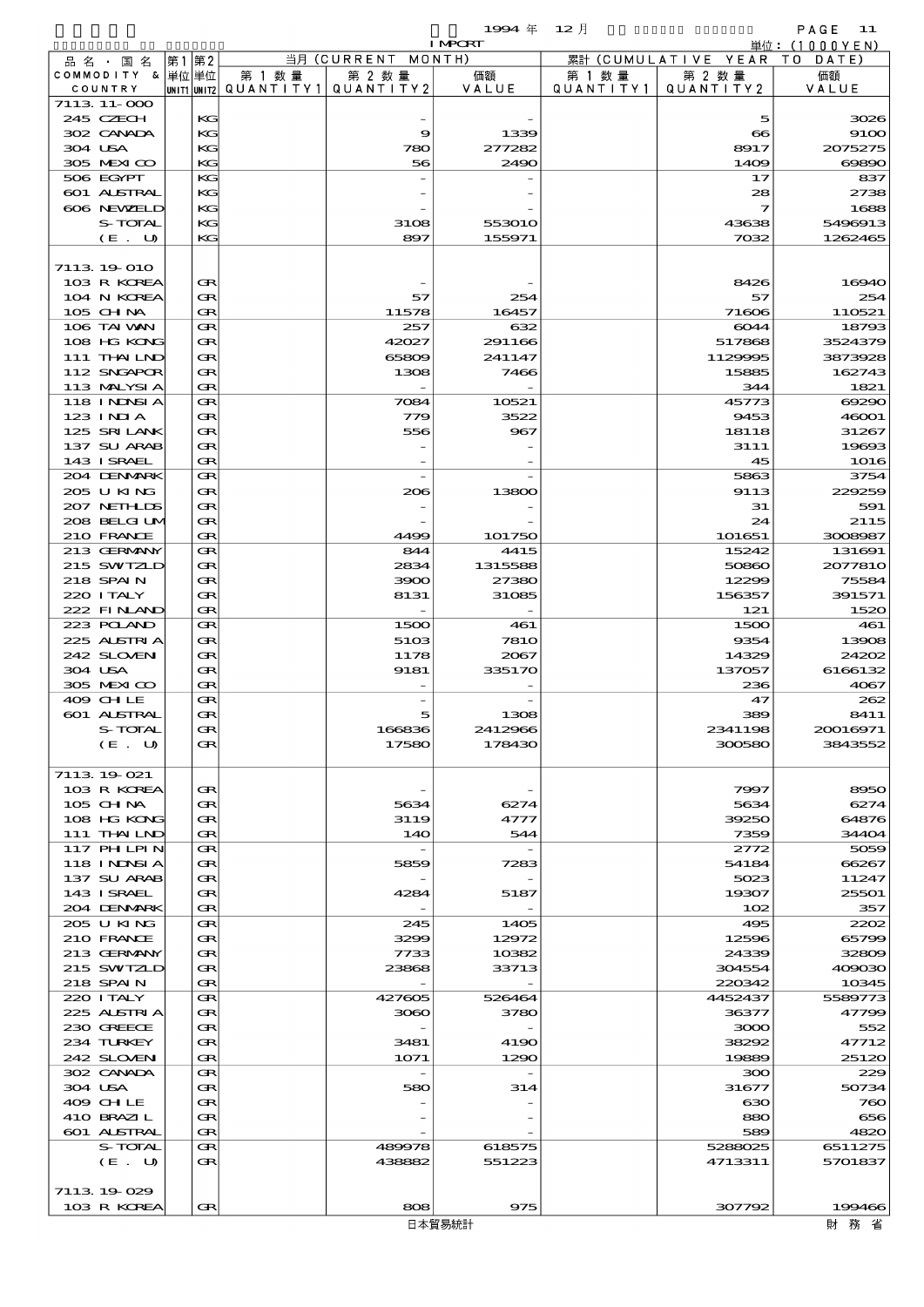$1994 \& 12 \quad \frac{1}{2}$ 

|                  |      |                                       |                    | <b>I MPCRT</b> |           |                              | 単位: <u>(1000YEN)</u> |
|------------------|------|---------------------------------------|--------------------|----------------|-----------|------------------------------|----------------------|
| 品名・国名            | 第1第2 |                                       | 当月 (CURRENT MONTH) |                |           | 累計 (CUMULATIVE YEAR TO DATE) |                      |
| COMMODITY & 単位単位 |      | 第 1 数量                                | 第 2 数量             | 価額             | 第 1 数量    | 第 2 数量                       | 価額                   |
| COUNTRY          |      | UNIT1 UNIT2  QUANT I TY1  QUANT I TY2 |                    | VALUE          | QUANTITY1 | QUANTITY 2                   | VALUE                |
| 7113 19 029      |      |                                       |                    |                |           |                              |                      |
| 104 N KOREA      | Œ    |                                       | 4241               | 8836           |           | 18558                        | 34731                |
| 105 CHNA         | Œ    |                                       | 14830              | 15014          |           | 575610                       | 249952               |
| 106 TAI VAN      | Œ    |                                       | 5722               | 10795          |           | 239322                       | 193784               |
| 108 HG KONG      | Œ    |                                       | 388391             | 1178703        |           | 3714298                      | 14005854             |
| 111 THAILND      | Œ    |                                       | 262144             | 798067         |           | 2944551                      | 10547018             |
| 112 SNGAPOR      | Œ    |                                       | 2182               | 21217          |           | 112616                       | 814613               |
|                  |      |                                       |                    |                |           |                              |                      |
| 113 MALYSIA      | Œ    |                                       | 187                | $\infty$       |           | 24691                        | 43074                |
| 117 PH LPIN      | Œ    |                                       | 1115               | 3053           |           | 6886                         | 12616                |
| 118 INNSI A      | Œ    |                                       |                    |                |           | 8706                         | 11694                |
| $123$ $1$ NIA    | Œ    |                                       | 35959              | 117022         |           | 710952                       | 1960420              |
| 125 SRILANK      | Œ    |                                       | 13751              | 20145          |           | 400231                       | 660570               |
| 135 BAHRAIN      | Œ    |                                       |                    |                |           | 2016                         | 5378                 |
| 137 SU ARAB      | Œ    |                                       |                    |                |           | 7017                         | 27523                |
| 138 KLVXIT       | Œ    |                                       |                    |                |           | 3500                         | 3144                 |
| 143 ISRAEL       | Œ    |                                       | 11002              | 27006          |           | 168903                       | 384413               |
| 146 LEBANON      | Œ    |                                       |                    |                |           | $_{\rm CO1}$                 | 766                  |
| 147 U ARB E      | Œ    |                                       |                    |                |           | 768                          | 893                  |
|                  |      |                                       |                    |                |           |                              |                      |
| 203 SWIEN        | Œ    |                                       | $\infty$           | 1313           |           | 1496                         | 4296                 |
| 204 DENMARK      | Œ    |                                       | 1187               | 10004          |           | 25121                        | 41873                |
| 205 U KING       | Œ    |                                       | 8677               | 52538          |           | 180216                       | 647143               |
| 207 NETHLIS      | Œ    |                                       | 250                | 515            |           | 9660                         | 23152                |
| 208 BELGI UM     | Œ    |                                       | 36                 | 226            |           | 15121                        | 27378                |
| 210 FRANCE       | Œ    |                                       | 104830             | 1101873        |           | 1096352                      | 8678892              |
| 213 GERMANY      | Œ    |                                       | 18034              | 84778          |           | 407908                       | 1188286              |
| 215 SWIZLD       | Œ    |                                       | 31581              | 1245866        |           | 378744                       | 5309752              |
| 217 PORTUGL      | Œ    |                                       |                    |                |           | 1056                         | 1770                 |
| 218 SPAIN        | Œ    |                                       | 24809              | 53466          |           | 1090296                      | 642273               |
| 220 I TALY       | Œ    |                                       | 678193             | 1116235        |           | 7735126                      | 13348571             |
| 222 FINAND       | Œ    |                                       | 430                | 1553           |           | 26557                        | 33543                |
|                  |      |                                       |                    |                |           |                              |                      |
| 223 POLAND       | Œ    |                                       | 15835              | 7119           |           | 35575                        | 18378                |
| 225 ALSTRIA      | Œ    |                                       | 1080               | 9574           |           | 17202                        | 52131                |
| 227 H.NGARY      | Œ    |                                       |                    |                |           | 59                           | 335                  |
| 230 GREECE       | Œ    |                                       | 1951               | 8069           |           | 29881                        | 104418               |
| 234 TURKEY       | Œ    |                                       | 26900              | 32054          |           | 484308                       | 612010               |
| 242 SLOVEN       | Œ    |                                       | 11774              | 16519          |           | 84442                        | 117113               |
| 245 CZECH        | Œ    |                                       |                    |                |           | 280                          | 484                  |
| 246 SLOVAK       | Œ    |                                       |                    |                |           | 18025                        | 23406                |
| 302 CANADA       | Œ    |                                       | 800                | 614            |           | 27389                        | 46209                |
| 304 USA          | Œ    |                                       | 123522             | 635777         |           | 1713629                      | 5525847              |
| 305 MEXICO       | Œ    |                                       |                    |                |           | 711                          | 4344                 |
| 327 F WIND       | Œ    |                                       |                    |                |           | 100                          | 416                  |
| 401 COLMBIA      | Œ    |                                       |                    |                |           | 2058                         | 6505                 |
|                  |      |                                       |                    |                |           |                              |                      |
| 409 CHLE         | Œ    |                                       |                    |                |           | 68                           | 531                  |
| 410 BRAZIL       | Œ    |                                       | 54                 | 1157           |           | 49169                        | 164661               |
| 412 URUCUAY      | Œ    |                                       |                    |                |           | 500                          | 539                  |
| 551 S AFRCA      | Œ    |                                       |                    |                |           | 280                          | 341                  |
| 601 ALSTRAL      | Œ    |                                       |                    |                |           | 36267                        | 190476               |
| 606 NEWELD       | Œ    |                                       | 150                | 511            |           | 7972                         | 1886                 |
| 627 MARI ANA     | Œ    |                                       |                    |                |           | 1550                         | 466                  |
| S-TOTAL          | Œ    |                                       | 1791025            | 6581200        |           | 22724136                     | 65973334             |
| (E. U)           | Œ    |                                       | 837967             | 2427704        |           | 10590737                     | 24703756             |
|                  |      |                                       |                    |                |           |                              |                      |
| 7113 20 000      |      |                                       |                    |                |           |                              |                      |
| 103 R KOREA      | KG   |                                       |                    |                |           | 112                          | 1222                 |
| 105 CHNA         | KG   |                                       |                    |                |           | 5                            | $_{\rm{630}}$        |
|                  |      |                                       |                    |                |           |                              |                      |
| 108 HG KONG      | KG   |                                       |                    |                |           | $\mathbf o$                  | 329                  |
| 111 THAILND      | KG   |                                       |                    |                |           | $\mathbf o$                  | 2693                 |
| 143 ISRAEL       | KG   |                                       |                    |                |           | $\mathbf o$                  | 257                  |
| 205 U KING       | KG   |                                       |                    |                |           | $\mathbf{o}$                 | 629                  |
| 210 FRANCE       | KG   |                                       | $\overline{a}$     |                |           | 43                           | 5892                 |
| 213 GERMANY      | KG   |                                       | 10                 | 324            |           | 50                           | 8907                 |
| 218 SPAIN        | KG   |                                       | 71                 | 2721           |           | 395                          | 18744                |
| 220 I TALY       | KG   |                                       |                    |                |           | 19                           | 1060                 |
| 230 GREECE       | KG   |                                       |                    |                |           | $\mathbf{o}$                 | 2855                 |
| 304 USA          | KG   |                                       | 217                | 16324          |           | 309                          | 24822                |
| 601 ALSTRAL      | KG   |                                       |                    |                |           | $\mathbf o$                  | 2116                 |
| S-TOTAL          | KG   |                                       | 298                | 19369          |           | 933                          | 70156                |
| (E. U)           | KG   |                                       | 81                 | 3045           |           | 507                          | 38087                |
|                  |      |                                       |                    |                |           |                              |                      |
|                  |      |                                       |                    |                |           |                              |                      |
| 7114 11 000      |      |                                       |                    |                |           |                              |                      |
| 103 R KOREA      | KG   |                                       |                    |                |           | 70                           | 20093                |
| 104 N KOREA      | KG   |                                       |                    |                |           | 9                            | 389                  |
| 105 CHNA         | KG   |                                       |                    |                |           | 769                          | 2990                 |
| 106 TAI VAN      | KG   |                                       |                    |                |           | $\mathbf{o}$                 | $\infty$             |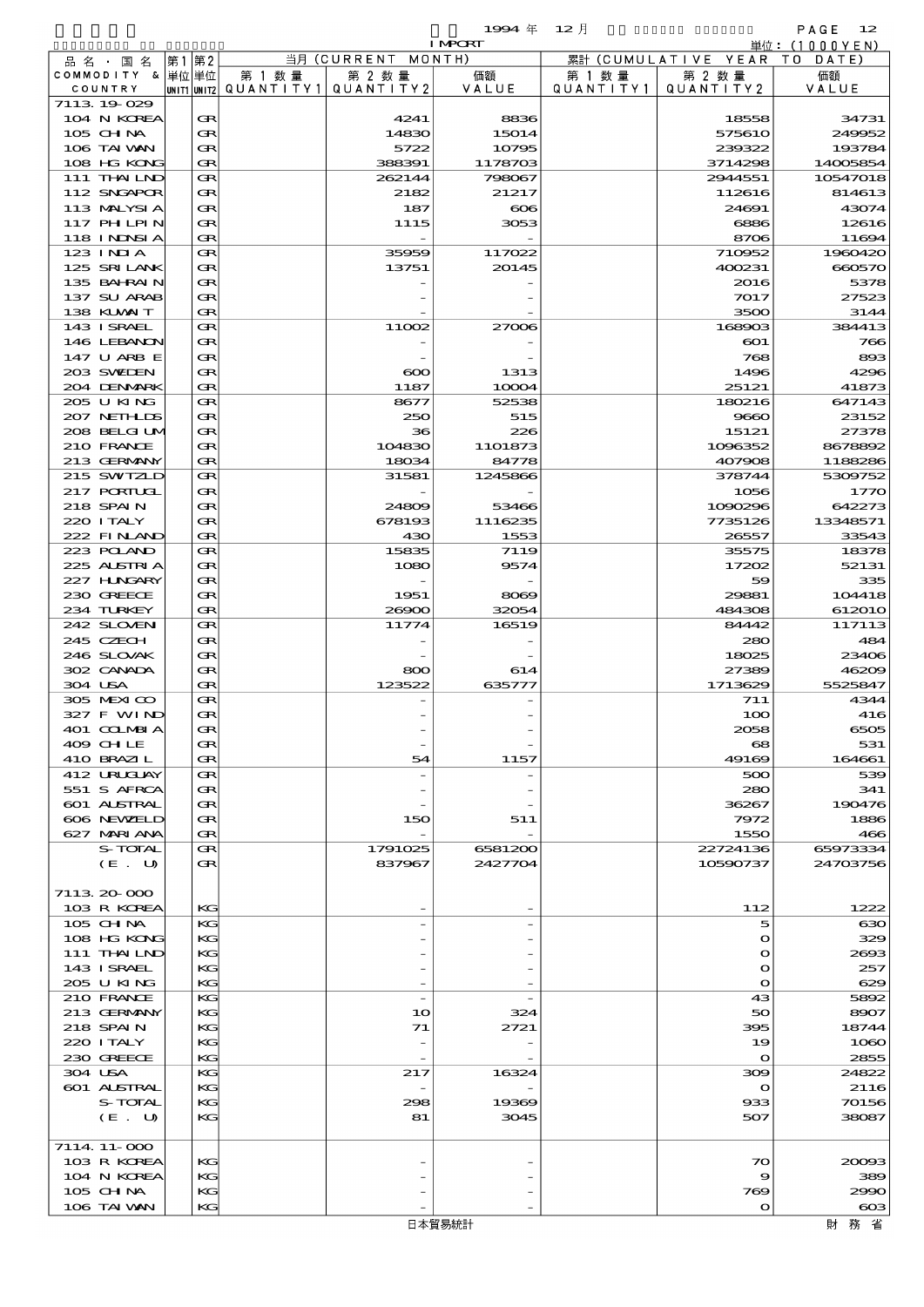$1994 \text{ } \# \text{ } 12 \text{ } \frac{1}{2}$  PAGE 13

|                                    |          |                                                  |                          | <b>I MPORT</b> |                       |                              | 単位: (1000 Y E N) |
|------------------------------------|----------|--------------------------------------------------|--------------------------|----------------|-----------------------|------------------------------|------------------|
| 品 名 ・ 国 名                          | 第1 第2    |                                                  | 当月 (CURRENT MONTH)       |                |                       | 累計 (CUMULATIVE YEAR TO DATE) |                  |
| COMMODITY & 単位 単位<br>COUNTRY       |          | 第 1 数量<br> unit1 unit2  QUANT   TY1  QUANT   TY2 | 第 2 数量                   | 価額<br>VALUE    | 第 1 数 量<br>QUANTITY11 | 第 2 数量<br>QUANTITY 2         | 価額<br>VALUE      |
| 7114 11 000                        |          |                                                  |                          |                |                       |                              |                  |
| 108 HG KONG                        | KG       |                                                  | 15                       | 474            |                       | 470                          | 12448            |
| 111 THAILND                        | KG       |                                                  | 8                        | 267            |                       | 643                          | 5087             |
| 112 SNGAPOR                        | KG       |                                                  |                          |                |                       | 238                          | $\infty$         |
| <b>116 BRUNEI</b><br>118 I NINSI A | KG<br>KG |                                                  |                          |                |                       | 15<br>81                     | 870<br>956       |
| $123$ INIA                         | KG       |                                                  | 22                       | 543            |                       | 508                          | 3792             |
| 125 SRILANK                        | KG       |                                                  | 99                       | 2159           |                       | 139                          | 2947             |
| 130 AFGNSTN                        | KG       |                                                  |                          |                |                       | $\boldsymbol{z}$             | 297              |
| 131 NEPAL                          | KG<br>KG |                                                  |                          |                |                       | 22<br>9                      | 954<br>252       |
| 143 ISRAEL<br>204 DENMARK          | KG       |                                                  | 7                        | <b>1510</b>    |                       | 146                          | 24293            |
| 205 U KING                         | KG       |                                                  | 546                      | 12963          |                       | 6121                         | 134253           |
| 207 NETHLIS                        | KG       |                                                  |                          |                |                       | 67                           | 2589             |
| 200 LUNABRG                        | KG       |                                                  |                          |                |                       | 1                            | 275              |
| 210 FRANCE<br>213 GERMANY          | KG<br>KG |                                                  | 30<br>141                | 2820<br>3120   |                       | 561<br>1367                  | 19286<br>41409   |
| 215 SWIZLD                         | KG       |                                                  |                          |                |                       | 102                          | 22865            |
| 218 SPAIN                          | KG       |                                                  |                          |                |                       | 388                          | 7993             |
| 220 I TALY                         | KG       |                                                  | 23                       | 1254           |                       | 4352                         | 46976            |
| 225 ALSTRIA                        | KG       |                                                  |                          |                |                       | 61                           | 1367             |
| 227 H.NGARY<br>234 TURKEY          | KG       |                                                  |                          |                |                       | 23<br>5                      | 4563             |
| 304 USA                            | KG<br>KG |                                                  | 104                      | 11029          |                       | 2023                         | 440<br>143194    |
| 305 MEXICO                         | KG       |                                                  |                          |                |                       | 52                           | 992              |
| 601 ALSTRAL                        | KG       |                                                  |                          |                |                       | 65                           | 714              |
| S-TOTAL                            | KG       |                                                  | 995                      | 36139          |                       | 18309                        | 503495           |
| (E. U)                             | KG       |                                                  | 747                      | 21667          |                       | 13003                        | 277074           |
| 7114 19 000                        |          |                                                  |                          |                |                       |                              |                  |
| 103 R KOREA                        | КG       |                                                  |                          |                |                       | $\epsilon$                   | 248              |
| 106 TAI VAN                        | KG       |                                                  |                          |                |                       | 16                           | 870              |
| 108 HG KONG                        | KG       |                                                  |                          |                |                       | $\mathbf o$                  | 3345             |
| 111 THAILND                        | KG<br>KG |                                                  |                          |                |                       | $\boldsymbol{z}$             | 3948             |
| 112 SNGAPOR<br>130 AFGNSTN         | KG       |                                                  |                          |                |                       | $\mathbf o$<br>5             | 579<br>2482      |
| 205 U KING                         | KG       |                                                  | $\bullet$                | 2034           |                       | 13                           | 4259             |
| 210 FRANCE                         | KG       |                                                  |                          |                |                       | 38                           | 44498            |
| 213 GERMANY                        | KG       |                                                  | $\boldsymbol{z}$         | 414            |                       | 29                           | 10977            |
| 215 SWIZLD                         | KG       |                                                  | $\bullet$                | 1474           |                       | 11                           | 13169            |
| 218 SPAIN<br>220 I TALY            | KС<br>KG |                                                  | 1                        | 1476           |                       | <b>210</b><br>134            | 451<br>20478     |
| 224 RUSSIAN                        | KG       |                                                  |                          |                |                       | 11                           | 22332            |
| 304 USA                            | KG       |                                                  | $\mathbf o$              | 1043           |                       | $\blacktriangleleft$         | 6831             |
| S-TOTAL                            | KG       |                                                  | з                        | 6441           |                       | 479                          | 134467           |
| (E. U)                             | KG       |                                                  | з                        | 3924           |                       | 424                          | 80663            |
| 7114 20 000                        |          |                                                  |                          |                |                       |                              |                  |
| 108 HG KONG                        | KG       |                                                  |                          |                |                       | 566                          | 2733             |
| 123 INIA                           | KG       |                                                  |                          |                |                       | 151                          | 248              |
| 205 U KING                         | KG       |                                                  |                          |                |                       | 48                           | 370              |
| 210 FRANCE<br>213 GERMANY          | KG<br>KG |                                                  | 192                      | 3446           |                       | 352<br>37                    | 6944<br>1121     |
| 215 SWIZLD                         | KG       |                                                  | $\overline{\phantom{a}}$ |                |                       | $\boldsymbol{z}$             | 279              |
| 218 SPAIN                          | KG       |                                                  | 13                       | 242            |                       | 28                           | 467              |
| 220 I TALY                         | КG       |                                                  |                          |                |                       | $\tau$                       | 648              |
| 305 MEXICO                         | KG       |                                                  |                          |                |                       | $\infty$                     | 221              |
| S-TOTAL<br>(E. U)                  | KG<br>KG |                                                  | 205<br>205               | 3688<br>3688   |                       | 1281<br>542                  | 13031<br>9550    |
|                                    |          |                                                  |                          |                |                       |                              |                  |
| 7115 10 000                        |          |                                                  |                          |                |                       |                              |                  |
| 103 R KOREA                        | KG       |                                                  |                          |                |                       | 75                           | 124847           |
| 106 TAI WAN                        | KG       |                                                  |                          |                |                       | 13                           | 16694            |
| S-TOTAL                            | KG       |                                                  |                          |                |                       | 88                           | 141541           |
| 7115.90-000                        |          |                                                  |                          |                |                       |                              |                  |
| 103 R KOREA                        | KG       |                                                  |                          |                |                       | 5                            | 18247            |
| 106 TAI WAN                        | KG       |                                                  | 1                        | 876            |                       | 72                           | 67574            |
| 108 HG KONG                        | KG       |                                                  |                          |                |                       | $\mathbf o$                  | 249              |
| 111 THAILND<br>205 U KING          | KG<br>КG |                                                  | 230                      | 8701           |                       | $\Omega$<br>255              | 2852<br>20946    |
| 207 NETHLIS                        | KG       |                                                  | $\overline{\phantom{0}}$ |                |                       | $\boldsymbol{\Theta}$        | 5432             |
| 210 FRANCE                         | KG       |                                                  |                          |                |                       | $\mathbf o$                  | 1568             |
| 213 GERMANY                        | KG       |                                                  | $\mathbf o$              | 833            |                       | 79                           | 5208             |
| 215 SWIZLD                         | KG       |                                                  | O                        | 2819           |                       | з                            | 8906             |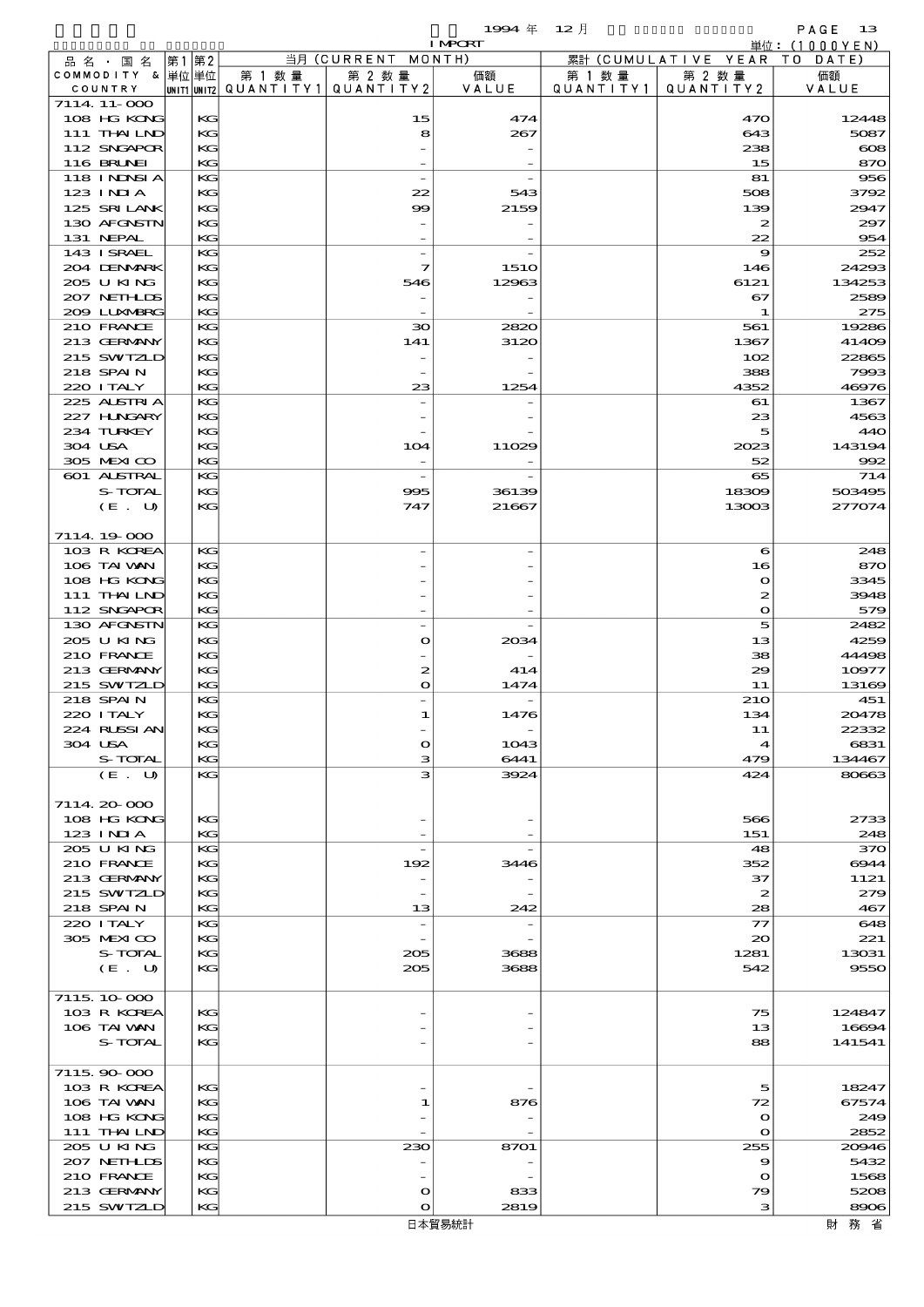|                            |      |          |                                          |                                 | 1994年          | $12$ 月    |                        | PAGE<br>14           |
|----------------------------|------|----------|------------------------------------------|---------------------------------|----------------|-----------|------------------------|----------------------|
| 品名・国名                      | 第1第2 |          |                                          | 当月 (CURRENT MONTH)              | <b>I MPORT</b> |           | 累計 (CUMULATIVE YEAR TO | 単位:(1000YEN)<br>DATE |
| COMMODITY & 単位単位           |      |          | 第 1 数量                                   | 第 2 数量                          | 価額             | 第 1 数 量   | 第 2 数量                 | 価額                   |
| COUNTRY                    |      |          | UNIT1  UNIT2   QUANT   TY1   QUANT   TY2 |                                 | VALUE          | QUANTITY1 | QUANTITY2              | VALUE                |
| 7115,90,000<br>220 I TALY  |      | KG       |                                          | 1                               | 392            |           | 1                      | 392                  |
| 302 CANADA                 |      | KG       |                                          |                                 |                |           | 1                      | 585                  |
| 304 USA                    |      | KG       |                                          | 114                             | 21582          |           | 6683                   | 462213               |
| S-TOTAL                    |      | KG       |                                          | 346                             | 35203          |           | 7108                   | 594172               |
| (E. U)                     |      | KG       |                                          | 231                             | 9926           |           | 344                    | 33546                |
| 7116 10 011                |      |          |                                          |                                 |                |           |                        |                      |
| 103 R KOREA                |      | KG       |                                          | 40                              | 272            |           | 40                     | 272                  |
| 105 CHNA                   |      | KG       |                                          | 82                              | 11517          |           | 2562                   | 145531               |
| 106 TAI WAN                |      | KG       |                                          | 20                              | 270            |           | 226                    | 17808                |
| 108 HG KONG                |      | KG       |                                          | 411                             | 20585          |           | 4745                   | 373682               |
| $123$ INIA<br>147 U ARB E  |      | KG<br>KG |                                          | 4                               | 1536           |           | 75<br>11               | 28384<br>579         |
| 205 U KING                 |      | KG       |                                          |                                 |                |           | з                      | 296                  |
| 213 GERMANY                |      | KG       |                                          |                                 |                |           | 4                      | 14879                |
| 220 I TALY                 |      | KG       |                                          |                                 |                |           | $\mathbf o$            | 451                  |
| 304 USA<br>S-TOTAL         |      | KG       |                                          |                                 |                |           | 16                     | 244                  |
| (E. U)                     |      | KG<br>KG |                                          | 557<br>$\overline{\phantom{a}}$ | 34180          |           | 7682<br>7              | 582126<br>15626      |
|                            |      |          |                                          |                                 |                |           |                        |                      |
| 7116 10 019                |      |          |                                          |                                 |                |           |                        |                      |
| 105 CHNA                   |      | KG       |                                          | $_{\infty}$                     | 1219           |           | 223                    | 98734                |
| 106 TAI VAN<br>108 HG KONG |      | KG<br>KG |                                          |                                 |                |           | 48<br>298              | 41892                |
| <b>118 INDSIA</b>          |      | KG       |                                          | 5                               | 3331           |           | з                      | 229256<br>57231      |
| $123$ INIA                 |      | KС       |                                          | 4                               | 793            |           | 24                     | 35927                |
| 135 BAHRAIN                |      | KG       |                                          |                                 |                |           | $\mathbf{o}$           | 308                  |
| 147 U ARB E                |      | KG       |                                          |                                 |                |           | з                      | 2313                 |
| 205 U KING                 |      | KG       |                                          |                                 |                |           | $\bullet$              | 859                  |
| 210 FRANCE<br>213 GERMANY  |      | KG<br>KG |                                          |                                 |                |           | 6<br>6                 | 9866<br>8679         |
| 215 SWIZLD                 |      | KG       |                                          |                                 |                |           | $\mathbf{o}$           | 988                  |
| 304 USA                    |      | KG       |                                          |                                 |                |           | 5                      | 120992               |
| 601 ALSTRAL                |      | KG       |                                          | 9                               | 1205           |           | 28                     | 196394               |
| $607$ $CQKI$               |      | KG       |                                          |                                 |                |           | $\mathbf{o}$           | 2735                 |
| 619 F CCEAN<br>S-TOTAL     |      | KG<br>KС |                                          | 38                              | 6548           |           | $\mathbf{o}$<br>644    | 7591<br>813765       |
| (E. U)                     |      | KG       |                                          |                                 |                |           | 12                     | 19404                |
|                            |      |          |                                          |                                 |                |           |                        |                      |
| 7116 10 090                |      |          |                                          |                                 |                |           |                        |                      |
| 103 R KOREA<br>105 CH NA   |      | KG<br>KG |                                          | 1089                            | 28225          |           | 75<br>$\cos$           | $\infty$<br>142779   |
| 106 TAI VAN                |      | KG       |                                          | 51                              | 1760           |           | 811                    | 42927                |
| 108 HG KONG                |      | KG       |                                          | 966                             | 26636          |           | 10245                  | 345674               |
| 111 THAILND                |      | КC       |                                          |                                 |                |           | 4                      | 635                  |
| 123 INIA<br>205 U KING     |      | KG       |                                          |                                 |                |           | 5                      | 396<br>2060          |
| 210 FRANCE                 |      | KG<br>KG |                                          |                                 |                |           | $\mathbf o$<br>477     | 27480                |
| 213 GERMANY                |      | KG       |                                          | $\mathbf{o}$                    | 244            |           | 5                      | 4439                 |
| 215 SWIZLD                 |      | KG       |                                          |                                 |                |           | $\mathbf{o}$           | 1358                 |
| 220 I TALY                 |      | KG       |                                          |                                 |                |           | 1                      | 1117                 |
| 304 USA<br>S-TOTAL         |      | KG<br>КC |                                          | 14<br>2120                      | 754<br>57619   |           | ಱ<br>17728             | 13233<br>583088      |
| (E. U)                     |      | KG       |                                          | $\bullet$                       | 244            |           | 483                    | 35096                |
|                            |      |          |                                          |                                 |                |           |                        |                      |
| 7116 20 100                |      |          |                                          |                                 |                |           |                        |                      |
| 103 R KOREA                |      | KG       |                                          | $\overline{\phantom{a}}$        |                |           | 22                     | 1200                 |
| 105 CHNA<br>108 HG KONG    |      | КC<br>KG |                                          | 17                              | <b>3610</b>    |           | 161<br>$\bullet$       | 35900<br>295         |
| 206 I RELAND               |      | KG       |                                          | $\mathbf{o}$                    | 389            |           | $\bullet$              | 4736                 |
| 210 FRANCE                 |      | KG       |                                          | 11                              | 2306           |           | 11                     | 2306                 |
| 213 GERMANY                |      | КC       |                                          |                                 |                |           | 86                     | 1793                 |
| 215 SWIZLD<br>304 USA      |      | KG<br>KG |                                          | $\boldsymbol{z}$                | 2295           |           | 31<br>6                | 21968                |
| S-TOTAL                    |      | KG       |                                          | $\infty$                        | 8600           |           | 317                    | 9001<br>77199        |
| (E. U)                     |      | KG       |                                          | 11                              | 2695           |           | 97                     | 8835                 |
|                            |      |          |                                          |                                 |                |           |                        |                      |
| 7116 20 210                |      |          |                                          |                                 |                |           |                        |                      |
| 103 R KOREA<br>105 CHNA    |      | KG<br>КC |                                          | 331                             | 20933          |           | 4789<br>13063          | 225497               |
| 106 TAI VAN                |      | KG       |                                          | 830<br>2828                     | 17841<br>34556 |           | 19506                  | 141712<br>511474     |
| 108 HG KONG                |      | KG       |                                          | 638                             | 16857          |           | 9449                   | 290501               |
| 111 THAILND                |      | KG       |                                          |                                 |                |           | 214                    | 13255                |
| 112 SNGAPOR                |      | KG       |                                          |                                 |                |           | 1                      | 280                  |

財務省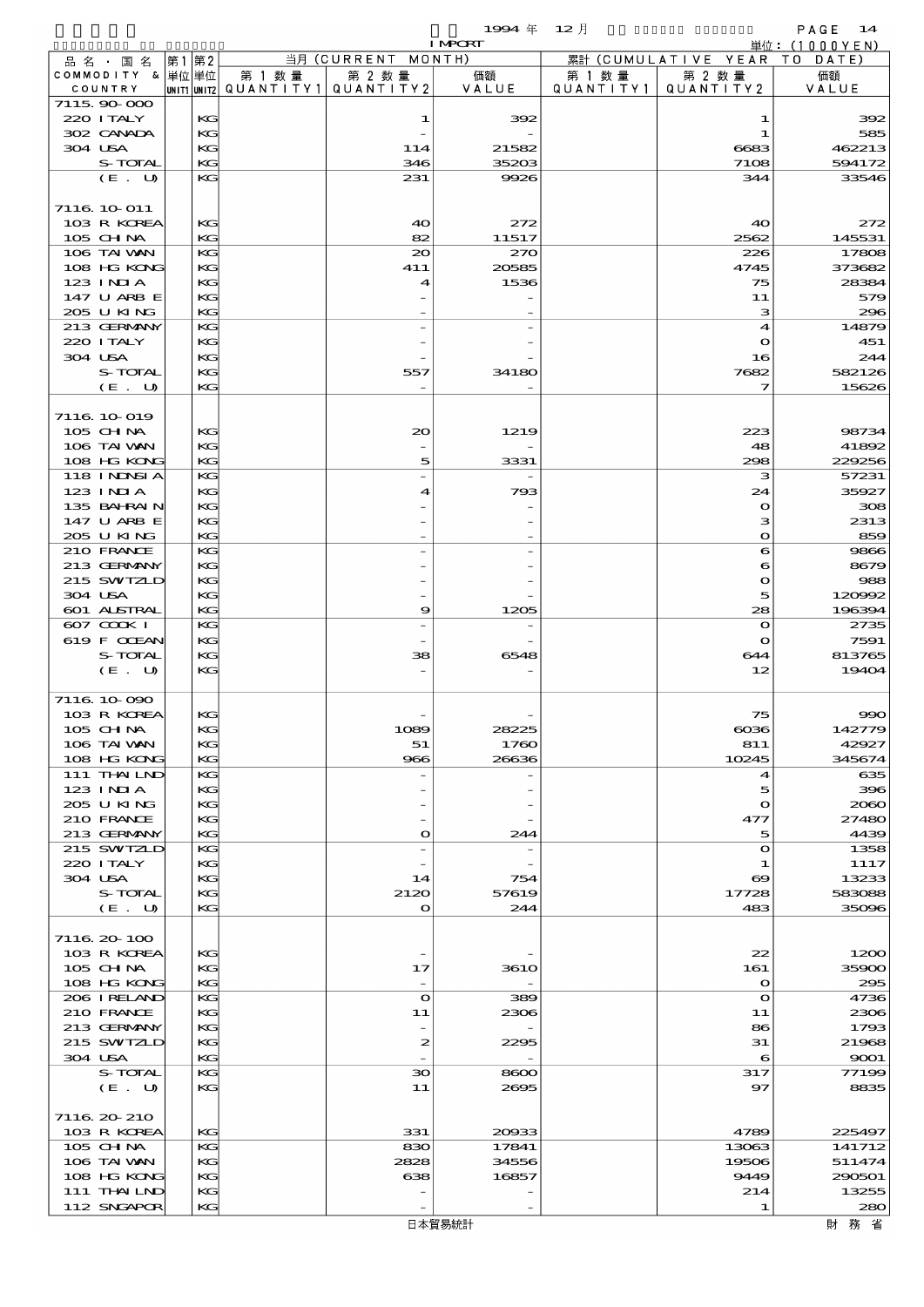$1994 \, \text{#} \quad 12 \, \text{]}$ <br>
PAGE 15<br>  $\frac{\text{#}6: (1000 \, \text{Y} \, \text{EN})}{ }$ 

|         |                    |             |    |        |                          | <b>I MPORT</b> |           |                        | 単位: (1000YEN) |
|---------|--------------------|-------------|----|--------|--------------------------|----------------|-----------|------------------------|---------------|
|         | 品名・国名              | 第1          | 第2 |        | 当月 (CURRENT              | MONTH)         |           | 累計 (CUMULATIVE YEAR    | T O<br>DATE   |
|         | COMMODITY & 単位単位   |             |    | 第 1 数量 | 第 2 数量                   | 価額             | 第 1 数 量   | 第 2 数量                 | 価額            |
|         | COUNTRY            | UNIT1 UNIT2 |    |        | QUANTITY1 QUANTITY2      | VALUE          | QUANTITY1 | QUANTITY2              | VALUE         |
|         | 7116 20 210        |             |    |        |                          |                |           |                        |               |
|         | <b>117 PHLPIN</b>  |             | KG |        |                          |                |           | 219                    | 4237          |
|         | <b>118 INNSI A</b> |             | KG |        |                          |                |           | 10 <sup>3</sup>        | 705           |
|         | $123$ INJA         |             | KG |        | 440                      | 9228           |           | 5658                   | 77823         |
|         | 124 PAKISTN        |             | KG |        |                          |                |           | 1421                   | 1958          |
|         | 131 NEPAL          |             | KG |        |                          |                |           | 10                     | 412           |
|         | 204 DENMARK        |             | KG |        |                          |                |           | 6                      | 271           |
|         | 205 U KING         |             | KG |        | O                        | 371            |           | 41                     | 5991          |
|         | 206 IRELAND        |             | KG |        |                          |                |           | 114                    | 1657          |
|         | 207 NETHLIS        |             | KG |        |                          |                |           | $\mathbf{e}\mathbf{e}$ | 2011          |
|         | 208 BELGI UM       |             | KG |        |                          |                |           | $\mathbf o$            | 626           |
|         | 2009 LUNABRG       |             | KG |        |                          |                |           | 571                    | 14495         |
|         | 210 FRANCE         |             | KG |        | 28                       | 1659           |           | 487                    | 11469         |
|         | 213 GERMANY        |             | KG |        | 6                        | 1942           |           | 710                    | 49754         |
|         | 215 SWIZLD         |             | KG |        |                          |                |           | 19                     | 557           |
|         | 218 SPAIN          |             | KG |        | 109                      | 12015          |           | $\infty$               | 49848         |
|         | 220 I TALY         |             | KG |        | 18                       | 1648           |           | 84                     | 9258          |
|         | 223 POLAND         |             | KG |        |                          |                |           | 11                     | 760           |
|         | 225 ALSTRIA        |             | KG |        |                          |                |           | 308                    | 13461         |
|         | 302 CANADA         |             | KG |        |                          |                |           | 12                     | 1247          |
| 304 USA |                    |             | KG |        | 28                       | 4996           |           | 789                    | 61290         |
|         | 333 C DOMAC        |             | KG |        |                          |                |           | 9                      | 224           |
|         | 401 COLMBIA        |             | KG |        |                          |                |           | з                      | 613           |
|         | 410 BRAZIL         |             | KG |        |                          |                |           | 766                    | 3666          |
|         | 412 URUJAY         |             | KG |        |                          |                |           | 30                     | $\infty$      |
|         | 551 S AFRCA        |             | KG |        |                          |                |           | 2                      | 373           |
|         | 601 ALSTRAL        |             | KG |        |                          |                |           | 4                      | 5280          |
|         | 606 NEWELD         |             | KG |        | O                        | 439            |           | $\mathbf o$            | 439           |
|         | S-TOTAL            |             | KG |        | 5256                     | 122485         |           | 59074                  | 1501842       |
|         | (E. U)             |             | KG |        | 161                      | 17635          |           | 2688                   | 145380        |
|         |                    |             |    |        |                          |                |           |                        |               |
|         | 7116 20 290        |             |    |        |                          |                |           |                        |               |
|         | 103 R KOREA        |             | KG |        |                          |                |           | 1298                   | 11766         |
|         | $105$ CHNA         |             | KG |        | 42664                    | 25904          |           | 313674                 | 327476        |
|         | 106 TAI VAN        |             | KG |        | 865                      | 7851           |           | 9217                   | 34429         |
|         | 108 HG KONG        |             | KG |        | 164                      | 3856           |           | 3727                   | 58046         |
|         | 111 THAILND        |             | KG |        |                          |                |           | 244                    | 1639          |
|         | 112 SNGAPOR        |             | KG |        |                          |                |           | 18                     | 276           |
|         | 117 PH LPIN        |             | KG |        | 141                      | 370            |           | 141                    | 370           |
|         | 122 NYANAR         |             | KG |        |                          |                |           | 13                     | 1803          |
|         | $123$ INIA         |             | KG |        | 16                       | 483            |           | 1870                   | 4968          |
|         | 124 PAKISTN        |             | KG |        | 26029                    | 7824           |           | 171017                 | 46207         |
|         | 125 SRILANK        |             | KG |        | 80                       | 1269           |           | 407                    | 4796          |
|         | 205 U KING         |             | КG |        |                          |                |           | 71                     | 4084          |
|         | 210 FRANCE         |             | KG |        |                          |                |           | $\mathbf{\Omega}$      | 1273          |
|         | 213 GERMANY        |             | KG |        |                          |                |           | 241                    | 12555         |
|         | 215 SWIZLD         |             | KG |        |                          |                |           | 62                     | 27595         |
|         | 218 SPAIN          |             | KG |        |                          |                |           | 295                    | 772           |
|         | 220 I TALY         |             | KG |        |                          |                |           | 1734                   | 2653          |
|         | 225 ALSTRIA        |             | KG |        |                          |                |           | 148                    | 2742          |
|         | 302 CANADA         |             | KG |        | $\overline{\phantom{m}}$ |                |           | 266                    | 2061          |
| 304 USA |                    |             | KG |        | 22                       | 1198           |           | 1683                   | 15868         |
|         | 305 MEXICO         |             | KG |        |                          |                |           | 910                    | 867           |
|         | 409 CHLE           |             | KG |        |                          |                |           | 162                    | 440           |
|         | 410 BRAZIL         |             | KG |        | 21739                    | 16398          |           | 91570                  | 94806         |
|         | 412 URUCUAY        |             | KG |        |                          |                |           | 2722                   | 3764          |
|         | 506 EGYPT          |             | KG |        |                          |                |           | 629                    | 643           |
|         | 541 KENYA          |             | КG |        |                          |                |           | 2841                   | 677           |
|         | 546 MADAGAS        |             | KG |        |                          |                |           | 84                     | 675           |
|         | 551 S AFRCA        |             | KG |        |                          |                |           | 199                    | 1198          |
|         | 601 ALSTRAL        |             | KG |        |                          |                |           | зо                     | 7404          |
|         | 606 NEWELD         |             | KG |        |                          |                |           | 53                     | 373           |
|         | S-TOTAL            |             | КG |        | 91720                    | 65153          |           | 605326                 | 672226        |
|         | (E. U)             |             | KG |        |                          |                |           | 2341                   | 21337         |
|         |                    |             |    |        |                          |                |           |                        |               |
|         | 7117. 11-010       |             |    |        |                          |                |           |                        |               |
|         | 103 R KOREA        |             | KG |        |                          |                |           | 257                    | 1972          |
|         | 106 TAI VAN        |             | КG |        |                          |                |           | 253                    | 4514          |
|         | 108 HG KONG        |             | KG |        |                          |                |           | 23                     | $\infty$      |
|         | 111 THAILND        |             | KG |        | 49                       | 2915           |           | 1012                   | 43152         |
|         | 113 MALYSIA        |             | KG |        | 29                       | 906            |           | 62                     | 2943          |
|         | 203 SWILEN         |             | KG |        |                          |                |           | 1                      | 433           |
|         | 204 DENMARK        |             | КG |        |                          |                |           | 6                      | 1075          |
|         | 205 U KING         |             | KG |        | $\boldsymbol{\alpha}$    | 15514          |           | 1664                   | 140019        |
|         | 210 FRANCE         |             | KG |        | 1                        | 577            |           | 475                    | 24868         |
|         |                    |             |    |        |                          |                |           |                        |               |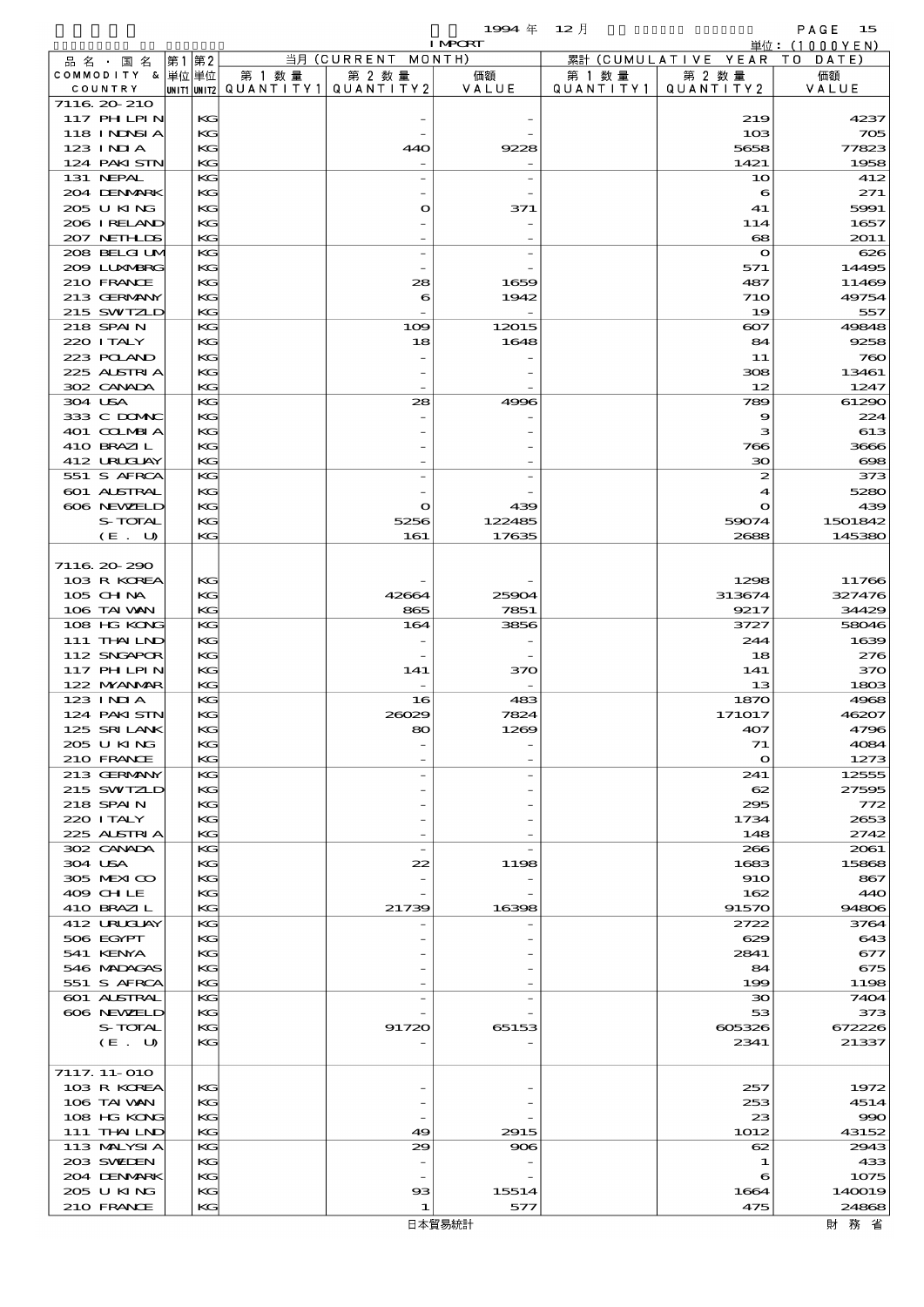$1994 \quad \text{if} \quad 12 \quad \text{if} \quad \text{PAGE} \quad 16$ 

|         |                             |          |                                                  |                          | <b>I MPCRT</b>  |                             |                                    | 単位: (1000 Y E N)  |
|---------|-----------------------------|----------|--------------------------------------------------|--------------------------|-----------------|-----------------------------|------------------------------------|-------------------|
|         | 品名・国名                       | 第1 第2    |                                                  | 当月 (CURRENT MONTH)       |                 |                             | 累計 (CUMULATIVE YEAR TO DATE)       |                   |
|         | COMMODITY & 単位単位<br>COUNTRY |          | 第 1 数量<br> UNIT1 UNIT2  QUANT   TY1  QUANT   TY2 | 第 2 数量                   | 価額<br>VALUE     | 第 1 数量<br>Q U A N T I T Y 1 | 第 2 数量<br>QUANTITY 2               | 価額<br>VALUE       |
|         | 7117. 11-010                |          |                                                  |                          |                 |                             |                                    |                   |
|         | 213 GERMANY                 | КG       |                                                  | 83                       | 7512            |                             | 1197                               | 89178             |
|         | 215 SWIZLD                  | KG       |                                                  |                          |                 |                             | 24                                 | 1326              |
|         | 218 SPAIN                   | KG       |                                                  |                          |                 |                             | 38                                 | 3500              |
|         | 220 I TALY                  | KG       |                                                  |                          |                 |                             | 92                                 | 3749              |
| 304 USA | 222 FINAND                  | KG<br>KG |                                                  | $\overline{a}$<br>17     | 1296            |                             | $\boldsymbol{\mathcal{A}}$<br>1016 | 334<br>26313      |
|         | 601 ALSTRAL                 | KС       |                                                  | 18                       | 384             |                             | 33                                 | 680               |
|         | 606 NEWELD                  | KG       |                                                  |                          |                 |                             | з                                  | 291               |
|         | S-TOTAL                     | KG       |                                                  | 290                      | 29104           |                             | 6160                               | 345337            |
|         | (E. U)                      | KC       |                                                  | 177                      | 23603           |                             | 3472                               | 262389            |
|         |                             |          |                                                  |                          |                 |                             |                                    |                   |
|         | 7117. 11-020<br>103 R KOREA | KG       |                                                  |                          |                 |                             | 134                                | 993               |
|         | 105 CH NA                   | KG       |                                                  |                          |                 |                             | 276                                | 369               |
|         | 106 TAI VAN                 | KG       |                                                  |                          |                 |                             | $\mathbf{S}$                       | 308               |
|         | 113 MALYSIA                 | KG       |                                                  |                          |                 |                             | 12                                 | 444               |
|         | 123 INIA                    | KС       |                                                  |                          |                 |                             | 36                                 | 231               |
|         | 205 U KING                  | KG       |                                                  | 24                       | 707             |                             | 218                                | 12875             |
|         | 210 FRANCE                  | KG       |                                                  |                          |                 |                             | 124                                | 18664             |
|         | 213 GERMANY                 | KG       |                                                  |                          |                 |                             | 15                                 | 1187              |
|         | 220 I TALY<br>225 ALSTRIA   | KG<br>KС |                                                  |                          |                 |                             | 17<br>з                            | 801<br>224        |
| 304 USA |                             | KG       |                                                  |                          |                 |                             | 53                                 | 2272              |
|         | 601 ALSTRAL                 | KG       |                                                  |                          |                 |                             | з                                  | 265               |
|         | S-TOTAL                     | KС       |                                                  | 24                       | 707             |                             | 988                                | 38628             |
|         | (E. U)                      | KG       |                                                  | 24                       | 707             |                             | 374                                | 33527             |
|         |                             |          |                                                  |                          |                 |                             |                                    |                   |
|         | 7117.19.010                 |          |                                                  |                          |                 |                             |                                    |                   |
|         | 103 R KOREA<br>105 CHNA     | KG<br>KG |                                                  | 22267<br>9208            | 134353<br>44O11 |                             | 199013<br>66568                    | 1287104<br>387042 |
|         | 106 TAI VAN                 | KG       |                                                  | 7045                     | 64279           |                             | 96617                              | 1041547           |
|         | 108 HG KONG                 | KС       |                                                  | 2051                     | 18204           |                             | 23846                              | 196432            |
|         | 111 THAILND                 | KG       |                                                  | 1684                     | 42463           |                             | 8751                               | 240645            |
|         | 112 SNGAPOR                 | KG       |                                                  |                          |                 |                             | 78                                 | 1298              |
|         | 113 MALYSIA                 | KС       |                                                  | 36                       | 2451            |                             | 215                                | 10339             |
|         | 117 PHLPIN                  | KG       |                                                  | 20                       | 408             |                             | 377                                | 5468              |
|         | 118 INNSI A                 | KС       |                                                  |                          |                 |                             | 121                                | 310 <sub>3</sub>  |
|         | 123 INIA<br>131 NEPAL       | KG<br>KG |                                                  |                          |                 |                             | 557<br>21                          | 3466<br>256       |
|         | 204 DENMARK                 | KG       |                                                  | 385                      | 17422           |                             | 1946                               | 76096             |
|         | 205 U KING                  | KG       |                                                  | 1115                     | 61282           |                             | 17560                              | 687486            |
|         | 206 I RELAND                | KG       |                                                  | 234                      | 5417            |                             | 1034                               | 81439             |
|         | 207 NETHLIS                 | KG       |                                                  | 88                       | 2656            |                             | 4391                               | 106328            |
|         | 208 BELGI UM                | KC       |                                                  | 550                      | 16328           |                             | 1534                               | 43171             |
|         | 210 FRANCE<br>213 GERMANY   | KG<br>KC |                                                  | 1734<br>1870             | 137336<br>62952 |                             | 25755<br>18967                     | 1358611<br>849245 |
|         | 215 SWIZLD                  | KC       |                                                  | 64                       | 2619            |                             | 1338                               | 83560             |
|         | 218 SPAIN                   | KG       |                                                  | 19576                    | 733378          |                             | 79989                              | 3663502           |
|         | 220 I TALY                  | KG       |                                                  | 867                      | 21364           |                             | 13968                              | 428851            |
|         | 224 RUSSI AN                | KG       |                                                  | $\overline{\phantom{a}}$ |                 |                             | 11                                 | 824               |
|         | 225 ALSTRIA                 | KG       |                                                  | 587                      | 21201           |                             | 5026                               | 218827            |
|         | 230 GREECE                  | KC       |                                                  |                          |                 |                             | 361                                | 10883             |
|         | 245 CZECH<br>302 CANADA     | KG<br>KC |                                                  | 997                      | 75297           |                             | 2947<br>18035                      | 35763<br>1150005  |
| 304 USA |                             | KC       |                                                  | 7039                     | 209590          |                             | 90772                              | 2980549           |
|         | 305 MEXICO                  | KC       |                                                  |                          |                 |                             | 235                                | 13505             |
|         | 311 CST RCA                 | KC       |                                                  |                          |                 |                             | 20                                 | 579               |
|         | 401 COLMBIA                 | KG       |                                                  | 38                       | 2858            |                             | 80                                 | 4436              |
|         | 407 PERU                    | KG       |                                                  |                          |                 |                             | 122                                | 735               |
|         | 410 BRAZIL                  | KG       |                                                  |                          |                 |                             | $\mathcal{T}$                      | 1727              |
|         | 551 S AFRCA<br>601 ALSTRAL  | KC<br>KС |                                                  |                          |                 |                             | 41                                 | 246<br>4114       |
|         | 606 NEWELD                  | KG       |                                                  |                          |                 |                             | 89<br>228                          | 3528              |
|         | S-TOTAL                     | KC       |                                                  | 77455                    | 1675869         |                             | 680690                             | 14980710          |
|         | (E. U)                      | KG       |                                                  | 26419                    | 1058135         |                             | 165505                             | 7305612           |
|         |                             |          |                                                  |                          |                 |                             |                                    |                   |
|         | 7117.19-090                 |          |                                                  |                          |                 |                             |                                    |                   |
|         | 103 R KOREA                 | КG       |                                                  | 12586                    | 58307           |                             | 179137                             | 758894            |
|         | 105 CH NA<br>106 TAI VAN    | KC<br>KG |                                                  | 52324<br>4704            | 61216<br>35098  |                             | 168433<br>75704                    | 458962<br>485380  |
|         | 108 HG KONG                 | KC       |                                                  | 3212                     | 10436           |                             | 39773                              | 170017            |
|         | 110 VIEINAM                 | KС       |                                                  | 14O                      | 635             |                             | 140                                | 635               |
|         | 111 THAILND                 | KС       |                                                  | 13                       | 315             |                             | 4670                               | 24242             |
|         | <b>117 PHLPIN</b>           | KС       |                                                  | 65                       | 564             |                             | 845                                | 5678              |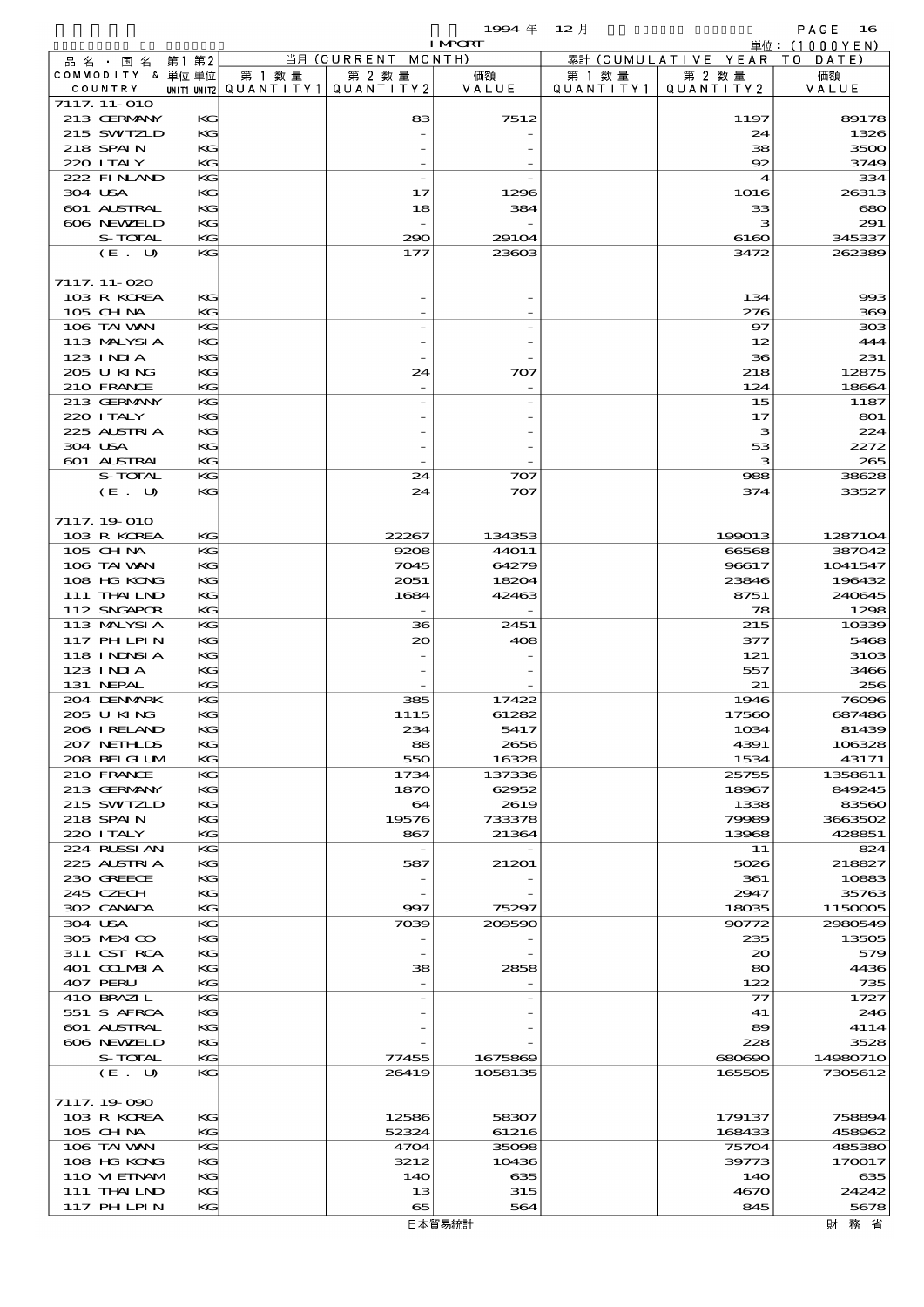$1994 \quad \oplus \quad 12 \quad \uparrow$  PAGE 17

|                              |          |        |                                                     | <b>I MPCRT</b>   |                      |                              | 単位: (1000 Y E N) |
|------------------------------|----------|--------|-----------------------------------------------------|------------------|----------------------|------------------------------|------------------|
| 品名・国名                        | 第1 第2    |        | 当月 (CURRENT MONTH)                                  |                  |                      | 累計 (CUMULATIVE YEAR TO DATE) |                  |
| COMMODITY & 単位単位<br>COUNTRY  |          | 第 1 数量 | 第 2 数量<br> UNIT1  UNIT2   QUANT I TY1   QUANT I TY2 | 価額<br>VALUE      | 第 1 数 量<br>QUANTITY1 | 第 2 数量<br>QUANTITY 2         | 価額<br>VALUE      |
| 7117.19-090                  |          |        |                                                     |                  |                      |                              |                  |
| <b>118 INNSIA</b>            | КG       |        |                                                     |                  |                      | 65                           | 806              |
| $123$ $1$ NIA                | KG       |        | 313                                                 | <b>11O1</b>      |                      | 1976                         | 5811             |
| 124 PAKI STN                 | KG       |        |                                                     |                  |                      | 23                           | <b>210</b>       |
| 125 SRILANK                  | KG       |        | 480                                                 | 2962             |                      | 5622                         | 38194            |
| 131 NEPAL<br>143 ISRAEL      | KG<br>KG |        |                                                     |                  |                      | 220<br>6                     | 833<br>641       |
| 201 I CELAND                 | KG       |        |                                                     |                  |                      | 5                            | 273              |
| 202 NORWAY                   | KG       |        |                                                     |                  |                      | 17                           | 318              |
| 204 DENMARK                  | KG       |        | 39                                                  | 11 <sub>10</sub> |                      | 76                           | 3628             |
| 205 U KING                   | KG       |        | 11O                                                 | 8803             |                      | 1920                         | 51602            |
| 206 IRELAND                  | KG       |        |                                                     |                  |                      | 5                            | 462              |
| 207 NETHLIS                  | KG       |        |                                                     |                  |                      | 22                           | 425              |
| 208 BELGI UM<br>2009 LUNABRG | KG<br>KG |        | 2                                                   | 201              |                      | 37<br>20                     | 2994<br>361      |
| 210 FRANCE                   | KG       |        | 877                                                 | 30467            |                      | 6656                         | 772238           |
| 213 GERMANY                  | KG       |        | 54                                                  | 743              |                      | 820                          | 22058            |
| 215 SWIZLD                   | KG       |        |                                                     |                  |                      | 56                           | 1754             |
| 218 SPAIN                    | KG       |        | 530                                                 | 36375            |                      | 2035                         | 90806            |
| 220 I TALY                   | KG       |        | 581                                                 | 12783            |                      | 3642                         | 101705           |
| 222 FINAND                   | KG       |        |                                                     |                  |                      | 35                           | 722              |
| 224 RUSSIAN<br>225 ALSTRIA   | KG<br>KG |        | 22                                                  | 462              |                      | 46<br>556                    | 10450<br>22189   |
| 230 GREECE                   | KG       |        |                                                     |                  |                      | $\mathbf o$                  | 225              |
| 245 CZECH                    | KG       |        |                                                     |                  |                      | 82                           | 1698             |
| 302 CANADA                   | KG       |        | 30                                                  | 1223             |                      | 91                           | 3824             |
| 304 USA                      | KG       |        | 1457                                                | 18582            |                      | 15473                        | 284630           |
| 305 MEXICO                   | KG       |        | $\infty$                                            | $\infty$         |                      | 258                          | 3031             |
| 311 CST RCA                  | KG       |        |                                                     |                  |                      | 4                            | 355              |
| 407 PERU<br>409 CHLE         | KG<br>KG |        |                                                     |                  |                      | 86<br>236                    | 359              |
| 412 URUGUAY                  | KC       |        |                                                     |                  |                      | $\mathbf{\Omega}$            | 207<br>275       |
| 504 TUN SI A                 | KG       |        |                                                     |                  |                      | 15                           | 361              |
| 506 EGYPT                    | KG       |        |                                                     |                  |                      | 155                          | 261              |
| 527 CAMROLN                  | KG       |        | 109                                                 | 790              |                      | 109                          | 790              |
| 541 KENYA                    | KG       |        |                                                     |                  |                      | $\infty$                     | 265              |
| 551 S AFRCA                  | KG       |        |                                                     |                  |                      | 147                          | 1670             |
| 601 ALSTRAL                  | KG       |        |                                                     |                  |                      | 1075                         | 21189            |
| 606 NEWELD<br>S-TOTAL        | KG<br>KG |        | 77668                                               | 282782           |                      | 58<br>510421                 | 687<br>3352115   |
| (E. U)                       | KG       |        | 2193                                                | 90482            |                      | 15233                        | 1046504          |
|                              |          |        |                                                     |                  |                      |                              |                  |
| 7117.90 010                  |          |        |                                                     |                  |                      |                              |                  |
| 103 R KOREA                  | KG       |        | 582                                                 | 2858             |                      | 14433                        | 53104            |
| 105 CH NA                    | KC       |        | 135                                                 | 733              |                      | 5051                         | 23927            |
| 106 TAI VAN<br>108 HG KONG   | KG<br>KC |        | 971                                                 | 4449             |                      | 10665<br>1055                | 73655<br>6783    |
| 111 THAILND                  | KG       |        |                                                     |                  |                      | $\infty$                     | 3114             |
| 117 PHLPIN                   | KG       |        | 535                                                 | 3261             |                      | 15926                        | 91239            |
| 118 INNSI A                  | KG       |        | $\overline{\phantom{a}}$                            |                  |                      | 195                          | 1417             |
| $123$ INIA                   | KG       |        | 449                                                 | 1102             |                      | 16259                        | 41331            |
| 125 SRILANK                  | KG       |        |                                                     |                  |                      | 150                          | 723              |
| 143 ISRAEL                   | KG       |        |                                                     |                  |                      | $\mathbf{o}$                 | 311              |
| 205 U KING<br>206 IRELAND    | KG<br>KG |        | $\mathbf{\Omega}$                                   | 286              |                      | 282<br>59                    | 12113<br>1183    |
| 210 FRANCE                   | KG       |        | 170                                                 | 7435             |                      | 1313                         | 330317           |
| 213 GERMANY                  | KG       |        | 68                                                  | 1881             |                      | 492                          | 11227            |
| 218 SPAIN                    | KG       |        |                                                     |                  |                      | 111                          | 1978             |
| 220 I TALY                   | KG       |        | 82                                                  | 1621             |                      | 1828                         | 57595            |
| 222 FINAND                   | KG       |        |                                                     |                  |                      | 40                           | 1208             |
| 223 POLAND                   | KG       |        | 9                                                   | 1613             |                      | 14                           | 2458             |
| 225 ALSTRIA<br>230 GREECE    | KG<br>KG |        | 153                                                 | 5386             |                      | 1215<br>15                   | 49894<br>270     |
| 245 CZECH                    | KG       |        |                                                     |                  |                      | 174                          | 2005             |
| 304 USA                      | KG       |        | 618                                                 | 4470             |                      | 2385                         | 41009            |
| 306 GUATMAL                  | KG       |        | $\overline{\phantom{a}}$                            |                  |                      | 131                          | 202              |
| 311 CST RCA                  | KC       |        | $\boldsymbol{z}$                                    | 305              |                      | 18                           | 2312             |
| 401 COLMBIA                  | KG       |        |                                                     |                  |                      | з                            | 411              |
| 407 PERU                     | KG<br>KG |        |                                                     | 229              |                      | 178<br>5                     | 1741             |
| 504 TUN SI A<br>550 NAMIBIA  | KG       |        | 5<br>26                                             | 1055             |                      | 35                           | 229<br>1625      |
| 606 NEWELD                   | KG       |        |                                                     |                  |                      | 40                           | 418              |
| S-TOTAL                      | KG       |        | 3805                                                | 36684            |                      | 72762                        | 813889           |
| (E. U)                       | KG       |        | 320                                                 | 11223            |                      | 4100                         | 414683           |
|                              |          |        |                                                     |                  |                      |                              |                  |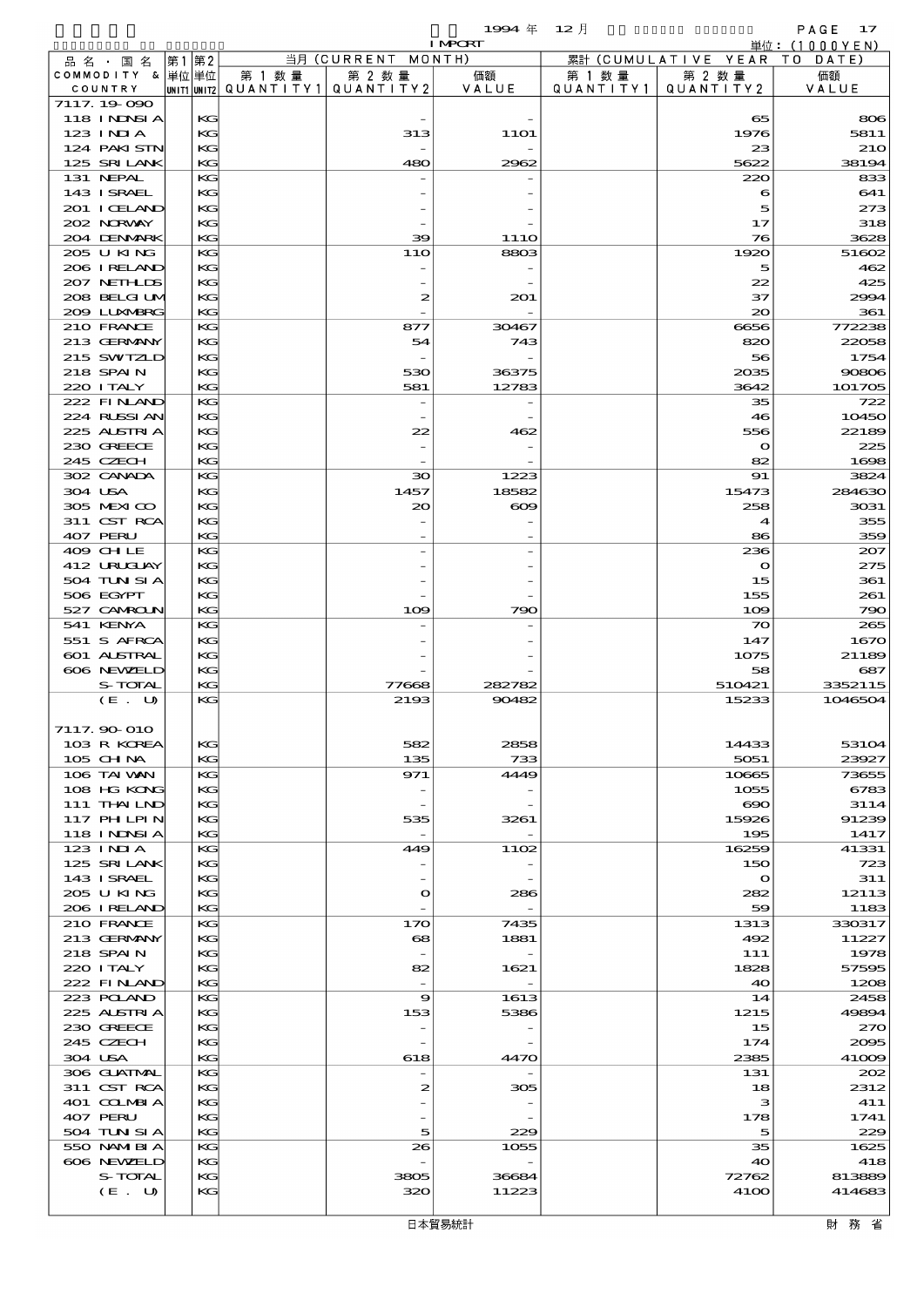$1994 \quad \text{#} \quad 12 \quad \text{#}$  PAGE 18

|          |                                 |    |          |                                                   |                | <b>I MPCRT</b> |                      |                              | 単位: (1000YEN)   |
|----------|---------------------------------|----|----------|---------------------------------------------------|----------------|----------------|----------------------|------------------------------|-----------------|
|          | 品 名 ・ 国 名                       | 第1 | 第2       |                                                   | 当月 (CURRENT    | MONTH)         |                      | 累計 (CUMULATIVE YEAR TO DATE) |                 |
|          | COMMODITY & 単位単位<br>COUNTRY     |    |          | 第 1 数 量<br> UNIT1 UNIT2  QUANT   TY1  QUANT   TY2 | 第 2 数量         | 価額<br>VALUE    | 第 1 数 量<br>QUANTITY1 | 第 2 数量<br>QUANTITY 2         | 価額<br>VALUE     |
|          | 7117.90-021                     |    |          |                                                   |                |                |                      |                              |                 |
|          | 103 R KOREA                     |    | KG       |                                                   |                |                |                      | 761                          | 3808            |
|          | 105 CHNA                        |    | KG       |                                                   |                |                |                      | 1865                         | 2737            |
|          | 106 TAI VAN                     |    | KG       |                                                   |                |                |                      | 498                          | 4436            |
|          | 108 HG KONG                     |    | KG       |                                                   |                |                |                      | 10                           | 208             |
|          | 117 PHLPIN<br>118 I NDSI A      |    | KG<br>KG |                                                   | 772            | 2903           |                      | 14500<br>115                 | 55165<br>842    |
|          | 123 INIA                        |    | KG       |                                                   |                |                |                      | 290                          | 1732            |
|          | 125 SRILANK                     |    | KG       |                                                   | 293            | 1099           |                      | 443                          | 1738            |
|          | 205 U KING                      |    | KG       |                                                   |                |                |                      | 86                           | 5284            |
|          | 208 BELGI UM                    |    | KG       |                                                   |                |                |                      | з                            | 377             |
|          | 210 FRANCE                      |    | KG       |                                                   |                |                |                      | 49                           | 3463            |
|          | 213 GERMANY<br>220 I TALY       |    | KG<br>KG |                                                   |                |                |                      | 267<br>$\boldsymbol{\infty}$ | 2798<br>873     |
|          | 222 FINAND                      |    | KG       |                                                   |                |                |                      | 40                           | 1030            |
| 304 USA  |                                 |    | KG       |                                                   |                |                |                      | $\mathbf o$                  | 1938            |
|          | 510 SENEGAL                     |    | KG       |                                                   |                |                |                      | 100                          | 216             |
|          | 517 GHNA                        |    | KG       |                                                   |                |                |                      | 53                           | 3302            |
|          | S-TOTAL                         |    | KG       |                                                   | 1065           | 4002           |                      | 1914O                        | 89942           |
|          | (E. U)                          |    | KG       |                                                   |                |                |                      | 465                          | 12795           |
|          | 7117.90-022                     |    |          |                                                   |                |                |                      |                              |                 |
|          | 103 R KOREA                     |    | KG       |                                                   |                |                |                      | 583                          | 6340            |
|          | $105$ CHNA                      |    | KG       |                                                   |                |                |                      | 65                           | 1127            |
|          | 106 TAI VAN                     |    | KG       |                                                   | 55             | 3999           |                      | 1688                         | 78104           |
|          | 108 HG KONG                     |    | KG       |                                                   | $\overline{a}$ |                |                      | 318                          | 8586            |
|          | 111 THAILND                     |    | KG       |                                                   |                |                |                      | 14O                          | 662             |
|          | <b>117 PHLPIN</b><br>$123$ INIA |    | KG<br>KG |                                                   | 35             | 407            |                      | 3743<br>1626                 | 20447<br>541O   |
|          | 131 NEPAL                       |    | KG       |                                                   |                |                |                      | 65                           | 744             |
|          | 205 U KING                      |    | KG       |                                                   |                |                |                      | 1                            | 204             |
|          | 210 FRANCE                      |    | KG       |                                                   |                |                |                      | 2                            | 483             |
|          | 213 GERMANY                     |    | KG       |                                                   | $\mathbf o$    | 360            |                      | 7                            | 966             |
|          | 218 SPAIN                       |    | KG       |                                                   |                |                |                      | 65                           | 1923            |
|          | 220 I TALY                      |    | KG       |                                                   |                |                |                      | 6                            | 3670            |
| 304 USA  |                                 |    | KG       |                                                   |                |                |                      | 12                           | 545             |
| 520 MALI | 602 PAP NGA                     |    | KG       |                                                   |                |                |                      | 400                          | 246             |
|          | S-TOTAL                         |    | KG<br>KG |                                                   | 90             | 4766           |                      | 685<br>9406                  | 421<br>129878   |
|          | (E. U)                          |    | KG       |                                                   | $\mathbf{o}$   | 360            |                      | 81                           | 7246            |
|          |                                 |    |          |                                                   |                |                |                      |                              |                 |
|          | 7117.90-023                     |    |          |                                                   |                |                |                      |                              |                 |
|          | 103 R KOREA                     |    | KG       |                                                   | 4087           | 13613          |                      | 24309                        | 106493          |
|          | 105 CH NA                       |    | KG       |                                                   | 6168           | 15032          |                      | 42187                        | 104136          |
|          | 106 TAI VAN<br>108 HG KONG      |    | KG<br>KG |                                                   | 777<br>1457    | 7442<br>5576   |                      | 25677<br>13227               | 131752<br>45238 |
|          | 111 THAILND                     |    | KG       |                                                   |                |                |                      | 936                          | 3287            |
|          | 113 MALYSIA                     |    | KG       |                                                   |                |                |                      | 16                           | 319             |
|          | 117 PH LPIN                     |    | KG       |                                                   |                |                |                      | 941                          | 7941            |
|          | 118 INNSI A                     |    | KG       |                                                   |                |                |                      | 544                          | 3143            |
|          | 123 INIA                        |    | KG       |                                                   | 200            | 316            |                      | 846                          | 1515            |
|          | 129 MACAO                       |    | KG       |                                                   |                |                |                      | 644                          | 1192            |
|          | 205 U KING<br>210 FRANCE        |    | KG<br>KG |                                                   | 61<br>136      | 2061<br>8865   |                      | 274<br>2917                  | 11317<br>76396  |
|          | 213 GERMANY                     |    | KG       |                                                   | 167            | 2000           |                      | 2051                         | 30561           |
|          | 218 SPAIN                       |    | KG       |                                                   | 9              | 247            |                      | 100                          | 3258            |
|          | 220 I TALY                      |    | KG       |                                                   | 545            | 7871           |                      | 3175                         | 63586           |
|          | 222 FINAND                      |    | KG       |                                                   |                |                |                      | 10                           | 256             |
|          | 225 ALSTRIA                     |    | KG       |                                                   | 85             | 1774           |                      | 910                          | 19677           |
|          | 302 CANADA                      |    | KG       |                                                   |                |                |                      | $\mathcal{I}$                | 562             |
| 304 USA  |                                 |    | KG       |                                                   | 151            | 1858           |                      | 4233                         | 37167           |
|          | 305 MEXICO<br>330 ST LLCI       |    | KG<br>KG |                                                   |                |                |                      | 260<br>92                    | 742<br>454      |
|          | 601 ALSTRAL                     |    | KG       |                                                   |                |                |                      | 151                          | 3289            |
|          | S-TOTAL                         |    | KG       |                                                   | 13843          | 66655          |                      | 123507                       | 652281          |
|          | (E. U)                          |    | KG       |                                                   | 918            | 21044          |                      | 8517                         | 185118          |
|          |                                 |    |          |                                                   |                |                |                      |                              |                 |
|          | 7117.90-024                     |    |          |                                                   |                |                |                      |                              |                 |
|          | 103 R KOREA                     |    | KG       |                                                   | 545            | 1924           |                      | 7433                         | 39482           |
|          | 105 CH NA<br>106 TAI VAN        |    | KG<br>KG |                                                   | 1037<br>1289   | 3528<br>3649   |                      | 11829<br>9573                | 23333<br>53968  |
|          | 108 HG KONG                     |    | KG       |                                                   | 52             | 328            |                      | 869                          | 10978           |
|          | 111 THAILND                     |    | KG       |                                                   |                |                |                      | 249                          | 2030            |
|          | 112 SNGAPOR                     |    | KG       |                                                   |                |                |                      | $_{\infty}$                  | 486             |
|          | 117 PH LPIN                     |    | KG       |                                                   |                |                |                      | 811                          | 3367            |